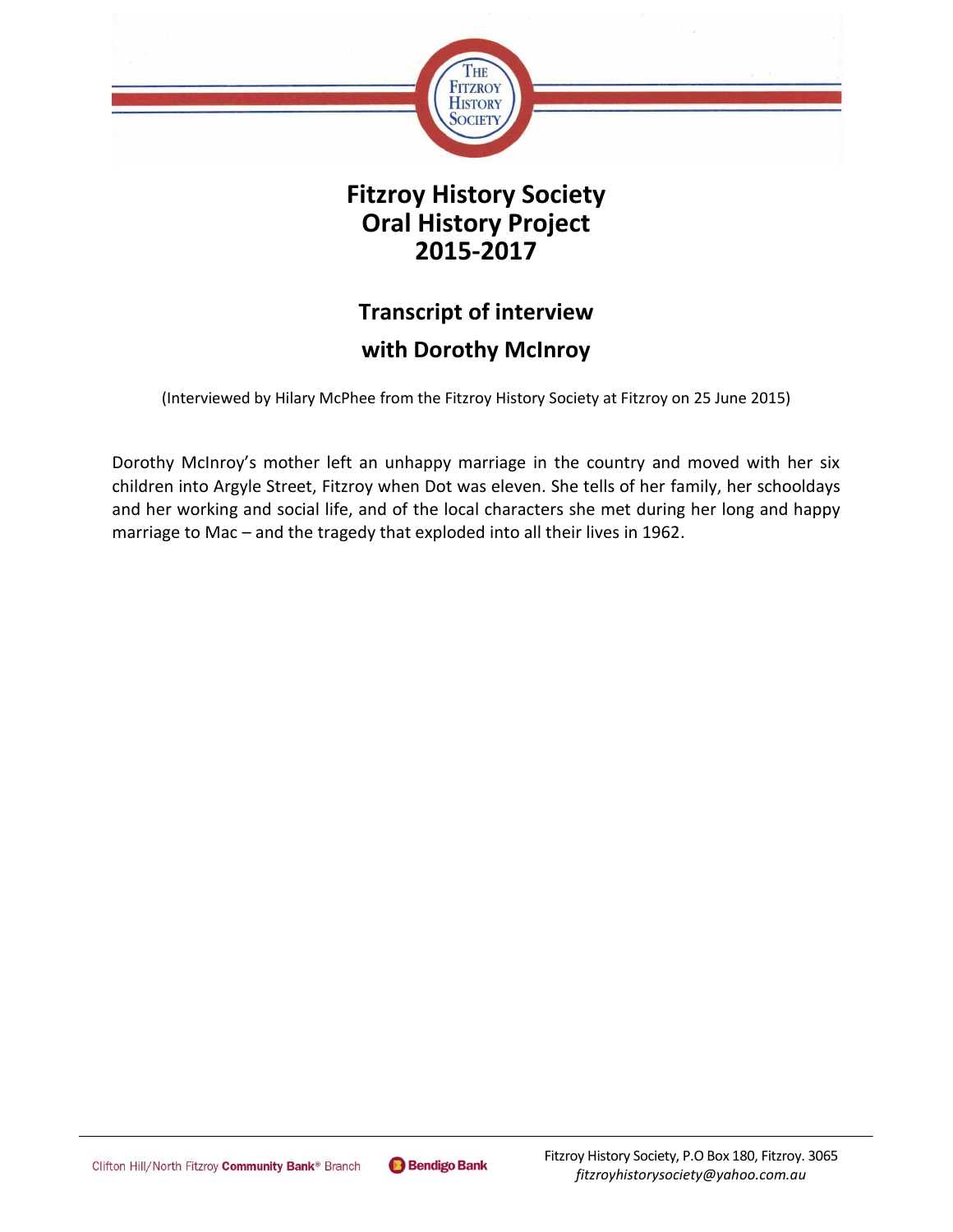

#### **START OF TRANSCRIPT**

| Facilitator: | This is an interview by Hilary McPhee with Dorothy McInroy of 25 Greeves Street,<br>Fitzroy on 25 June 2015. Dorothy, we're going to talk about your childhood today<br>and then next week talk about other things from, I think, when you got married.<br>We'll see if we can cover all of that. You first arrived in Fitzroy in 1940? |        |
|--------------|-----------------------------------------------------------------------------------------------------------------------------------------------------------------------------------------------------------------------------------------------------------------------------------------------------------------------------------------|--------|
| Dorothy:     | Two.                                                                                                                                                                                                                                                                                                                                    |        |
| Facilitator: | 1942, tell me about that. How old were you?                                                                                                                                                                                                                                                                                             |        |
| Dorothy:     | I was 11 when we got here but I did have my 12 <sup>th</sup> birthday in that year. Yeah, we<br>came from Geelong, but we moved to Collingwood[0:37] first and we lived in<br>Cromwell Street and Victoria Parade and then we came to Fitzroy.                                                                                          |        |
| Facilitator: | You came from the country, or was it Geelong, near Geelong?                                                                                                                                                                                                                                                                             |        |
| Dorothy:     | No, no came from a little hamlet called Breamlea between Barwon Heads and<br>Torquay. In fact in those days it was called Bream Creek, not Breamlea. Beautiful<br>place, still is. It's on the ocean beach, two miles long and half a mile wide.                                                                                        |        |
| Facilitator: | So coming to Fitzroy after that must've been quite difficult.                                                                                                                                                                                                                                                                           |        |
| Dorothy:     | Didn't want to come. I hated it.                                                                                                                                                                                                                                                                                                        |        |
| Facilitator: | Oh, but your mum moved the whole family up?                                                                                                                                                                                                                                                                                             |        |
| Dorothy:     | Yes. Six of us. My father was always missing because                                                                                                                                                                                                                                                                                    |        |
| Facilitator: | This was during the war.                                                                                                                                                                                                                                                                                                                |        |
| Dorothy:     | Yes.                                                                                                                                                                                                                                                                                                                                    |        |
| Facilitator: | Was he in the war?                                                                                                                                                                                                                                                                                                                      |        |
| Dorothy:     | He was in the Air Force but he never went overseas, though, he can't claim that.<br>But I don't know, mum said he was a decent bloke, but not to me.                                                                                                                                                                                    |        |
| Facilitator: | No, but you were the eldest daughter?                                                                                                                                                                                                                                                                                                   | [1:42] |
| Dorothy:     | I'm the eldest daughter, I'm the second eldest.                                                                                                                                                                                                                                                                                         |        |
| Facilitator: | Right, so you had an older brother.                                                                                                                                                                                                                                                                                                     |        |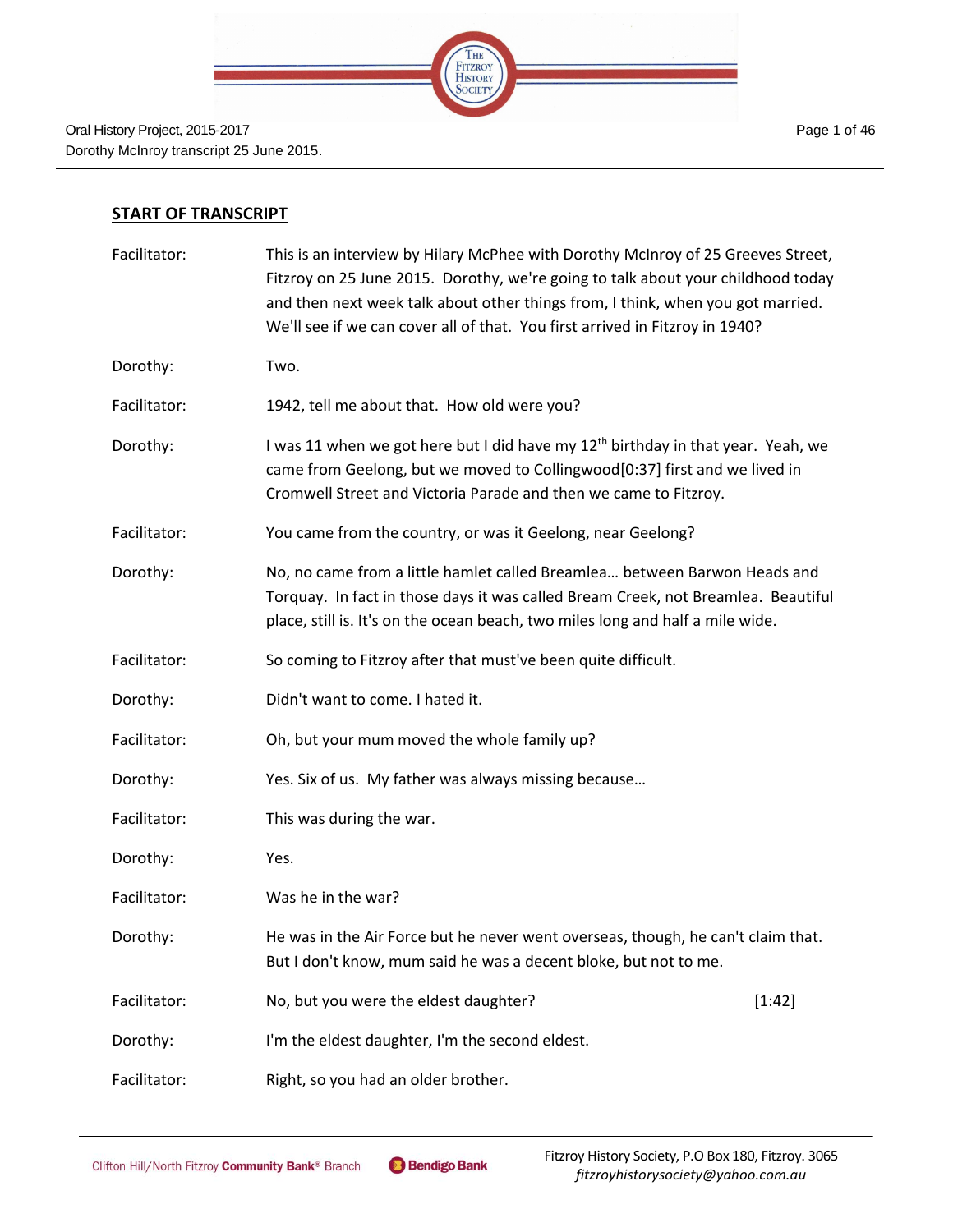

| Dorothy McInroy: | Yes, there was Ronnie, me, Malcolm, Billy, Lillian and Colin. We call them the<br>three big ones and the three little ones because there was a break between the<br>three big ones and the three little ones. The three little ones have a different<br>opinion of what happened than the three big ones. |  |
|------------------|-----------------------------------------------------------------------------------------------------------------------------------------------------------------------------------------------------------------------------------------------------------------------------------------------------------|--|
| Facilitator:     | Yes, and what happened, do you think?                                                                                                                                                                                                                                                                     |  |
| Dorothy McInroy: | Dad was violent.                                                                                                                                                                                                                                                                                          |  |
| Facilitator:     | Yes, oh right, yes.                                                                                                                                                                                                                                                                                       |  |
| Dorothy McInroy: | Fully convinced that's one of the reasons mum left Geelong.                                                                                                                                                                                                                                               |  |
| Facilitator:     | Right, and moved up to Collingwood and Fitzroy because? Did she know people<br>up there?                                                                                                                                                                                                                  |  |
| Dorothy McInroy: | No, no it was the only place she could afford. She had six kids, all young, and I was<br>what, 11, 12 and she's got four under me. She got in with the church and the<br>church was our salvation.                                                                                                        |  |
| Facilitator:     | Which church was it?                                                                                                                                                                                                                                                                                      |  |
| Dorothy McInroy: | The Sisters of the Community of the Holy Name, it was an Anglican mission.                                                                                                                                                                                                                                |  |
| Facilitator:     | Right, an Anglican mission. In Fitzroy?                                                                                                                                                                                                                                                                   |  |
| Dorothy McInroy: | No, it was in Spring Street. How she got onto them I don't know.                                                                                                                                                                                                                                          |  |
| Facilitator:     | They must've helped her.                                                                                                                                                                                                                                                                                  |  |
| Dorothy McInroy: | Oh, did they ever. She remained with them all her life, worked for them, worked<br>for the church, all her life, and then the church was good for us, it really was. The<br>church was good for a lot of kids in Fitzroy.                                                                                 |  |
| Facilitator:     | Yes, I bet. Yes, there were a lot of missions in that area.                                                                                                                                                                                                                                               |  |
| Dorothy McInroy: | Oh, yeah.<br>[3:11]                                                                                                                                                                                                                                                                                       |  |
| Facilitator:     | Yes, yeah and Dot, did you go to school locally? Where did you go?                                                                                                                                                                                                                                        |  |
| Dorothy McInroy: | I wouldn't.                                                                                                                                                                                                                                                                                               |  |
| Facilitator:     | Why?                                                                                                                                                                                                                                                                                                      |  |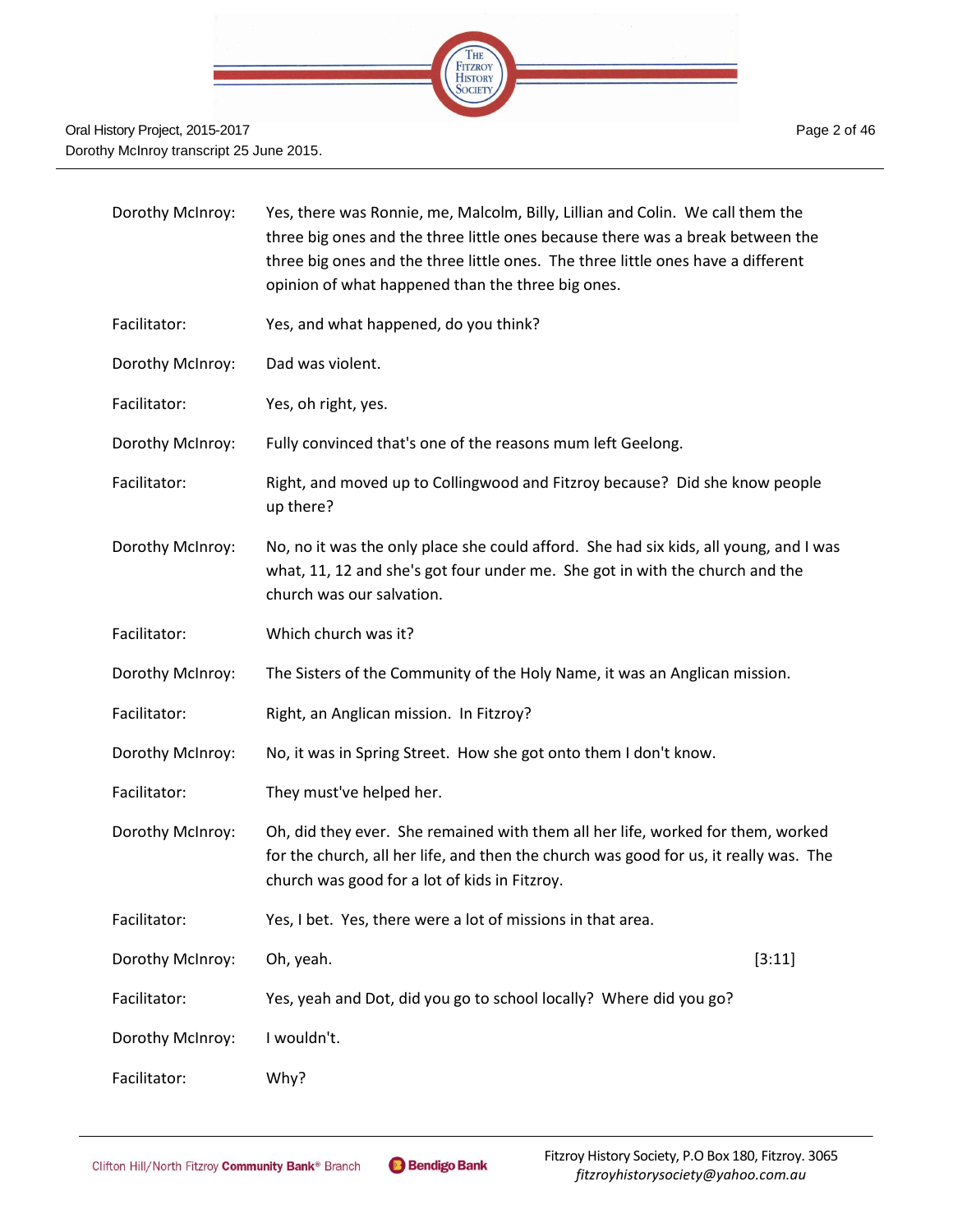

| Dorothy McInroy: | I hate to say this. Well, I was told                                                                                                                                                                                                                                                    |  |
|------------------|-----------------------------------------------------------------------------------------------------------------------------------------------------------------------------------------------------------------------------------------------------------------------------------------|--|
| Facilitator:     | You were living in Collingwood at this point?                                                                                                                                                                                                                                           |  |
| Dorothy McInroy: | Yeah, now we've come - I went to Cromwell Street School and now I'm ready to -<br>it would've been the last year, I think, of state school when we came to Fitzroy,<br>but I wasn't going to go to George Street.                                                                       |  |
| Facilitator:     | Why, what was wrong with George Street?                                                                                                                                                                                                                                                 |  |
| Dorothy McInroy: | Because I knew it was the dud school.                                                                                                                                                                                                                                                   |  |
| Facilitator:     | The dud school.                                                                                                                                                                                                                                                                         |  |
| Dorothy McInroy: | Yeah, no that's what they was told, you're not sending me there. Anyhow, mum<br>let me stay at Cromwell Street. I had to go and walk all the way down there and<br>then I went to Vere Street Girls School because I wouldn't go to Bell Street,<br>because Bell Street had a bad name. |  |
| Facilitator:     | Right, and you heard these bad names from other kids.                                                                                                                                                                                                                                   |  |
| Dorothy McInroy: | I don't know where I heard them from but I'd heard them and I wasn't going. I<br>loved school, I really did, and he wasn't sending me to a dud school, simple as<br>that.                                                                                                               |  |
| Facilitator:     | So you were doing well at school.                                                                                                                                                                                                                                                       |  |
| Dorothy McInroy: | I was doing well at school, but unfortunately born in a family who had no money<br>and you never went any further, but you don't know that at the time.                                                                                                                                 |  |
| Facilitator:     | No, so you thought you might go on.                                                                                                                                                                                                                                                     |  |
| Dorothy McInroy: | I did, I wanted to stay at school. I cried when I left, had to leave.                                                                                                                                                                                                                   |  |
| Facilitator:     | How old were you?                                                                                                                                                                                                                                                                       |  |
| Dorothy McInroy: | [14:36]<br>14.                                                                                                                                                                                                                                                                          |  |
| Facilitator:     | Yeah, and you went straight to work.                                                                                                                                                                                                                                                    |  |
| Dorothy McInroy: | Yeah, in the boot factory like most people in Fitzroy did.                                                                                                                                                                                                                              |  |
| Facilitator:     | Where was the boot factory?                                                                                                                                                                                                                                                             |  |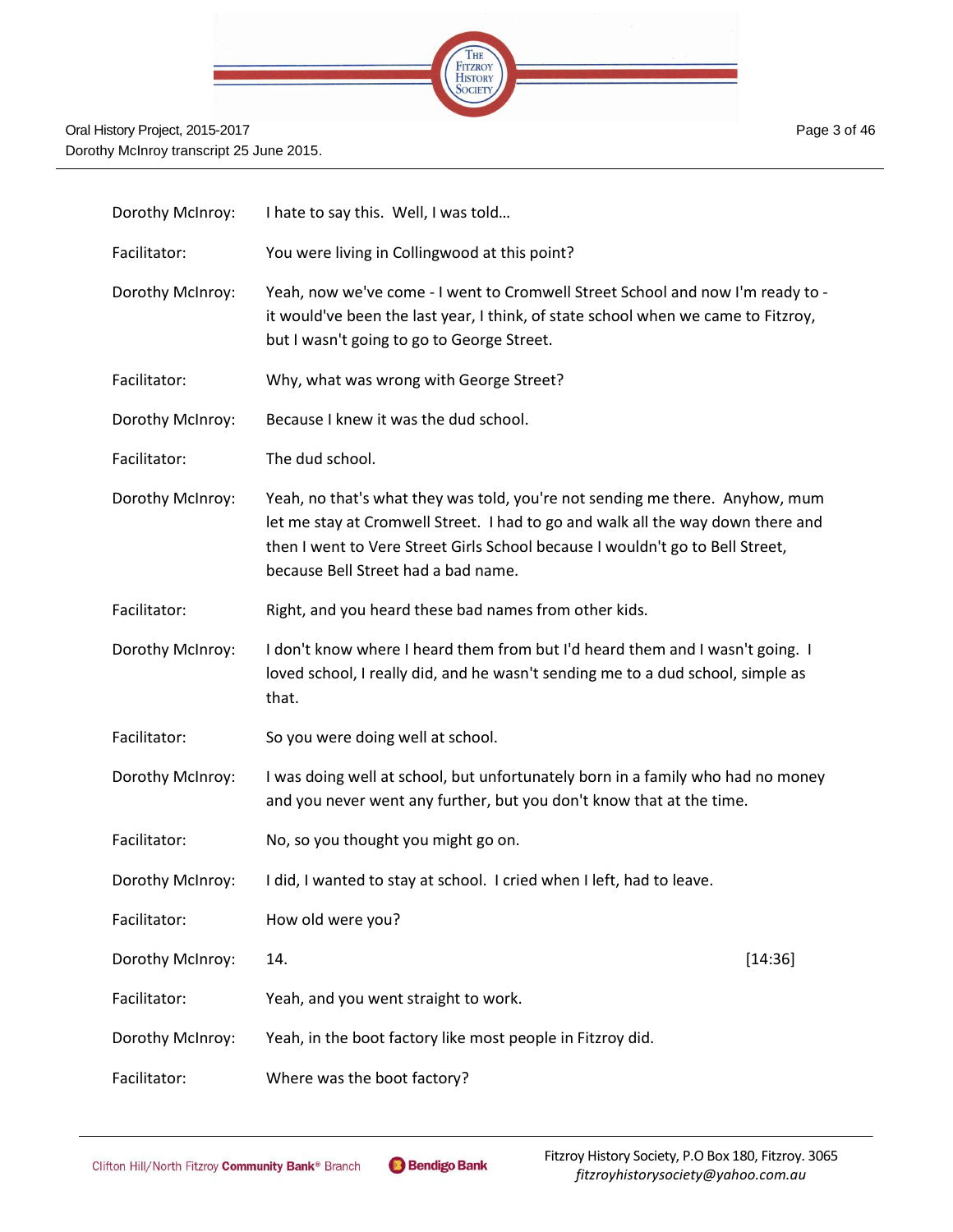

| Dorothy McInroy: | It was in - the first one was in [Stacey] something in Hoddle Street. I was in the<br>office doing shoe designing.                                                                                                  |  |
|------------------|---------------------------------------------------------------------------------------------------------------------------------------------------------------------------------------------------------------------|--|
| Facilitator:     | Designing shoes.                                                                                                                                                                                                    |  |
| Dorothy McInroy: | Yeah, designing shoes, drawing them on the thingo, and learning to do it of<br>course, and office works. How dad became part of this equation I don't know, I<br>can't remember, because he wasn't living there.    |  |
| Facilitator:     | So he wasn't living with you, with the family, but                                                                                                                                                                  |  |
| Dorothy McInroy: | No, but he used to pop in. He was a strange man. He'd pop in - you'd love him.                                                                                                                                      |  |
| Facilitator:     | So he had the gift of the gab.                                                                                                                                                                                      |  |
| Dorothy McInroy: | Oh, did he ever. Good looking, the gift of the gab, did he ever. He found a job for<br>me at the [Rob Roy] shoe factory for an extra five shillings a week and I went to<br>cementing shoes.                        |  |
| Facilitator:     | So he knew that you were bringing in money for the family, was that part of it?                                                                                                                                     |  |
| Dorothy McInroy: | Fully convinced it was.                                                                                                                                                                                             |  |
| Facilitator:     | Right, and was he supporting you as well?                                                                                                                                                                           |  |
| Dorothy McInroy: | No, I don't ever remembering him supporting us. That's why I've got no time for<br>him.                                                                                                                             |  |
| Facilitator:     | Yeah, so your mother was really keeping the show on the road with the help of<br>you                                                                                                                                |  |
| Dorothy McInroy: | Oh, yes.                                                                                                                                                                                                            |  |
| Facilitator:     | and your eldest brother? Your older brother?<br>[6:05]                                                                                                                                                              |  |
| Dorothy McInroy: | Yeah.                                                                                                                                                                                                               |  |
| Facilitator:     | Yeah, he was at work where?                                                                                                                                                                                         |  |
| Dorothy McInroy: | Oh, he went to the British United Shoe company, then he went to the Rob Roy, we<br>all worked at the Rob Roy shoe company at one stage. That was a good place to<br>work at, fun. I had a dispute there over money. |  |
| Facilitator:     | When you were 14 or                                                                                                                                                                                                 |  |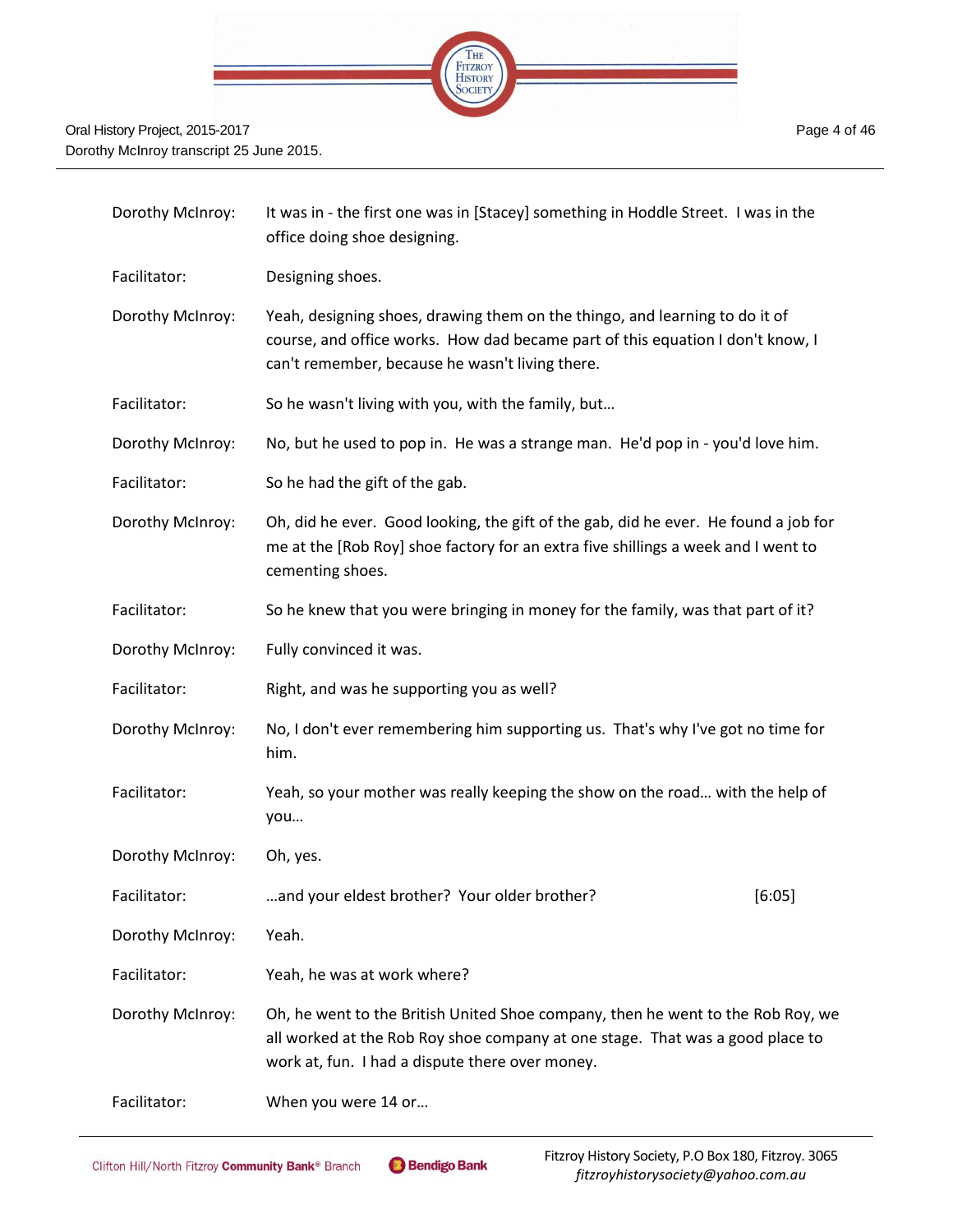

- Dorothy McInroy: Oh no, I was about 15, 16. Had a dispute over money, I was doing I was a beader, do you know what a beader is? You know like that, but you turn it over it's got to be skived, or shaved, then cemented and then beaded down. Well I was a hand beader, a better hand beader than I was a machinist, too. But I was apparently quick at what I did and I also did the perforation and I loved doing the cementing. I reckon I was high on the gas and didn't know it. I really do. Facilitator: Do you? Yeah. So you were all working in one big space?
- Dorothy McInroy: Yeah. Not at the one time.... not at the one time, though Ronnie and I worked in the boot factory at the same time. Anyhow, I was doing four different jobs for the same amount of money and being a junior I wanted full money.
- Facilitator: Yeah, so what did you do?

[7:41]

- Dorothy McInroy: I left. He promised it to me, the [unclear], and I stayed for another two months and it still never came through so I left. I went down to Budd Street, opposite the Collingwood Tech, what's the name of the place? I can't think. It was right on the corner of Sackville Street, a [unclear]...
- Facilitator: The family were living where by then?
- Dorothy McInroy: We were living in Argyle Street. 149 Argyle Street. ...we were the last house, there was a lane, and then all the houses from Napier Street and it was called 'Nappear' Street back in those days, not Napier. Actually when we came there a little boy that lived in the corner of Napier Street and Argyle Street on the other side, [Albert Budd], he's still my friend. He rings me up on my birthday. Yeah, that's how I know - I have my birthday in there because he's the same age as I am but…
- Facilitator: That was a house your mum moved you all into.
- Dorothy McInroy: Yeah. …A rented house. [8:48]
- Facilitator: Yes, and there were all six of you living in that house. Can you describe the house?
- Dorothy McInroy: Yeah, I can. It had two rooms upstairs, two front rooms and a kitchen. The back passage was made into a bedroom and a couple of run down sheds were made into bedrooms, and the two upstairs bedrooms we were all in it the first time - oh, I'll never forget this as long as I live - we all woke up and we'd be scratching and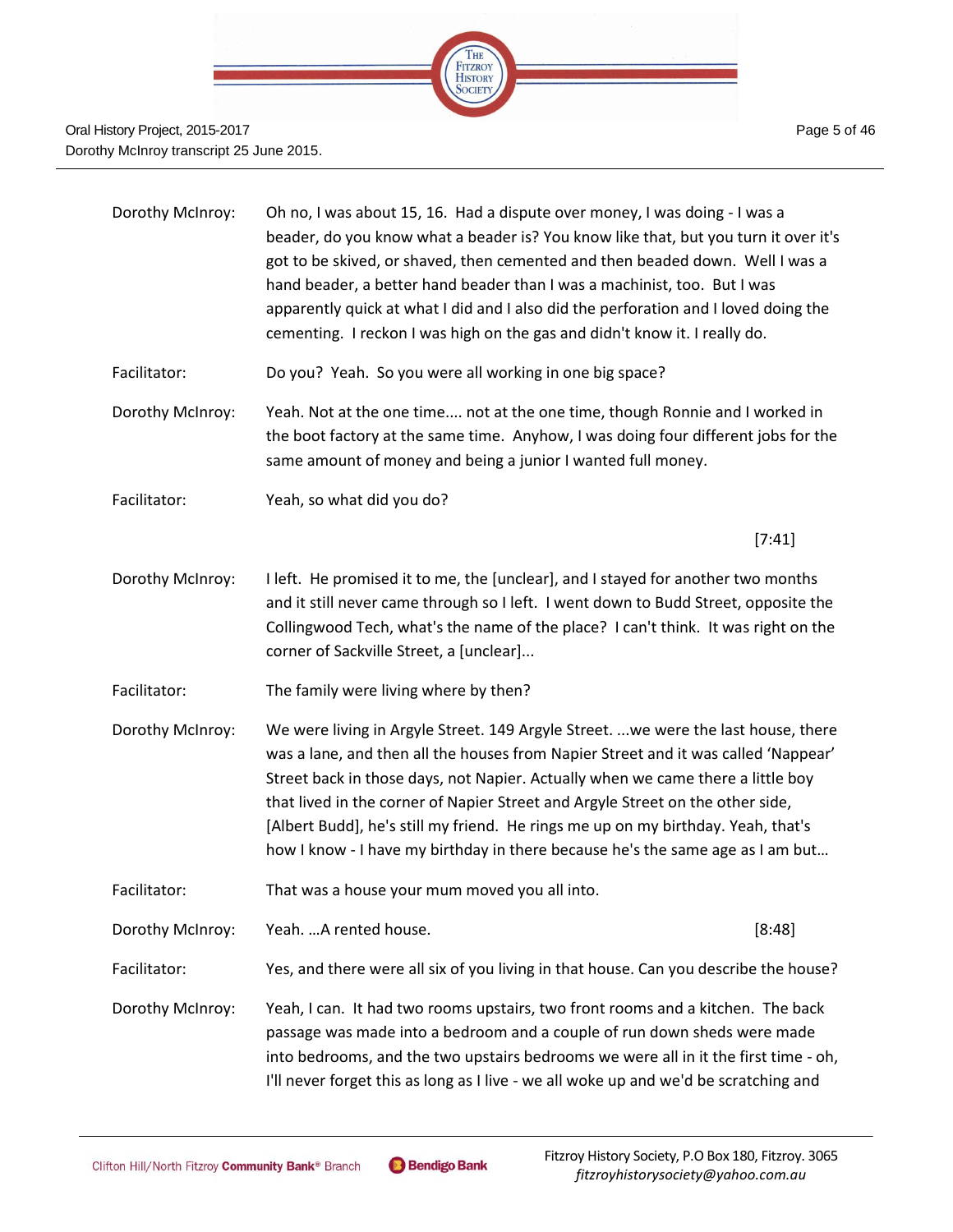

|                  | didn't know and yeah, to cut a long story short we discovered there were little<br>things crawling around and                                                                                                                                                                                                |
|------------------|--------------------------------------------------------------------------------------------------------------------------------------------------------------------------------------------------------------------------------------------------------------------------------------------------------------|
| Facilitator:     | On the wall, you could see them?                                                                                                                                                                                                                                                                             |
| Dorothy McInroy: | Yeah, on the wall, so we squashed - have you ever smelt a bug?                                                                                                                                                                                                                                               |
| Facilitator:     | I have, they're disgusting.                                                                                                                                                                                                                                                                                  |
| Dorothy McInroy: | Oh, I can still smell that smell. I'll never forget as long as I lived.                                                                                                                                                                                                                                      |
| Facilitator:     | They were biting you?                                                                                                                                                                                                                                                                                        |
| Dorothy McInroy: | Yeah, they were biting us kids. Anyhow, mum brought in an exterminator and I<br>remember he brought it up the stairs and we were sleeping under the kitchen<br>table for a week while he did it.                                                                                                             |
| Facilitator:     | While the fumes were                                                                                                                                                                                                                                                                                         |
| Dorothy McInroy: | Yeah, and it cost mum I can't remember, but my mum was a very resourceful<br>woman. When he finished mum said do it again to make certain, she says do it<br>again.                                                                                                                                          |
| Facilitator:     | Yeah, so he did all the bedrooms, [unclear].                                                                                                                                                                                                                                                                 |
|                  | [10:12]                                                                                                                                                                                                                                                                                                      |
| Dorothy McInroy: | He was the one who told us that in houses like this, like a wall like that, you can<br>get rid of them. Plug up, as long as there's no holes. Weatherboard they go at the<br>back of the board and all the fumigating in the world will never get all of them.<br>Get some of them but then they'll come out |
| Facilitator:     | Yeah, but then they'll come back.                                                                                                                                                                                                                                                                            |
| Dorothy McInroy: | they hide, so weatherboards are very hard. But a bug, oh, just the thought of it<br>makes me sick. Yeah, but we never had a key to the house, front door was always<br>open, back door was always open, never robbed.                                                                                        |
| Facilitator:     | Yeah, so you had good neighbours.                                                                                                                                                                                                                                                                            |
| Dorothy McInroy: | Oh, funny no, no.                                                                                                                                                                                                                                                                                            |
| Facilitator:     | Tell us about the neighbours.                                                                                                                                                                                                                                                                                |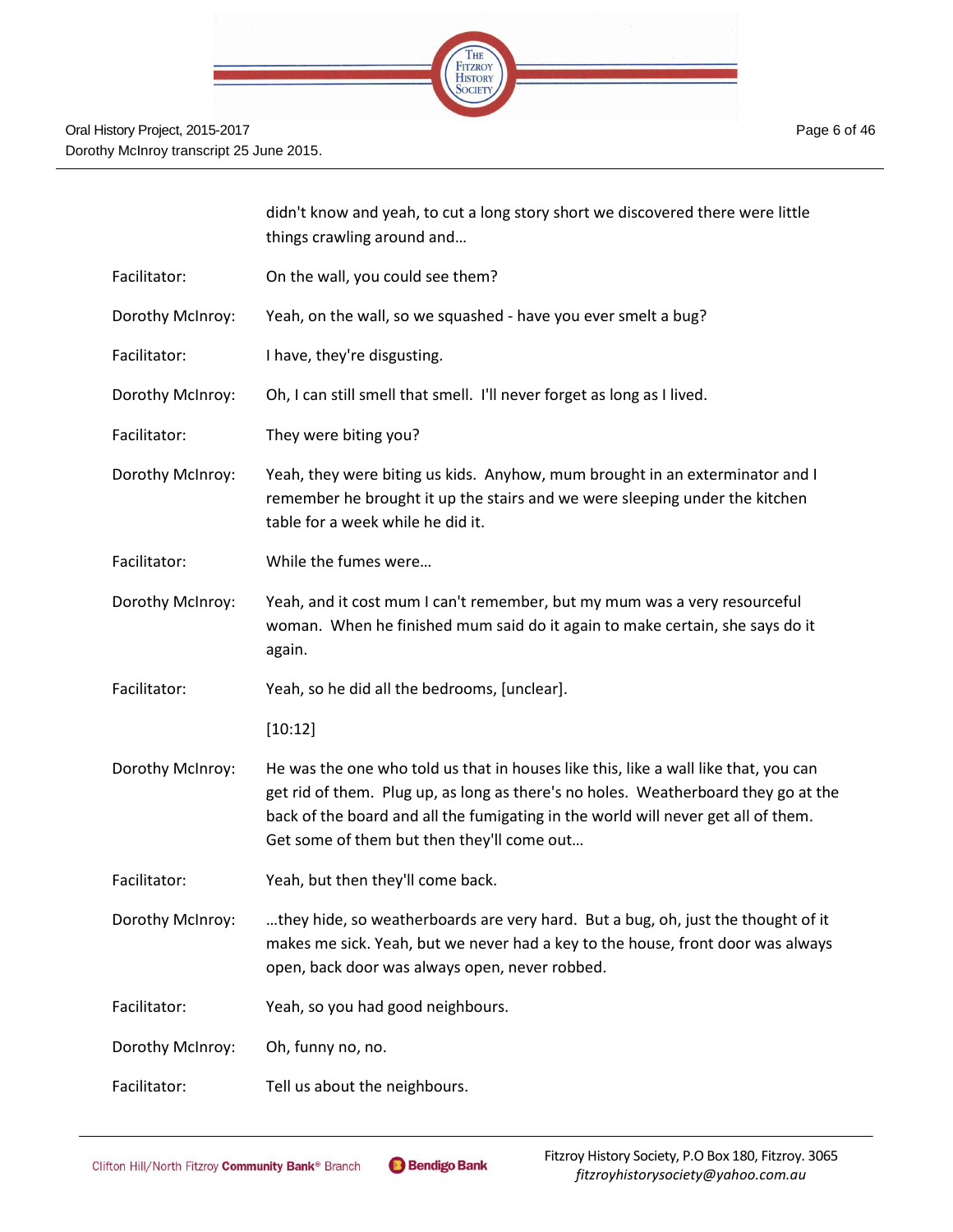|  | THE                              |  |
|--|----------------------------------|--|
|  | <b>FITZROY</b><br><b>HISTORY</b> |  |
|  |                                  |  |
|  |                                  |  |
|  |                                  |  |

| Dorothy McInroy: | Oh no, that's a bit rude.                                                                                                                                                                                                                                                                                                                                                                                                    |
|------------------|------------------------------------------------------------------------------------------------------------------------------------------------------------------------------------------------------------------------------------------------------------------------------------------------------------------------------------------------------------------------------------------------------------------------------|
| Facilitator:     | No, tell.                                                                                                                                                                                                                                                                                                                                                                                                                    |
| Dorothy McInroy: | George, his name was, and I was young, I didn't know about sex or anything like<br>that and Madge was her name, strange lady and she had rotten teeth, because I<br>had to look up at her then. George was a fat bloke and I didn't know he was the<br>boarder, Clive was the husband but he was away at the war and Madge and<br>George were on together. Clive came home one day and caught them and George<br>killed him. |
| Facilitator:     | In the house? Killed him how?                                                                                                                                                                                                                                                                                                                                                                                                |
| Dorothy McInroy: | Had a fight - didn't mean to - had a fight and banged his head like that, caught his<br>head on the edge of the gas stove. But the worst part of it, that fellow - I don't<br>know, look I was young, very young, I can't even tell you the year, but he didn't<br>seem to be missing for that long, he came back and lived in the house[11:57]                                                                              |
| Facilitator:     | I'm sorry, the husband's dead, right.                                                                                                                                                                                                                                                                                                                                                                                        |
| Dorothy McInroy: | Yeah, and George, he lived in the house and still cooked on the same stove. I<br>always found                                                                                                                                                                                                                                                                                                                                |
| Facilitator:     | So he wasn't charged with                                                                                                                                                                                                                                                                                                                                                                                                    |
| Dorothy McInroy: | He was charged, but how he got                                                                                                                                                                                                                                                                                                                                                                                               |
| Facilitator:     | He was charged, but he got off.                                                                                                                                                                                                                                                                                                                                                                                              |
| Dorothy McInroy: | Yeah, he must've got off on circumstances and whatever, I don't know. Because<br>deep down I suppose it was an accident and all the rest of it.                                                                                                                                                                                                                                                                              |
| Facilitator:     | Yeah, so back he came and stayed living there and cooking on the same stove.                                                                                                                                                                                                                                                                                                                                                 |
| Dorothy McInroy: | Yeah, that always - I always found that odd. I'd have got rid of the stove. But<br>that's the only drama I can think of.                                                                                                                                                                                                                                                                                                     |
| Facilitator:     | Yeah, but the other people in the street were - looked after you kids presumably,<br>all of that?                                                                                                                                                                                                                                                                                                                            |
| Dorothy McInroy: | No, no they didn't actually, we looked after ourselves. Mum made certain that<br>her jobs - which she found jobs in the dye caster, cleaning and whatever - that she<br>was there for us first thing in the morning, she was there when we got home and                                                                                                                                                                      |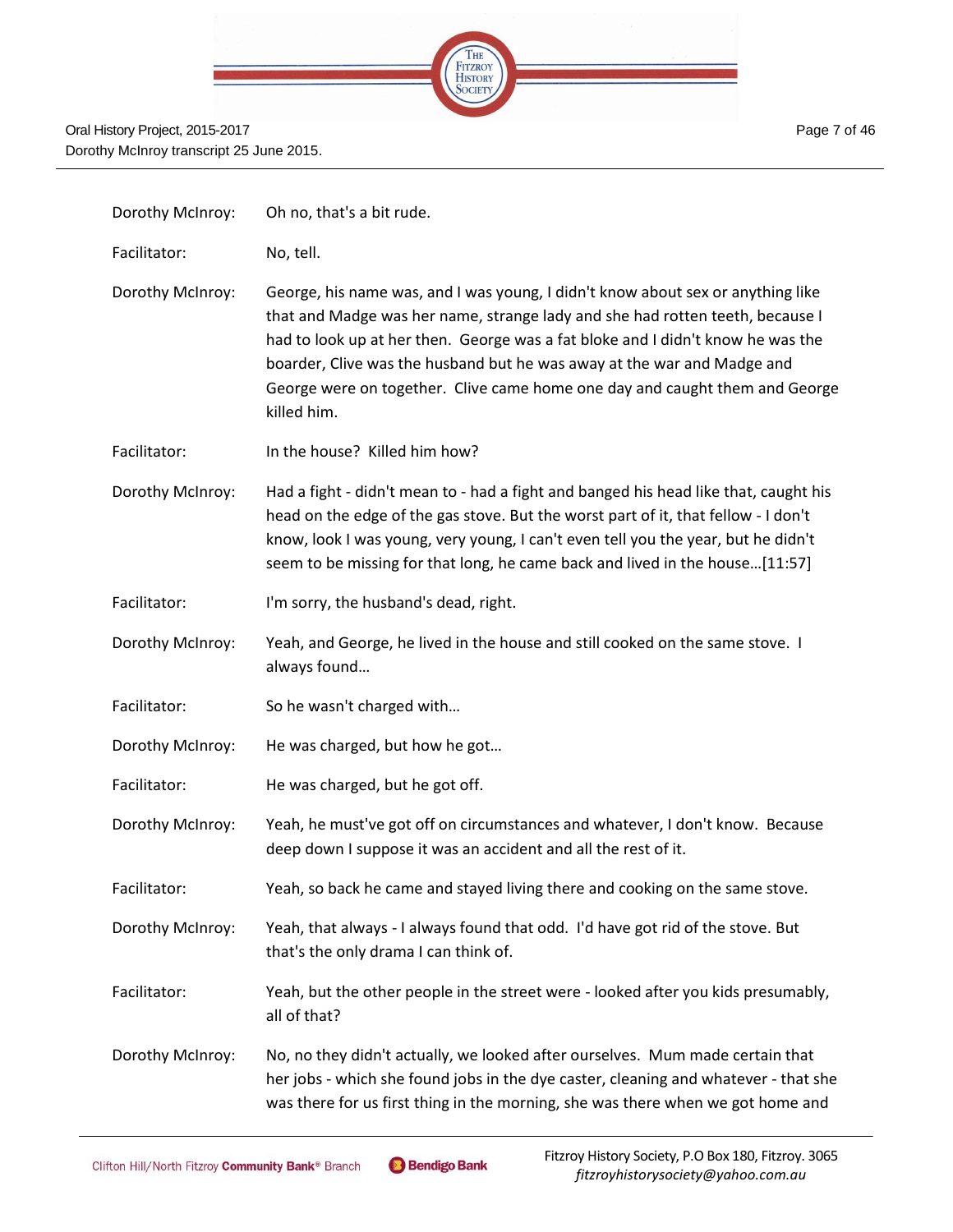

|                  | she made certain that Monday and Tuesday we went to Girl Guides, Thursday<br>bible study after school that we weren't roaming the streets.                                                                                                                                                                                                                                                     |
|------------------|------------------------------------------------------------------------------------------------------------------------------------------------------------------------------------------------------------------------------------------------------------------------------------------------------------------------------------------------------------------------------------------------|
| Facilitator:     | But you had things to do after school Yeah, so you'd go straight from school to<br>the respective [13:14]                                                                                                                                                                                                                                                                                      |
| Dorothy McInroy: | Yeah, and we all had work to do.                                                                                                                                                                                                                                                                                                                                                               |
| Facilitator:     | Yeah, what sort of work.                                                                                                                                                                                                                                                                                                                                                                       |
| Dorothy McInroy: | Oh, God, I still hate ironing. I'm the eldest girl, cooking and ironing, and I'm still a<br>shocking cook and I did                                                                                                                                                                                                                                                                            |
| Facilitator:     | So you'd come home from school, you'd go to bible study or whatever and then<br>you'd do ironing for your mum after school?                                                                                                                                                                                                                                                                    |
| Dorothy McInroy: | Yeah, you had to - it was a wood fire stove and one of those irons, had to look<br>after the kids clothes being the eldest girl. Didn't think, being the eldest girl in a<br>family's not a good position.                                                                                                                                                                                     |
| Facilitator:     | It's not, I know, I'm that too.                                                                                                                                                                                                                                                                                                                                                                |
| Dorothy McInroy: | It's not a good position.                                                                                                                                                                                                                                                                                                                                                                      |
| Facilitator:     | Hard, you do a lot.                                                                                                                                                                                                                                                                                                                                                                            |
| Dorothy McInroy: | My sister got away with murder.                                                                                                                                                                                                                                                                                                                                                                |
| Facilitator:     | Did the boys, what sort of things did the boys have to do?                                                                                                                                                                                                                                                                                                                                     |
| Dorothy McInroy: | I can't remember, you know. Ronnie                                                                                                                                                                                                                                                                                                                                                             |
| Facilitator:     | Cut the kindling I suppose for the stove and stuff.                                                                                                                                                                                                                                                                                                                                            |
| Dorothy McInroy: | Yeah, well - never anything inside, never. They did the messages                                                                                                                                                                                                                                                                                                                               |
| Facilitator:     | So outdoor chores, you had a back yard.                                                                                                                                                                                                                                                                                                                                                        |
| Dorothy McInroy: | We were very lucky, our place had a very small back yard on account of where the<br>toilet was, the back yard was here and the toilet was there, there was a little shed<br>there and a shed there and then the bathroom, [unclear] and the kitchen. So it<br>was only a bit like this, but at the back of us - actually, there's been a house built<br>on it since and mum used to rent that. |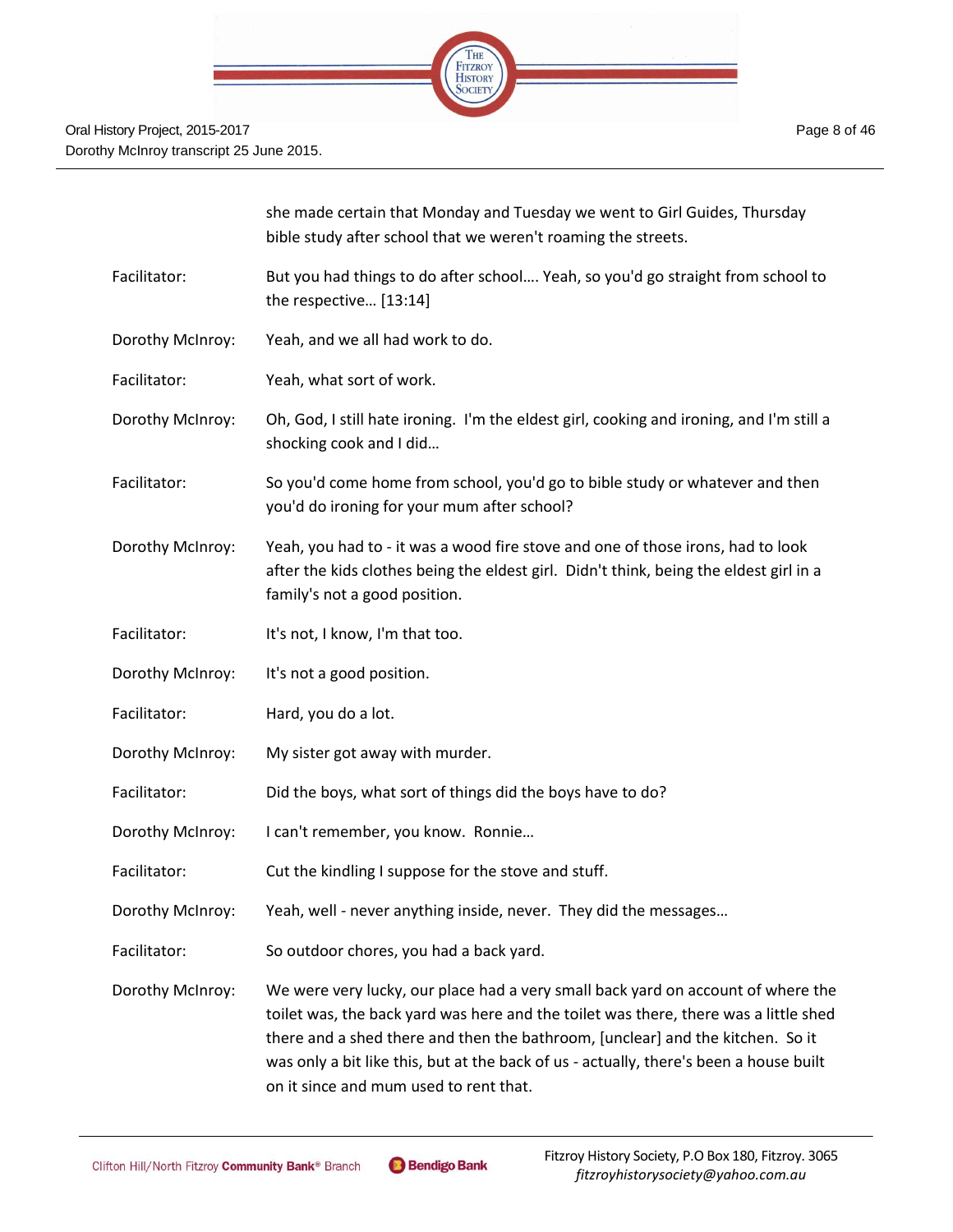

| Facilitator:     | She rented the vacant block.? Why?                                                                                                                                                                                                                                                                                                                                                                                                                                                                                                           | [14:43] |
|------------------|----------------------------------------------------------------------------------------------------------------------------------------------------------------------------------------------------------------------------------------------------------------------------------------------------------------------------------------------------------------------------------------------------------------------------------------------------------------------------------------------------------------------------------------------|---------|
| Dorothy McInroy: | Only because being a - it was separate - I'm not too sure about this - but either it<br>belonged to the house but was separate or they separated it later. Because next<br>door's back gate was there, go down the lane, in here, through his back gate. Our<br>back gate was here and mum had her clothesline in there and Malcolm had his<br>shed in there that he did a lot of repairs for. Now it's a separate house, [unclear]<br>and I went to the auction and it sold for \$800,000 and you've got to go down a<br>lane to get to it. |         |
| Facilitator:     | Yeah, but it's very smart now that bit. Yeah, right off Brunswick Street. Did she<br>grow veggies there?                                                                                                                                                                                                                                                                                                                                                                                                                                     |         |
| Dorothy McInroy: | No.                                                                                                                                                                                                                                                                                                                                                                                                                                                                                                                                          |         |
| Facilitator:     | So where did you shop, Brunswick Street?                                                                                                                                                                                                                                                                                                                                                                                                                                                                                                     |         |
| Dorothy McInroy: | Brunswick Street, Smith Street. Oh, Smith Street on a Friday night was beautiful.<br>It would be open until nine o'clock and oh yeah                                                                                                                                                                                                                                                                                                                                                                                                         |         |
| Facilitator:     | Everything was open?                                                                                                                                                                                                                                                                                                                                                                                                                                                                                                                         |         |
| Dorothy McInroy: | Yeah, nine o'clock and that was good, late Friday night shopping. But Brunswick<br>Street, but everything closed at one o'clock Saturday, you could shoot a cannon<br>down there on a Sunday without hitting anybody.                                                                                                                                                                                                                                                                                                                        |         |
| Facilitator:     | Yeah, and the footy was on of course, when it was on                                                                                                                                                                                                                                                                                                                                                                                                                                                                                         |         |
| Dorothy McInroy: | Yeah, mum, we shopped at O'Brien's on the corner and the fish shop, [Colin's] fish<br>shop a couple of doors down. Oh, I tell[16:12] you, best fish and chips. People<br>came for miles.                                                                                                                                                                                                                                                                                                                                                     |         |
| Facilitator:     | Colin the Greek.                                                                                                                                                                                                                                                                                                                                                                                                                                                                                                                             |         |
| Dorothy McInroy: | Yeah, and I tell you she used to sit there with her dirty apron on and if there was a<br>blowfly then she'd go whack it with the paper.                                                                                                                                                                                                                                                                                                                                                                                                      |         |
| Facilitator:     | The fat would kill all that stuff, that's alright.                                                                                                                                                                                                                                                                                                                                                                                                                                                                                           |         |
| Dorothy McInroy: | Nobody got sick and it was beautiful fish and chips. Nobody got sick, people are<br>too precious today.                                                                                                                                                                                                                                                                                                                                                                                                                                      |         |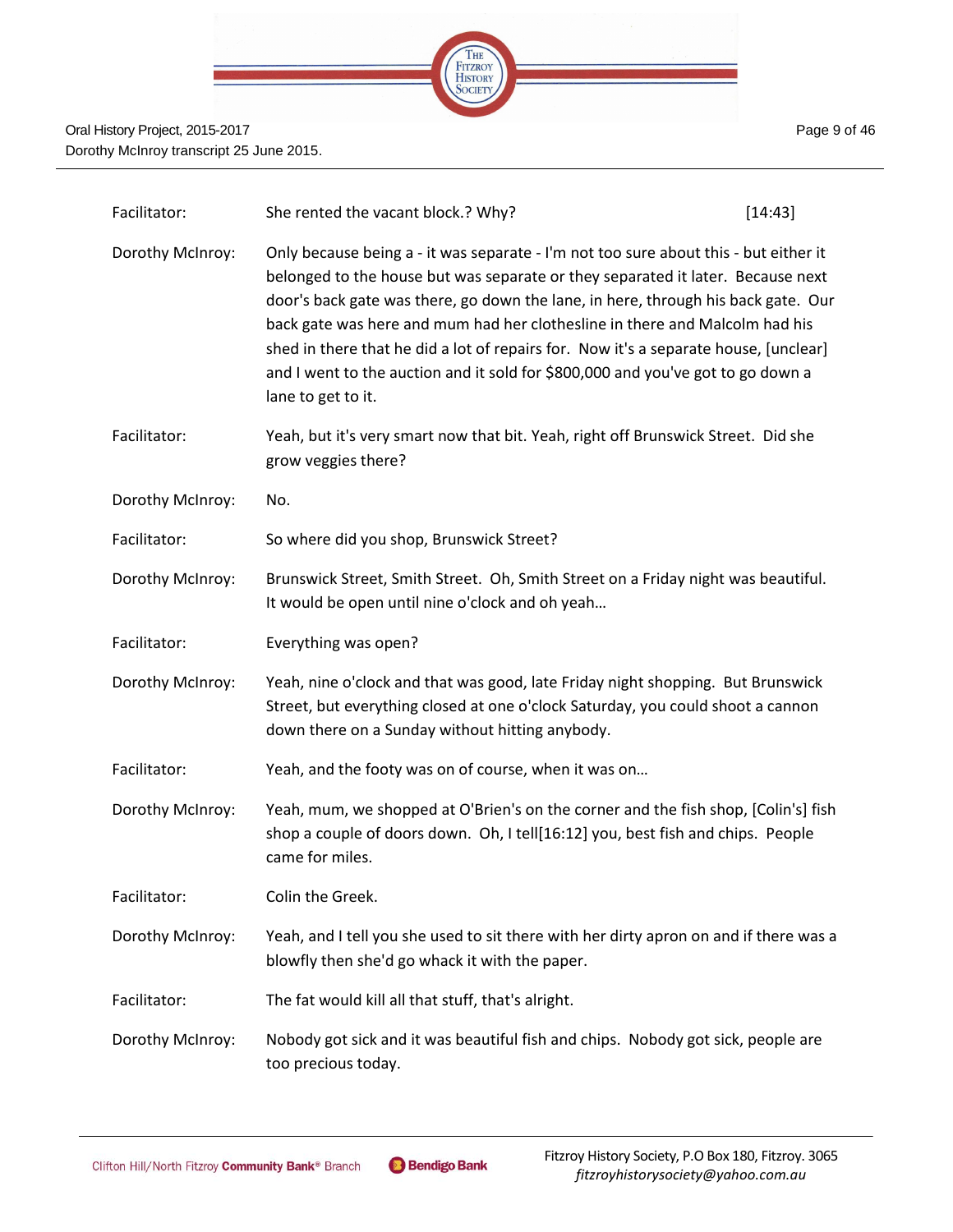

| Facilitator:     | They sure are, yeah. So all your shopping was local, you didn't go to Vic Markets,<br>or did you?                                                                                                                                                                                                                                                                                                                                                                   |  |
|------------------|---------------------------------------------------------------------------------------------------------------------------------------------------------------------------------------------------------------------------------------------------------------------------------------------------------------------------------------------------------------------------------------------------------------------------------------------------------------------|--|
| Dorothy McInroy: | No, we went [spec diving] there a couple of times, didn't mind that. That was fun,<br>but no we didn't go to Vic Market much.                                                                                                                                                                                                                                                                                                                                       |  |
| Facilitator:     | So Fitzroy really was where you were working, Fitzroy and Collingwood was where<br>you were working and where you shopped, where you did everything.                                                                                                                                                                                                                                                                                                                |  |
| Dorothy McInroy: | Yeah.                                                                                                                                                                                                                                                                                                                                                                                                                                                               |  |
| Facilitator:     | Yeah, and did the family follow the footy?                                                                                                                                                                                                                                                                                                                                                                                                                          |  |
| Dorothy McInroy: | No, no only me. Yeah, only me. Ronnie barracked for Richmond, I barracked for<br>Fitzroy, Malcolm barracked for Collingwood, Billy barracked for Carlton, Lily would<br>barrack for whoever took her out and Colin barracked for Carlton. Mum<br>threatened to leave home every Saturday.                                                                                                                                                                           |  |
| Facilitator:     | Because she couldn't stand the fights.                                                                                                                                                                                                                                                                                                                                                                                                                              |  |
| Dorothy McInroy: | No, no, and none of us barracked for Geelong but we all called Geelong home.                                                                                                                                                                                                                                                                                                                                                                                        |  |
| Facilitator:     | Did you go back?                                                                                                                                                                                                                                                                                                                                                                                                                                                    |  |
| Dorothy McInroy: | Every holiday.                                                                                                                                                                                                                                                                                                                                                                                                                                                      |  |
| Facilitator:     | You had holidays at Breamlea.<br>[17:45]                                                                                                                                                                                                                                                                                                                                                                                                                            |  |
| Dorothy McInroy: | Family still lives there. My grandfather was the first white man to put a hut up<br>there and it was only a fishing shack. Oh no, we were very fortunate, very<br>fortunate. We never roamed the streets of Fitzroy, mum saw to that. No, every<br>holiday, it was twice a year we went back.                                                                                                                                                                       |  |
| Facilitator:     | Where you could roam.                                                                                                                                                                                                                                                                                                                                                                                                                                               |  |
| Dorothy McInroy: | Oh yes, and this is a good story. There was a shop in - because you realise that for<br>some reason I don't know what happened to other families or what happened<br>[unclear] near us, we never crossed over Johnson Street to do much, and we<br>never crossed over Brunswick Street, you kept in your same area. Like I married a<br>bloke from 77.  Argyle Street and yet I'd been here since 1942 and I didn't<br>know him until I was 17, I'd never seen him. |  |
| Facilitator:     | Now why was that? Because he was heading in another direction?                                                                                                                                                                                                                                                                                                                                                                                                      |  |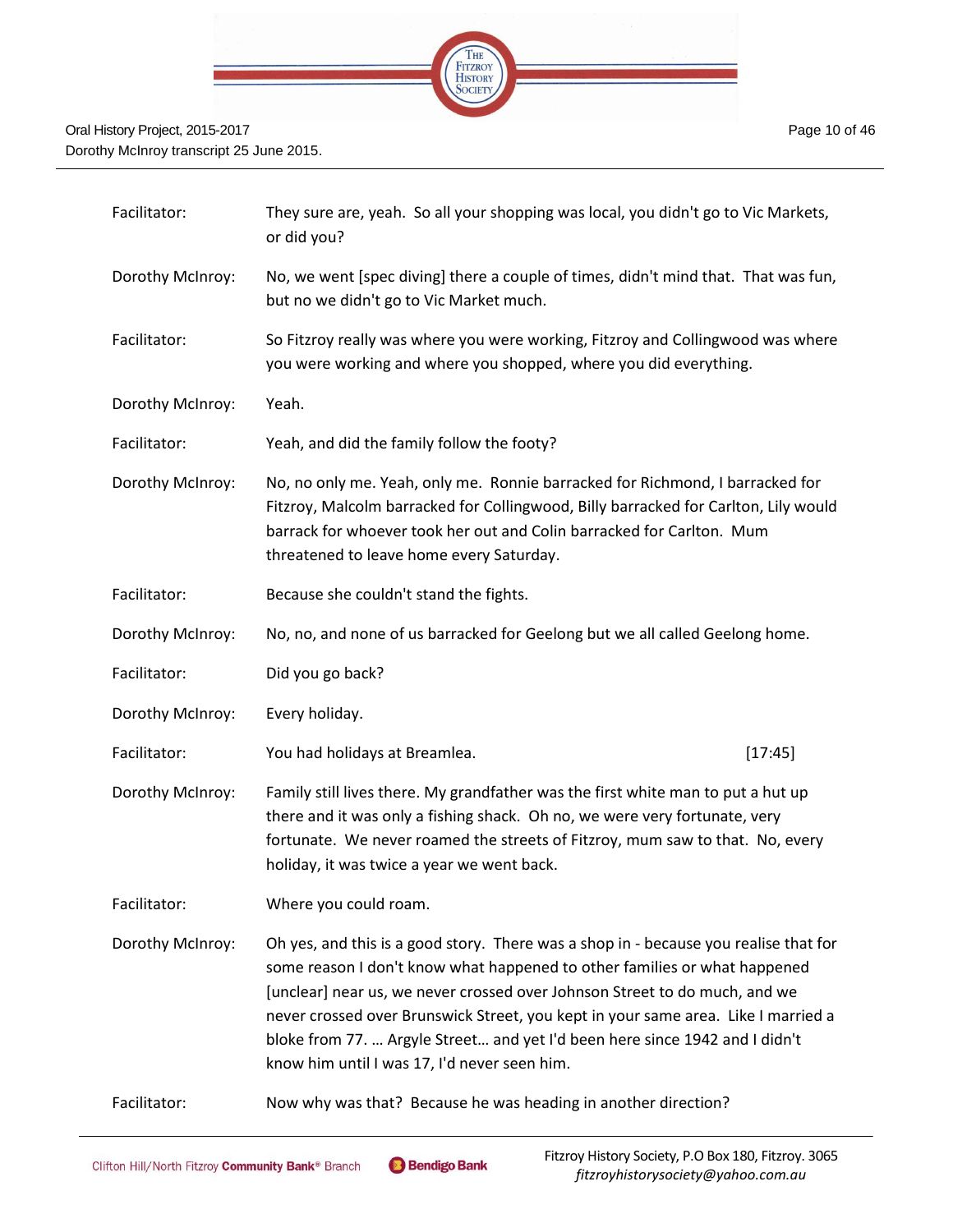

| Dorothy McInroy:      | Well I don't know, you just didn't - I don't know why, I can't tell you.                                                                                                                                                                                 |
|-----------------------|----------------------------------------------------------------------------------------------------------------------------------------------------------------------------------------------------------------------------------------------------------|
| Facilitator:          | So tell me again, you were living in Argyle Street, which is very close to Brunswick<br>Street where you were and you didn't go past                                                                                                                     |
| Dorothy McInroy:      | No, not to socialise. We went up to go to church, but not to socialise.                                                                                                                                                                                  |
| Facilitator:          | Yeah, to go to work and so on, but your social life was[19:04]                                                                                                                                                                                           |
| Dorothy McInroy:      | Yeah, you never went out that way. Oh, you went in town to the pictures and<br>stuff like that, but no, you didn't do that.                                                                                                                              |
| Facilitator:          | Yes, and did you have neighbours in, did you have                                                                                                                                                                                                        |
| Dorothy McInroy:      | Oh yeah, I remember we were the first to get TV, I remember that. People would<br>come in                                                                                                                                                                |
| [Over speaking 19:20] |                                                                                                                                                                                                                                                          |
| Facilitator:          | That's a lot later.                                                                                                                                                                                                                                      |
| Dorothy McInroy:      | Yeah, that's a lot later.                                                                                                                                                                                                                                |
| Facilitator:          | Yeah, so your house was open, back door, front door open, everyone knew you<br>were there, you had friends in the street, and did you play with kids in the street?                                                                                      |
| Dorothy McInroy:      | Oh yeah.                                                                                                                                                                                                                                                 |
| Facilitator:          | Tell me about that.                                                                                                                                                                                                                                      |
| Dorothy McInroy:      | We had a tennis court painted.                                                                                                                                                                                                                           |
| Facilitator:          | Oh, a tennis court painted in Argyle Street.                                                                                                                                                                                                             |
| Dorothy McInroy:      | Yeah, and we used to run up and down, we played an Olympic Games running up -<br>only we didn't know it was Olympic Games. Played chasey and whatever, bike<br>races. Because Napier Street was a pretty wide street and no traffic and no, we<br>played |
| Dorothy McInroy:      | No, who had cars?                                                                                                                                                                                                                                        |
| Facilitator:          | Yes, no traffic at all. It would only be delivery vans I suppose.                                                                                                                                                                                        |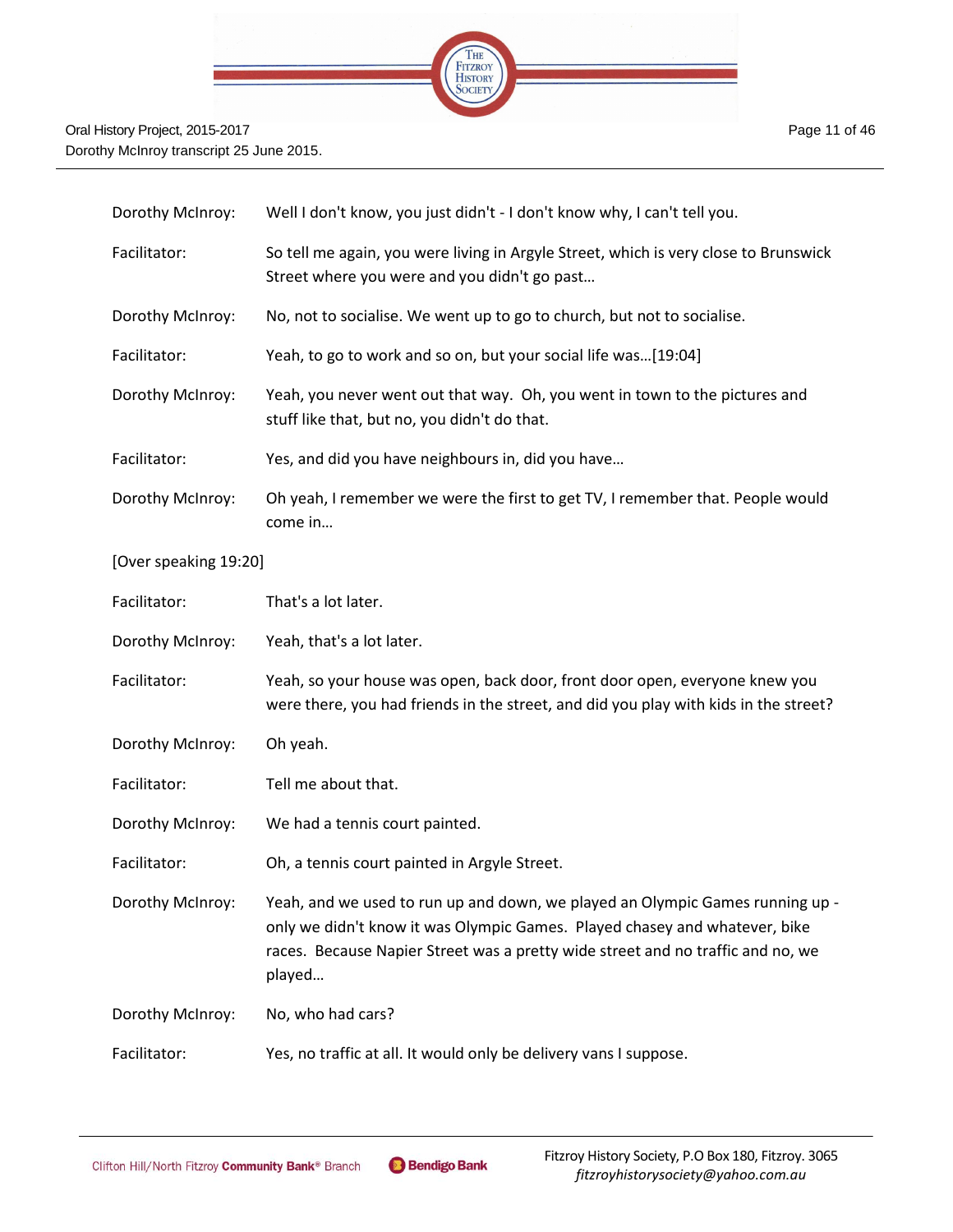

| Dorothy McInroy: | Yeah, they used to play footy up and down Napier Street. The tennis court was in<br>Argyle Street.<br>[20:04]                                                                                                                                           |
|------------------|---------------------------------------------------------------------------------------------------------------------------------------------------------------------------------------------------------------------------------------------------------|
| Facilitator:     | It was permanently painted on?                                                                                                                                                                                                                          |
| Dorothy McInroy: | Yeah, it was purple, like a dark blue.                                                                                                                                                                                                                  |
| Facilitator:     | Oh, did you have a net?                                                                                                                                                                                                                                 |
| Dorothy McInroy: | No, who actually could afford a net?                                                                                                                                                                                                                    |
| Facilitator:     | No, that's right. But you had some kind of racquets, what did you use?                                                                                                                                                                                  |
| Dorothy McInroy: | No, not real [tennis racquets], they were wooden. More like a                                                                                                                                                                                           |
| Facilitator:     | Like table tennis.                                                                                                                                                                                                                                      |
| Dorothy McInroy: | and we played cricket a lot. Yeah, and we used to go to the Baths a lot.                                                                                                                                                                                |
| Facilitator:     | The Baths would be, talking about going to the Baths, that would be wonderful.<br>You could hang out at the Baths with your friends.                                                                                                                    |
| Dorothy McInroy: | Oh yes, yeah. All day, you did actually, and right next door to the Baths if I<br>remember correctly was a place, before it became an old men's home, it used to<br>be like a clinic that if you had fleas in your head they sent you there to get rid. |
| Facilitator:     | Yeah, and near the Baths, next door.<br>[21:01]                                                                                                                                                                                                         |
| Dorothy McInroy: | Right next door it was, somewhere there, and the swamp - you've heard about the<br>swamp?                                                                                                                                                               |
| Facilitator:     | Near the Baths, yes.                                                                                                                                                                                                                                    |
| Dorothy McInroy: | We used to call it the swamp.                                                                                                                                                                                                                           |
| Facilitator:     | Because it's very soggy now still, I go there with the dog, yeah.                                                                                                                                                                                       |
| Dorothy McInroy: | Called the swamp, and the boys used to go down there and football. Oh, I spent a<br>lot of time down at the swamp, a lot of time.                                                                                                                       |
| Facilitator:     | Was it the same sort of size as it is now?                                                                                                                                                                                                              |
| Dorothy McInroy: | Yeah. Because it's a long time since I've been there now, and I'm sure it was a<br>whole [unclear]?                                                                                                                                                     |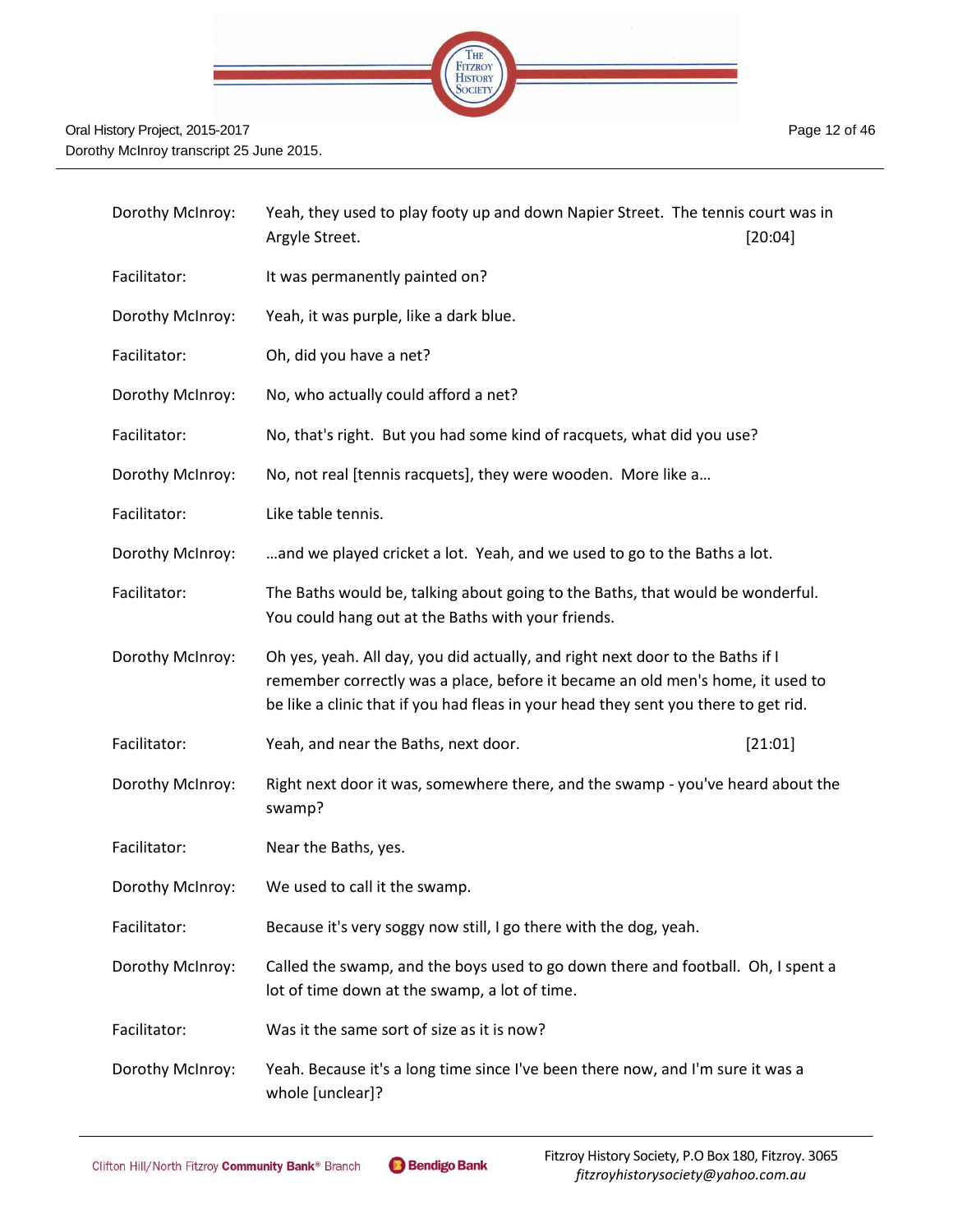|  | THE<br>FITZROY<br>HISTORY<br>SOCIETY |  |
|--|--------------------------------------|--|
|  |                                      |  |
|  |                                      |  |

| Facilitator:     | Yeah, it's big.                                                                                                                                                                  |  |  |
|------------------|----------------------------------------------------------------------------------------------------------------------------------------------------------------------------------|--|--|
| Dorothy McInroy: | It's big.                                                                                                                                                                        |  |  |
| Facilitator:     | Yeah, so they've kept that.                                                                                                                                                      |  |  |
| Dorothy McInroy: | Yeah, the swamp. It was called the swamp for - I thought it was still called the<br>swamp, what's it now called?                                                                 |  |  |
| Facilitator:     | Something reserve I think, I don't know. It's been given the name of a councillor<br>probably.                                                                                   |  |  |
| Dorothy McInroy: | The Fitzroy Baths has gone a little bit safety net. The diving board's gone.                                                                                                     |  |  |
| Facilitator:     | There was a big diving board, I remember that too, yes.<br>[21:55]                                                                                                               |  |  |
| Dorothy McInroy: | It's sad.                                                                                                                                                                        |  |  |
| Facilitator:     | Yes, it's all about safety now.                                                                                                                                                  |  |  |
| Dorothy McInroy: | Yeah. The boys used to have a lot of fun, nobody got killed. A few had a                                                                                                         |  |  |
| Facilitator:     | No, they'd be bombing and doing all that good stuff. Yeah, but spending all day<br>baking there.                                                                                 |  |  |
| Dorothy McInroy: | We used to sit and watch the show ponies come out, jump up and down if<br>nobody's watching them they'd go back and wait, and they'd come out and then<br>we'd say oh, fall off. |  |  |
| Facilitator:     | You'd shout at them.                                                                                                                                                             |  |  |
| Dorothy McInroy: | Yeah, fall off you fool. We used to have a lot of fun.                                                                                                                           |  |  |
| Facilitator:     | That's when you were at school.                                                                                                                                                  |  |  |
| Dorothy McInroy: | Yeah.                                                                                                                                                                            |  |  |
| Facilitator:     | Yeah, and when you were working, of course, you couldn't do that stuff.                                                                                                          |  |  |
| Dorothy McInroy: | No.                                                                                                                                                                              |  |  |
| Facilitator:     | Except that you weren't working at the weekends, so did you go?                                                                                                                  |  |  |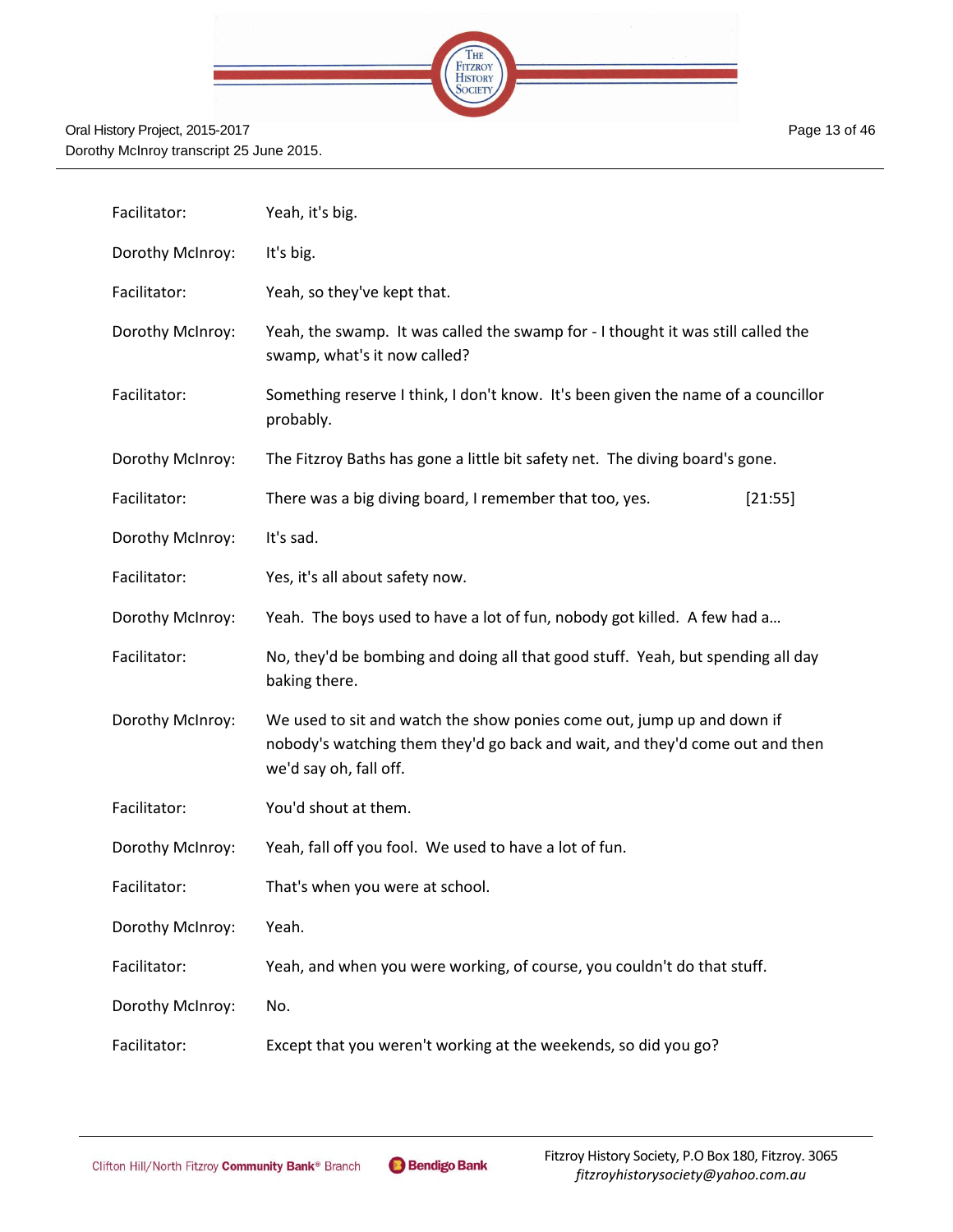

| Dorothy McInroy: | No, no I sort of stopped and I don't really know why. Probably had other things to<br>do.                                                                                                                                                                                                                                                                                                                                                                                                                                                                                                   |
|------------------|---------------------------------------------------------------------------------------------------------------------------------------------------------------------------------------------------------------------------------------------------------------------------------------------------------------------------------------------------------------------------------------------------------------------------------------------------------------------------------------------------------------------------------------------------------------------------------------------|
| Facilitator:     | Yeah, and you were a teenager going off to work, which was kind of a big deal I<br>suppose                                                                                                                                                                                                                                                                                                                                                                                                                                                                                                  |
| Dorothy McInroy: | Oh yeah.                                                                                                                                                                                                                                                                                                                                                                                                                                                                                                                                                                                    |
| Facilitator:     | having your own money.                                                                                                                                                                                                                                                                                                                                                                                                                                                                                                                                                                      |
| Dorothy McInroy: | Yes, I got 12/6 a week for my first job.                                                                                                                                                                                                                                                                                                                                                                                                                                                                                                                                                    |
| Facilitator:     | What did you do with it?<br>[22:54]                                                                                                                                                                                                                                                                                                                                                                                                                                                                                                                                                         |
| Dorothy McInroy: | I gave mum 10 shillings and I had 2/6 for the week. But mum kept me, clothed<br>me, that was plenty. But she - mum                                                                                                                                                                                                                                                                                                                                                                                                                                                                          |
| Facilitator:     | So, she went on clothing you after you went to work.                                                                                                                                                                                                                                                                                                                                                                                                                                                                                                                                        |
| Dorothy McInroy: | For a while mum did, yeah. All our clothes, mum used to go to the mission to go<br>to mother's club, whatever.                                                                                                                                                                                                                                                                                                                                                                                                                                                                              |
| Facilitator:     | The mission was where?                                                                                                                                                                                                                                                                                                                                                                                                                                                                                                                                                                      |
| Dorothy McInroy: | It was in Spring Street, then it moved to the corner of Fitzroy Street and just down<br>from Gertrude Street, it was there for many, many years. The Sisters of the<br>Charity of the Holy Name, yeah, lovely sisters. Anyhow, once a month mum used<br>to take a case up and she used to come home with it full of clothes, that's how we<br>clothed - but she'd always come home with a little gift and God, we used to love<br>that. But my best dresses cost mum a penny, that's why I swore black and blue<br>when I started work I would never, ever wear anything second hand again. |
| Facilitator:     | Because everything was second hand.                                                                                                                                                                                                                                                                                                                                                                                                                                                                                                                                                         |
| Dorothy McInroy: | Yes, but you had nothing, you couldn't afford it.                                                                                                                                                                                                                                                                                                                                                                                                                                                                                                                                           |
| Facilitator:     | No, how could she possibly with six kids and                                                                                                                                                                                                                                                                                                                                                                                                                                                                                                                                                |
| Dorothy McInroy: | She couldn't afford it. Mum did a great job, she wasted her life on us kids and we<br>didn't know it. You know it now.                                                                                                                                                                                                                                                                                                                                                                                                                                                                      |
| Facilitator:     | What do you mean she wasted her life?                                                                                                                                                                                                                                                                                                                                                                                                                                                                                                                                                       |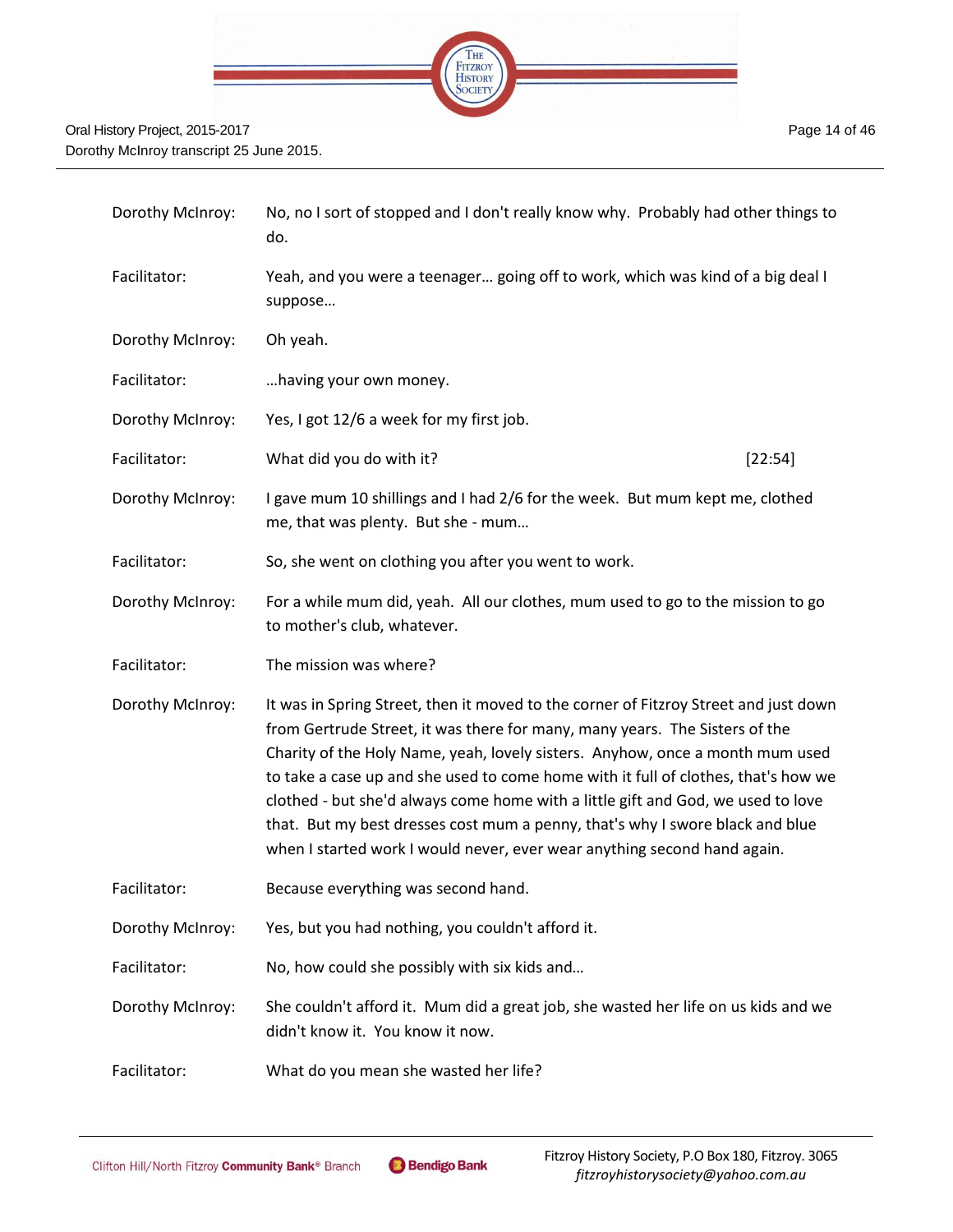

| Dorothy McInroy: | Well she was an attractive woman, I don't remember her going out                                                                                                                                                                                                         |         |
|------------------|--------------------------------------------------------------------------------------------------------------------------------------------------------------------------------------------------------------------------------------------------------------------------|---------|
| Facilitator:     | But she stayed married to your dad, she didn't, they didn't divorce.                                                                                                                                                                                                     |         |
| Dorothy McInroy: | No, the church got her a divorce later on. I was a teenager because I had to go to<br>court.                                                                                                                                                                             | [24:38] |
| Facilitator:     | Oh, tell me about that.                                                                                                                                                                                                                                                  |         |
| Dorothy:         | Oh yeah, I had to go to court because I was the only one that could remember<br>how long dad had been gone for.                                                                                                                                                          |         |
| Facilitator:     | Right. Oh, he disappeared on you in the end.                                                                                                                                                                                                                             |         |
| Dorothy:         | Yeah, and how long they hadn't been living together. You had to have proof in<br>those days and I was the only one that could remember for mum to get some sort<br>of substance.                                                                                         |         |
| Facilitator:     | Yes. So, she got a divorce and then got a single pension                                                                                                                                                                                                                 |         |
| Dorothy:         | She got some sort of - not a pension. Whatever, it wasn't much but it was<br>something that could help, and I was                                                                                                                                                        |         |
| Facilitator:     | Yeah, and the church helped to get that.                                                                                                                                                                                                                                 |         |
| Dorothy:         | Yeah, mum - they suggested to do this and I look back now and I think here is an<br>attractive woman, six kids, and never complained. Could've, but I don't<br>remember, and I can remember I had a Great Aunt Jane                                                      |         |
| Facilitator:     | Was she your mum's sister?                                                                                                                                                                                                                                               |         |
| Dorothy:         | No, nanna's sister. Nanna was the eldest and Great Aunt Jane                                                                                                                                                                                                             |         |
| Facilitator:     | Were they down at Breamlea or                                                                                                                                                                                                                                            |         |
| Dorothy:         | No, no, good heavens no.                                                                                                                                                                                                                                                 |         |
| Facilitator:     | So right, this is the other side of the family.                                                                                                                                                                                                                          |         |
| Dorothy:         | Yes, no. No you had to call her Great Aunt Jane, too. The others don't remember<br>her, she never came very often and we were living in Collingwood at the time and<br>I was playing out the front and I fell over and I hurt my leg, I don't know, and I was<br>crying. | [26:09] |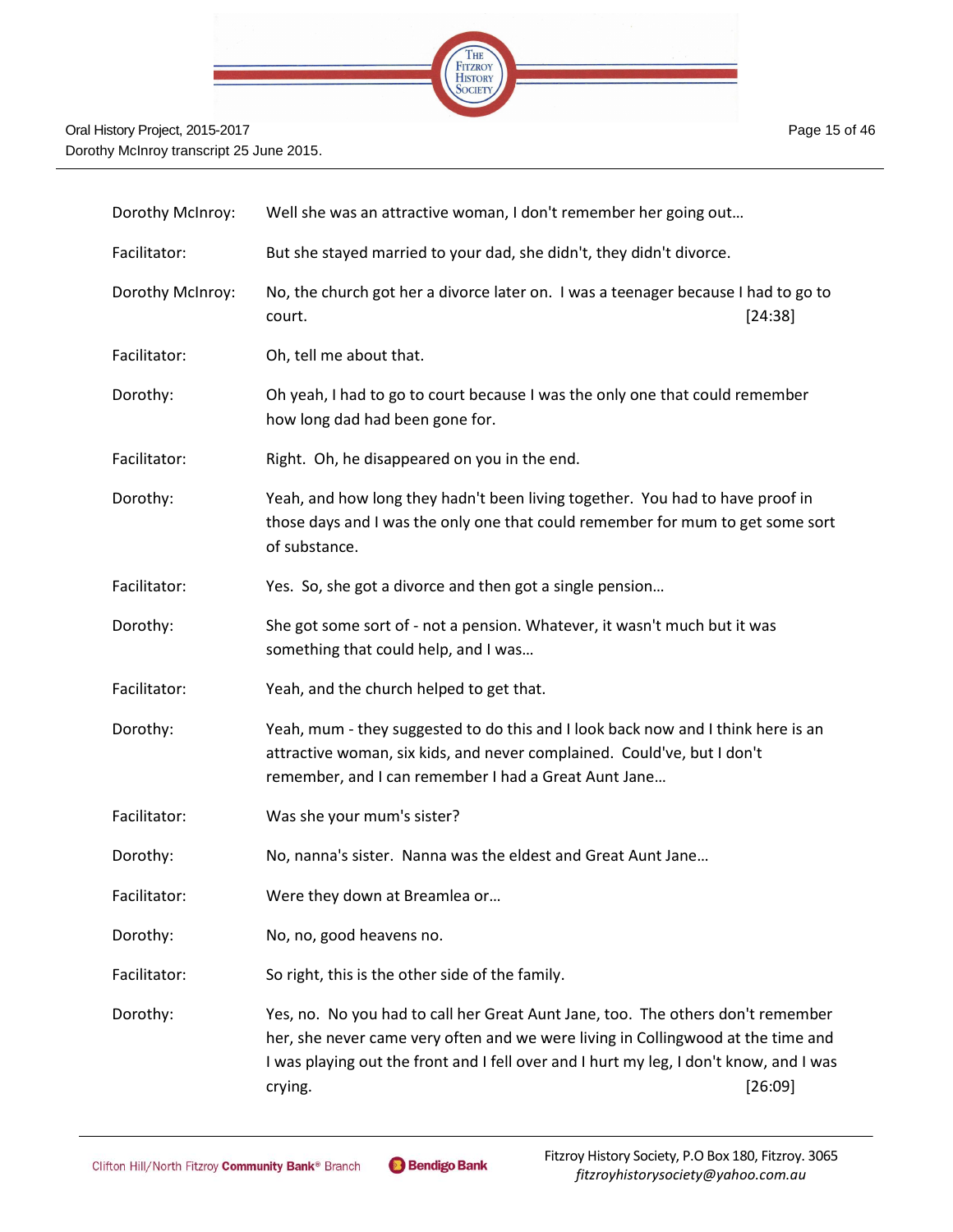|                 | Mum was attending to me and Great Aunt Jane was saying oh, pick yourself up,<br>dust yourself off type of thing, blah, blah, blah. Mum turned around and said to<br>her Great Aunt Jane - or Aunt Jane, she called her Aunt Jane - Aunt Jane, she said,<br>this is Dorothy, she said, I don't care about the others at the moment, this is<br>Dorothy's hurt and I will attend to Dorothy's hurt. I've never forgotten that. |
|-----------------|------------------------------------------------------------------------------------------------------------------------------------------------------------------------------------------------------------------------------------------------------------------------------------------------------------------------------------------------------------------------------------------------------------------------------|
| Facilitator:    | Wonderful, yeah. So she was there for you.                                                                                                                                                                                                                                                                                                                                                                                   |
| Dorothy:        | Yeah, and it's a saying in the family now, this is my hurt not your hurt.                                                                                                                                                                                                                                                                                                                                                    |
| Facilitator:    | [Laughs] That's good, it's gone right down                                                                                                                                                                                                                                                                                                                                                                                   |
| Dorothy:        | They lived in Box Hill somewhere.                                                                                                                                                                                                                                                                                                                                                                                            |
| Facilitator:    | Right, and they'd come and visit every now and then.                                                                                                                                                                                                                                                                                                                                                                         |
| Dorothy:        | Once every so often.                                                                                                                                                                                                                                                                                                                                                                                                         |
| Facilitator:    | Right, to check on you?                                                                                                                                                                                                                                                                                                                                                                                                      |
| Dorothy:        | No, no.                                                                                                                                                                                                                                                                                                                                                                                                                      |
| Facilitator:    | No? To help you?                                                                                                                                                                                                                                                                                                                                                                                                             |
| Dorothy:        | I don't know, I think to lord over us to tell you                                                                                                                                                                                                                                                                                                                                                                            |
| Facilitator:    | But they didn't bring things for you                                                                                                                                                                                                                                                                                                                                                                                         |
| [Over speaking] |                                                                                                                                                                                                                                                                                                                                                                                                                              |
| Dorothy:        | No, no I do not ever remember them coming with anything. I can remember,<br>though, sitting at the table and it was Sunday night's tea and here's Malcolm,<br>we'd finish, [unclear] and here's[27:24] Malcolm eating and going [pause] and<br>mum's gone behave yourself. In the end he couldn't stand it.                                                                                                                  |
| Facilitator:    | He got the giggles.                                                                                                                                                                                                                                                                                                                                                                                                          |
| Dorothy:        | No, he was eating something he didn't like, and what it was the fruit salad he had,<br>for some reason he put mayonnaise on it thinking it was cream.                                                                                                                                                                                                                                                                        |
| Facilitator:    | [Laughs] How disgusting.                                                                                                                                                                                                                                                                                                                                                                                                     |
| Dorothy:        | Oh, exactly.                                                                                                                                                                                                                                                                                                                                                                                                                 |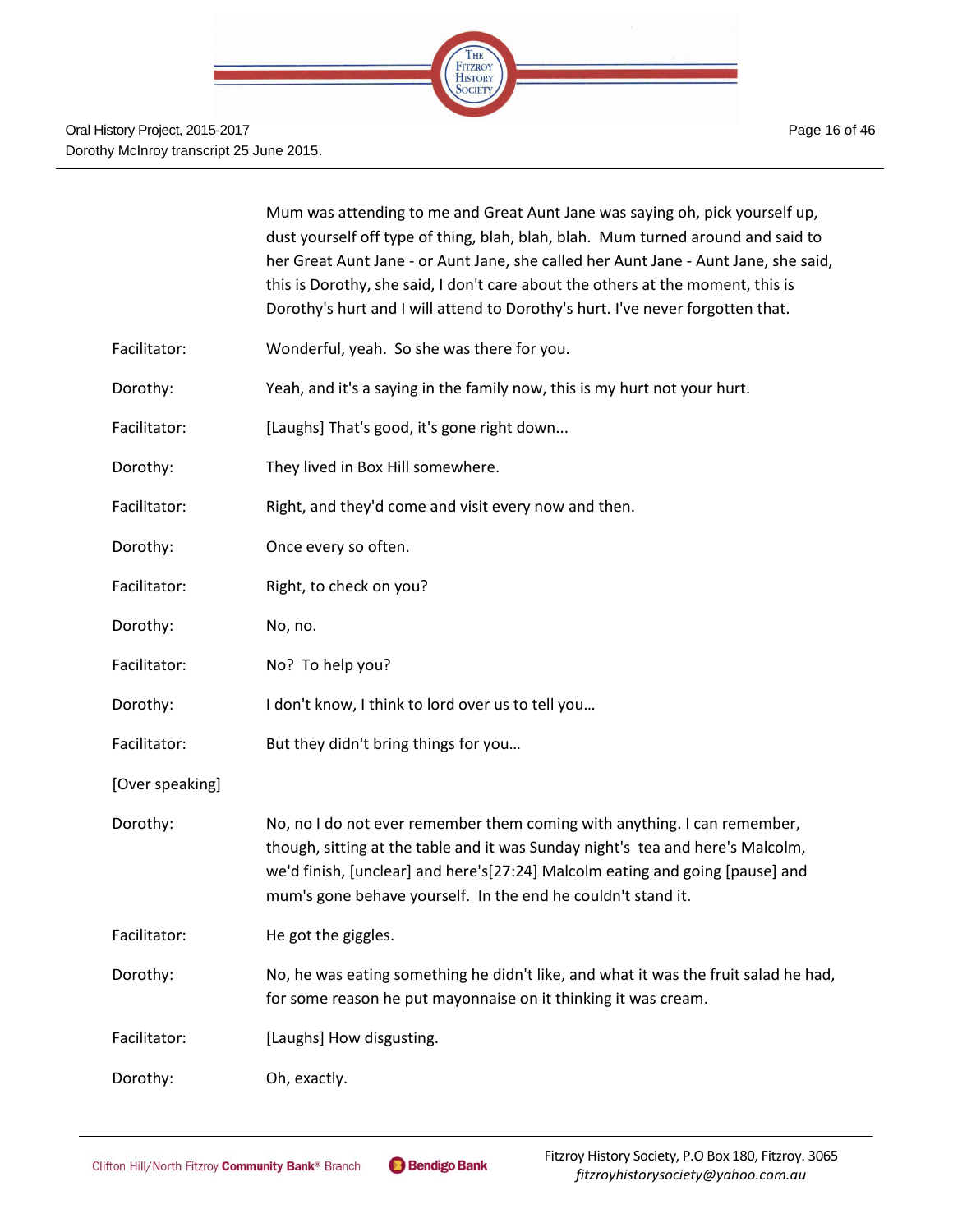

| Facilitator: | Yeah, so he managed to spit it out?                                                                                                                                                                                                                                                                                                                                                                                                                                                                                                                     |         |  |
|--------------|---------------------------------------------------------------------------------------------------------------------------------------------------------------------------------------------------------------------------------------------------------------------------------------------------------------------------------------------------------------------------------------------------------------------------------------------------------------------------------------------------------------------------------------------------------|---------|--|
| Dorothy:     | In the end, he couldn't stand it, much to Great Aunt Jane's delight. What was her<br>husband's name? Strange name, [toffee], it'll come to me in a minute.                                                                                                                                                                                                                                                                                                                                                                                              |         |  |
| Facilitator: | Did they come to you at Christmas or anything like that?                                                                                                                                                                                                                                                                                                                                                                                                                                                                                                |         |  |
| Dorothy:     | Oh, Christmas time? No. No.                                                                                                                                                                                                                                                                                                                                                                                                                                                                                                                             |         |  |
| Facilitator: | Yeah, tell us about that.                                                                                                                                                                                                                                                                                                                                                                                                                                                                                                                               |         |  |
| Dorothy:     | Oh, best time of all. Have you heard of Dr Singleton's? Right, well Dr Singleton's<br>used to have - at the back of Dr Singleton's was this Methodist place, church, and<br>to get to it - they used to have a free breakfast every Sunday and we used to go to<br>the free breakfast. But we had to go to our own church as well, so we went to<br>church twice that day. But if you didn't go to the free breakfast you couldn't go to<br>their Christmas party so we went to the free breakfast and the Christmas party.<br>Do you know what, people |         |  |
| Facilitator: | In the hall, the Methodist hall.                                                                                                                                                                                                                                                                                                                                                                                                                                                                                                                        | [28:49] |  |
| Dorothy:     | Yes, in the hall at the back of Dr Singleton's. People would line up looking at it in<br>through the window so you could only go by invitation, because yeah. You'd go<br>and you'd sit down and you'd have doors closed and your kids had to sit in there<br>with anticipation and often there'd be [knocks on table]                                                                                                                                                                                                                                  |         |  |
| Facilitator: | This is on Christmas day?                                                                                                                                                                                                                                                                                                                                                                                                                                                                                                                               |         |  |
| Dorothy:     | Yeah, yeah. No, no I think it was before Christmas Day, I'm not too sure on that.                                                                                                                                                                                                                                                                                                                                                                                                                                                                       |         |  |
| Facilitator: | Yeah, might've been Christmas Eve or something, yeah. Anyway, I've interrupted<br>you, go on.                                                                                                                                                                                                                                                                                                                                                                                                                                                           |         |  |
| Dorothy:     | Yeah, then you'd hear [knocks on table] and then all of a sudden the doors would<br>open and this magnificent Christmas tree would be there and you could hear the<br>ahh. Father Christmas would be there and every one of us kids got a present.<br>Everyone got a present.                                                                                                                                                                                                                                                                           |         |  |
| Facilitator: | Yeah, no wonder you all wanted to go.                                                                                                                                                                                                                                                                                                                                                                                                                                                                                                                   |         |  |
| Dorothy:     | Oh, yes.                                                                                                                                                                                                                                                                                                                                                                                                                                                                                                                                                |         |  |
| Facilitator: | You were all kids there, it was just for children.                                                                                                                                                                                                                                                                                                                                                                                                                                                                                                      |         |  |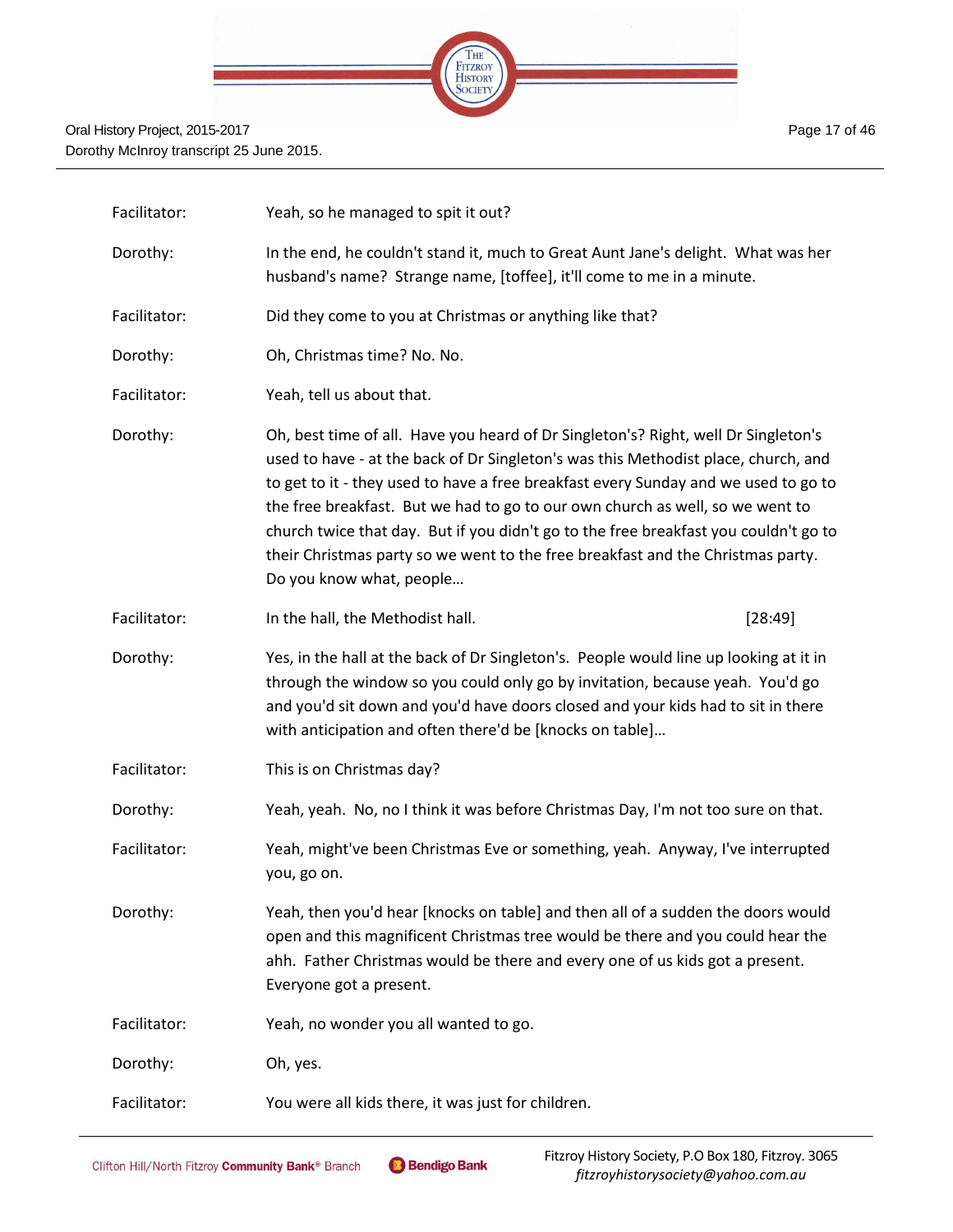

Page 18 of 46

| Dorothy:     | Oh, yes.                                                                                                                                                                                                                                                                                                                                      |
|--------------|-----------------------------------------------------------------------------------------------------------------------------------------------------------------------------------------------------------------------------------------------------------------------------------------------------------------------------------------------|
| Facilitator: | A children's Christmas party, fantastic, yeah.                                                                                                                                                                                                                                                                                                |
| Dorothy:     | That happened before we got to Fitzroy. I don't remember going back after we<br>got to Fitzroy somehow.                                                                                                                                                                                                                                       |
| Facilitator: | There wasn't a Fitzroy version of that?                                                                                                                                                                                                                                                                                                       |
| Dorothy:     | No. That was magic, absolutely magic.                                                                                                                                                                                                                                                                                                         |
| Facilitator: | Was the tree lit up with lights and candles?                                                                                                                                                                                                                                                                                                  |
|              | [30:03]                                                                                                                                                                                                                                                                                                                                       |
| Dorothy:     | Yes, God yes. Best tree I've ever seen in my life, yeah. I mean everybody was poor<br>in that day but there was a lot of fun things, so you didn't know you were poor.                                                                                                                                                                        |
| Facilitator: | No, no. You didn't talk about having a hard time.                                                                                                                                                                                                                                                                                             |
| Dorothy:     | No. No, after dad left I never got belted again. Life was good                                                                                                                                                                                                                                                                                |
| Facilitator: | He used to belt you?                                                                                                                                                                                                                                                                                                                          |
| Dorothy:     | Oh yeah.                                                                                                                                                                                                                                                                                                                                      |
| Facilitator: | Yeah, and he'd belt your mum presumably, did he?                                                                                                                                                                                                                                                                                              |
| Dorothy:     | Well                                                                                                                                                                                                                                                                                                                                          |
| Facilitator: | You don't know, I suppose.                                                                                                                                                                                                                                                                                                                    |
| Dorothy:     | I only remember one fight that I woke up and I heard - he had a very quick<br>temper. Look, he could've been quite a successful businessman if he wasn't so<br>devious. He never went back to Geelong - I don't know how true stories are, but<br>he was a womaniser and                                                                      |
| Facilitator: | Yeah, and you knew this? Did you know this as a young                                                                                                                                                                                                                                                                                         |
| Dorothy:     | Not as a youngster, but on reflection yeah, on reflection. I'll tell you a funny story<br>that happened after we were married, I was married and the old man used to<br>come and visit. I didn't mind him then because I had the upper hand, I wasn't a<br>kid, and you'd like him for five or 10 minutes, great conversationalist. Mac liked |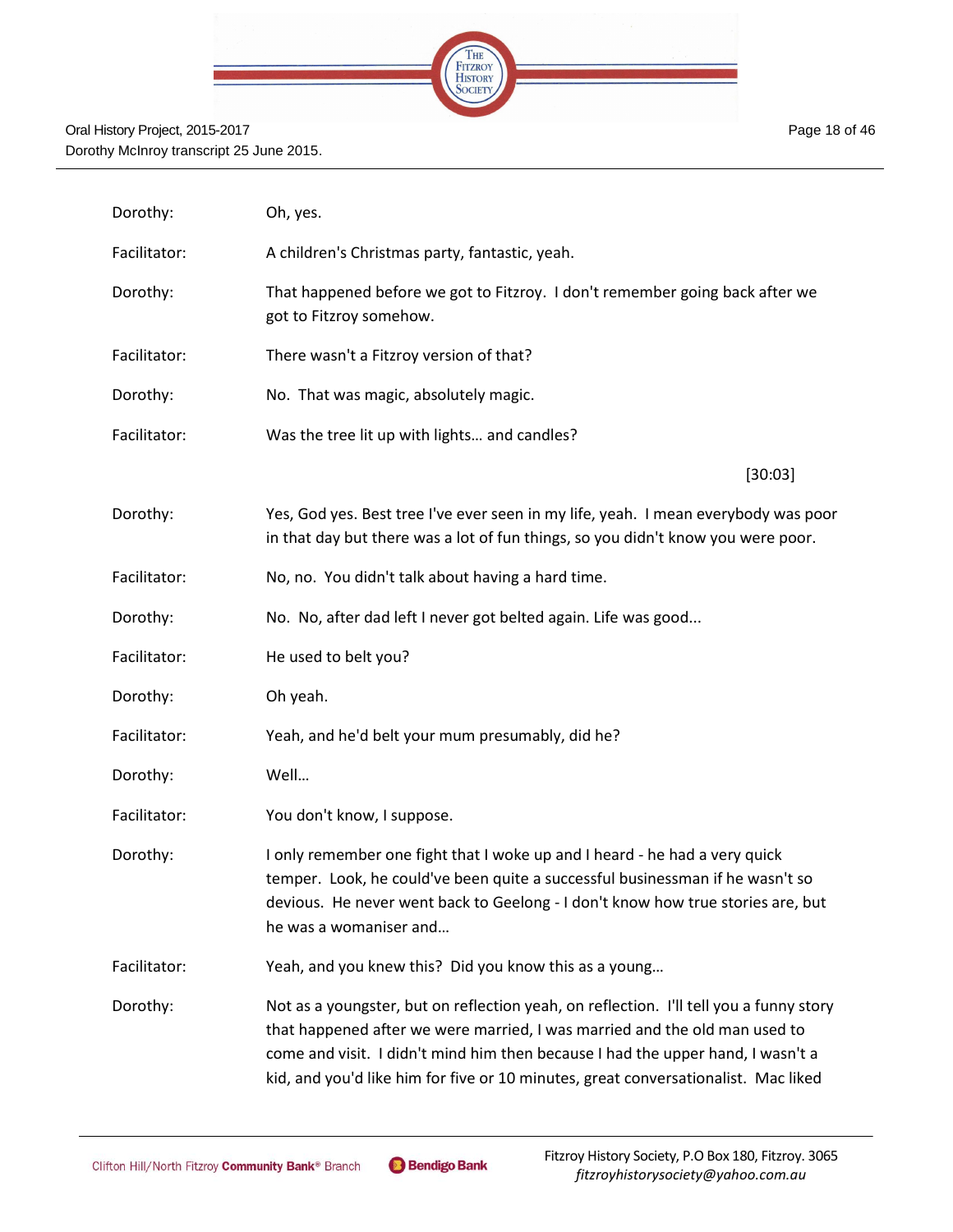Page 19 of 46



talking to him, but he knew what he was, but I said you can come but don't ever bring a woman with you.

Anyhow, we lived in Argyle Street and there was a bottle yard around, the old man worked in there, and this particular day I went to the butcher shop - where Marios is now used to be a butcher shop - and I just put my head in and I said I'll be back in a minute, but I want 14 snags, or whatever. When I got back he was talking to his mate and you know how you know someone's talking about you? I knew exactly what they **contained** [32:05]

were talking about and I looked at it and they'd go [laughs]. I said, do you know who that bloke is? They went, yeah. I said, no you don't. I said that man happens to be my father, and you should've seen the look on their faces. They thought I was one of his bloody women. He was seen up at my back fence. So I went and told mum, I was telling mum the story.

- Facilitator: She was not living there by then, she was...
- Dorothy: Oh no, no mum I was married, yeah and mum said to me if you dislike him so much, Dorothy, why did you acknowledge him? I said well, I'd sooner be known as his ratbag daughter than one of his bloody women, and I would too, but that's getting away from it. He's a strange man.
- Facilitator: So when you were a teenager he just wasn't around.
- Dorothy: No.
- Facilitator: No, probably good.
- Dorothy: No, and when we were in Geelong, I've got that scar through him… and I could show you my arm, I don't know whether you can see my arm. He was quick with his fists, the old man. Can you see the shape of that? He did that.
- Facilitator: So he busted your elbow. Dorothy: Yeah. Facilitator: Yeah, God. [33:25] Dorothy: Ronnie, my eldest brother - it's only us three big ones that know - the old man used to sit at the table like this, and you didn't speak at the table, and I don't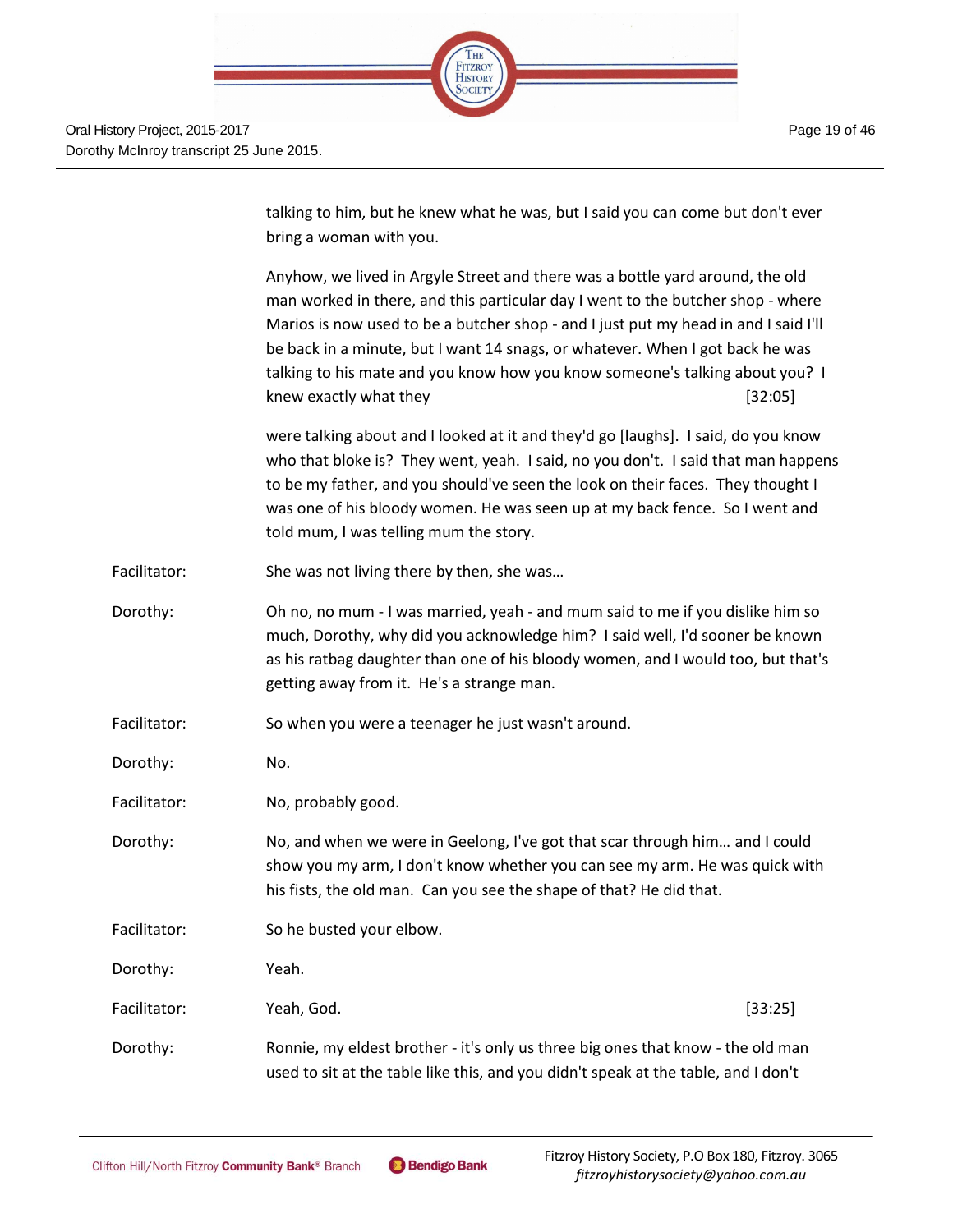

|              | know what Ronnie did. The old man just leaned back like that, there was the<br>razor strop.                                                                                                                                                                                                                                                                                                      |
|--------------|--------------------------------------------------------------------------------------------------------------------------------------------------------------------------------------------------------------------------------------------------------------------------------------------------------------------------------------------------------------------------------------------------|
| Facilitator: | Behind him at the table.                                                                                                                                                                                                                                                                                                                                                                         |
| Dorothy:     | Yeah, he'd lean back in his chair and went [swish sound] and the buckle end<br>caught Ronnie here and Ronnie had that scar to the day he died.                                                                                                                                                                                                                                                   |
| Facilitator: | Yeah, could've taken his eye out.                                                                                                                                                                                                                                                                                                                                                                |
| Dorothy:     | Strange man. I can remember Ronnie when the old man came to visit one day<br>and I happened to be in the back yard, I happened to hear it. Ronnie walked in<br>and for some reason the old man must've been at the door, and Ronnie said just<br>remember, I'm not a bloody kid any longer, and I can still see him.                                                                             |
| Facilitator: | Well no wonder he cleared off, because the family didn't                                                                                                                                                                                                                                                                                                                                         |
| Dorothy:     | Strange man. Never mind, we had a good mother.                                                                                                                                                                                                                                                                                                                                                   |
| Facilitator: | You did have a good mother and you always, and you had good friends? You had<br>good pals? Did you start having boyfriends quite early? What was the                                                                                                                                                                                                                                             |
| Dorothy:     | No. Because the old man - I was very                                                                                                                                                                                                                                                                                                                                                             |
| Facilitator: | Innocent?                                                                                                                                                                                                                                                                                                                                                                                        |
| Dorothy:     | Not innocent, no. I had no confidence, because we were now living in Argyle<br>Street                                                                                                                                                                                                                                                                                                            |
| Facilitator: | You were going to work?                                                                                                                                                                                                                                                                                                                                                                          |
| Dorothy:     | No, no I was still at school. I was walking down the stairs as the old man walked<br>in, he'd walk in as though he owned the bloody joint, strangely, because the<br>house was never locked, he didn't have [35:11] to ring a bell. I'm walking down<br>the stairs and he looked up at me and he says, you know what? I cannot believe<br>you're my daughter. He said, you're not pretty enough. |
| Facilitator: | Oh, yeah. [A brute, a brute you might say]].                                                                                                                                                                                                                                                                                                                                                     |
| Dorothy:     | I never got over it, because he was a good looking bloke. Anyhow, that's - I never<br>had any confidence after that, it took me a long time to get over that. Actually I<br>don't think I ever got over it.                                                                                                                                                                                      |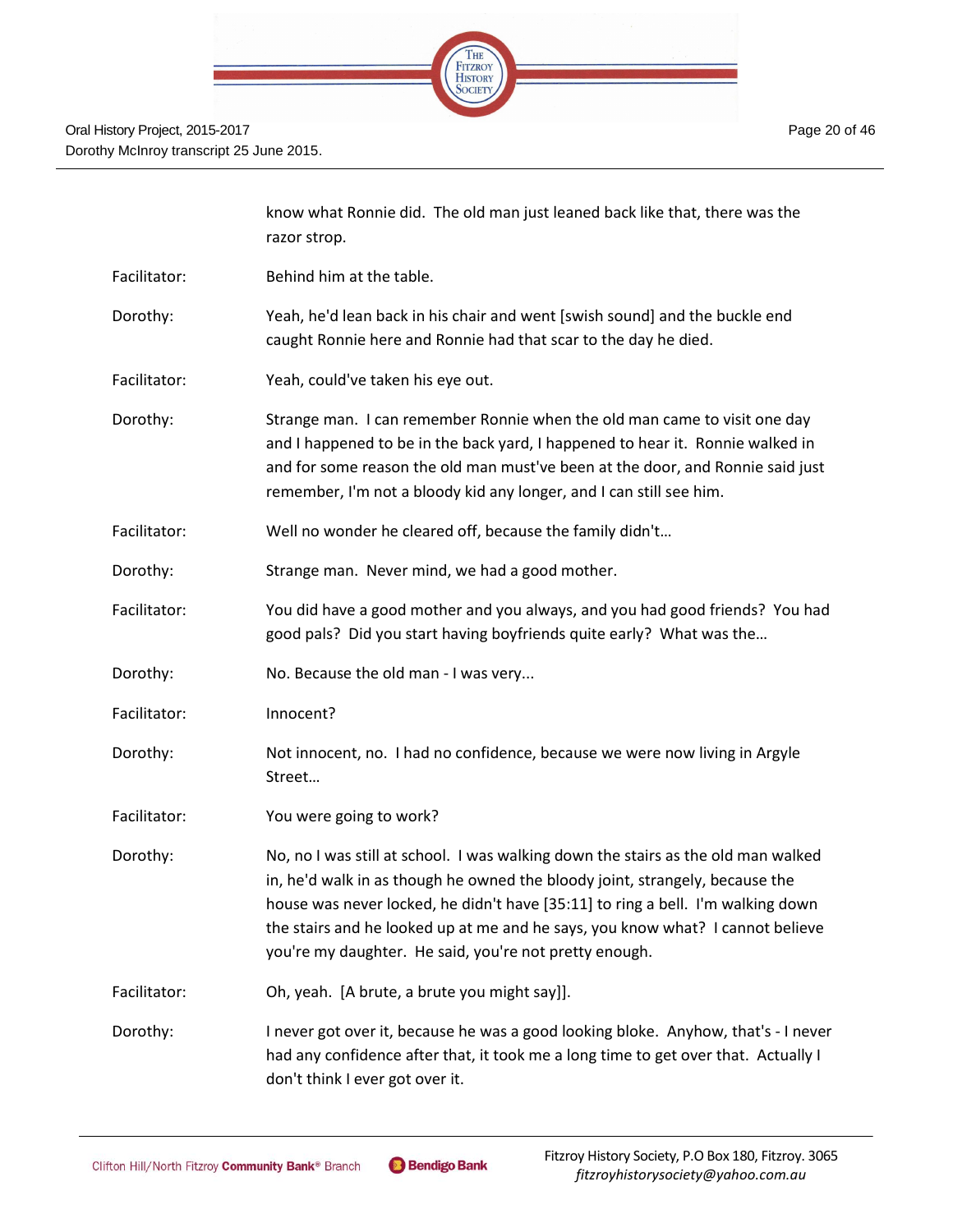

| Facilitator: | No, you don't. You don't get over that sort of stuff. Your father saying things like<br>that. No, of course you don't.                                                                                                                                                                                                  |  |  |
|--------------|-------------------------------------------------------------------------------------------------------------------------------------------------------------------------------------------------------------------------------------------------------------------------------------------------------------------------|--|--|
| Dorothy:     | I don't think I ever I really don't. Like, I                                                                                                                                                                                                                                                                            |  |  |
| Facilitator: | Was your mother a good looking woman like you are?                                                                                                                                                                                                                                                                      |  |  |
| Dorothy:     | I'm not good looking.                                                                                                                                                                                                                                                                                                   |  |  |
| Facilitator: | You are Dot, you are, you are. You certainly are, you're the most striking looking<br>woman, marvellous looking. Your mum? What did she look like?                                                                                                                                                                      |  |  |
| Dorothy:     | Me.                                                                                                                                                                                                                                                                                                                     |  |  |
| Facilitator: | She looked like you, well there you go.                                                                                                                                                                                                                                                                                 |  |  |
| Dorothy:     | I look like mum.                                                                                                                                                                                                                                                                                                        |  |  |
| Facilitator: | Yeah, so he'd be getting at you through                                                                                                                                                                                                                                                                                 |  |  |
| Dorothy:     | But see I had prominent teeth and I'm fully convinced it was my teeth.                                                                                                                                                                                                                                                  |  |  |
| Facilitator: | That he was really talking about?                                                                                                                                                                                                                                                                                       |  |  |
| Dorothy:     | No, that made me ugly                                                                                                                                                                                                                                                                                                   |  |  |
| Facilitator: | That made you                                                                                                                                                                                                                                                                                                           |  |  |
| Dorothy:     | it made me ugly. So the minute I was 16 I had them out.<br>[36:23]                                                                                                                                                                                                                                                      |  |  |
| Facilitator: | You had them out? Where'd you go to have them out?                                                                                                                                                                                                                                                                      |  |  |
| Dorothy:     | [Unclear] down there. I can still, when I come home                                                                                                                                                                                                                                                                     |  |  |
| Facilitator: | A dental hospital or                                                                                                                                                                                                                                                                                                    |  |  |
| Dorothy:     | No, they wouldn't do it. I talked him into it, I said if you don't somebody else will,<br>I'll go to a backyard place. He took the first four out, I came home with no teeth.<br>Mum was on the floor doing something on the floor, she sat down and she said<br>oh, Dorothy what have you done? Best move I ever made. |  |  |
| Facilitator: | Because you felt confident?                                                                                                                                                                                                                                                                                             |  |  |
| Dorothy:     | Yes.                                                                                                                                                                                                                                                                                                                    |  |  |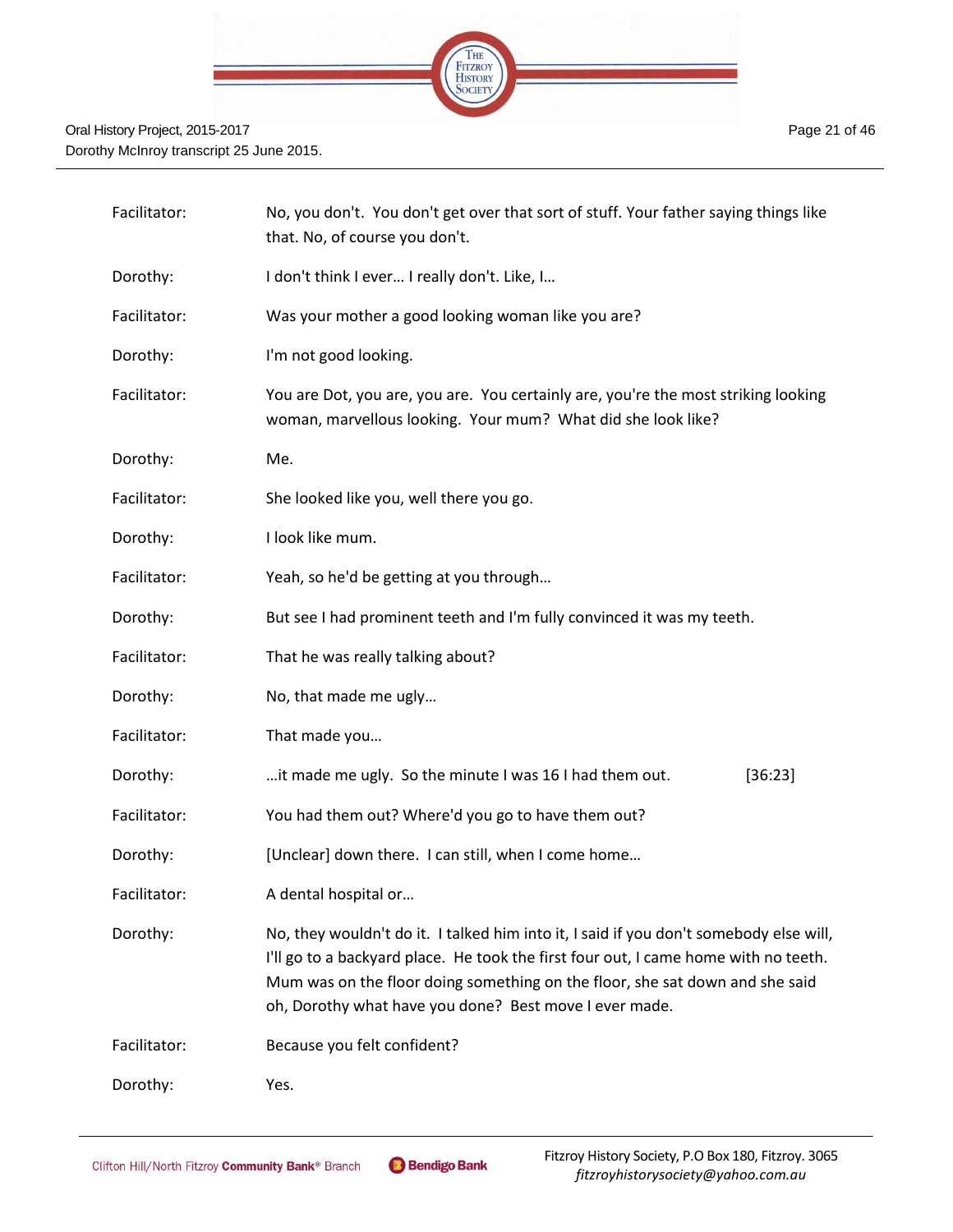

Facilitator: You got good looking false teeth immediately, or what? Dorothy: No, oh no. Facilitator: You came home with a great bleeding gap. Dorothy: Yeah, four teeth missing, the four prominent ones. Not a decayed tooth in my head. No, I don't regret… I don't regret it. Facilitator: So perfect teeth were taken out? Did kids not have bands in your... [Over speaking] Dorothy: No, everyone's got - I'm the only one that had prominent teeth. Facilitator: Yeah, but in Fitzroy did kids get bands in those days? Dorothy: No, who could afford them? Facilitator: Because they cost money. Yeah, of course. [37:22] Dorothy: Who could afford them? Facilitator: The middle class got bands, but not you guys, yeah. Dorothy: I mean I've been talking to people since where they can have them cut - the teeth weren't prominent, no, it was my gums are prominent. The teeth were perfect. Anyhow I got four first and then when I got the four [unclear] they told me I've got a long gum, short lip and no suction. I said oh, bloody lovely. Put them in, never had a problem. So but the… Facilitator: So you don't regret it at all. Dorothy: No, wire around here rotted the other ones, that's when I had the whole lot taken out and I, no, no I can't… Facilitator: Yeah, so you went off to work with teeth that you were pleased with. Yeah, and gradually got more confidence? Dorothy: Yeah. Facilitator: We're getting around to boyfriends, did you have boyfriends then? Dorothy: Yeah, a couple, a couple. I didn't like - like, I was funny, and of course…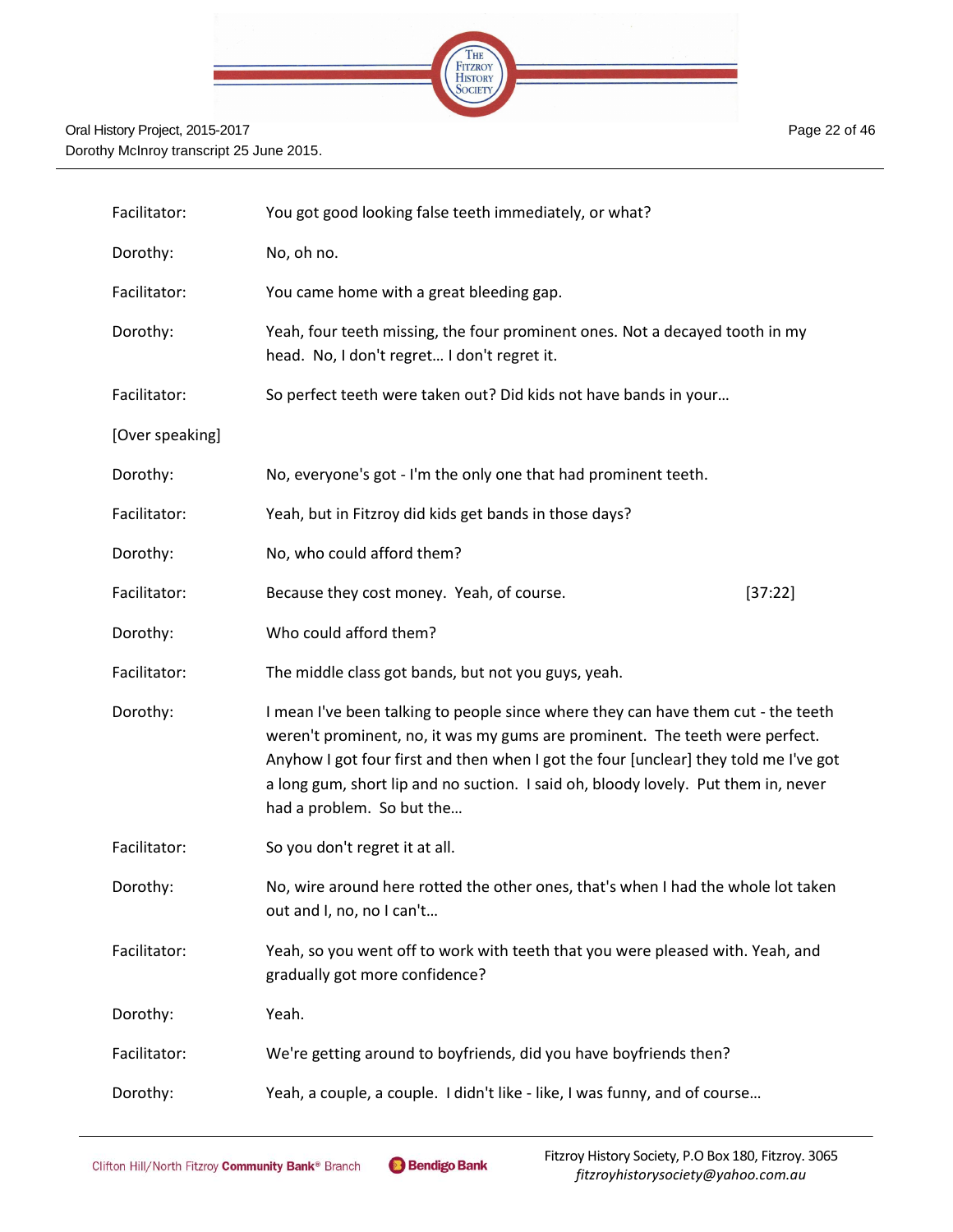

| Facilitator: | Meaning you were choosy?                                                                                                                                                                                                                                                                                                                                                                                                                                                                                               |
|--------------|------------------------------------------------------------------------------------------------------------------------------------------------------------------------------------------------------------------------------------------------------------------------------------------------------------------------------------------------------------------------------------------------------------------------------------------------------------------------------------------------------------------------|
| Dorothy:     | Yeah, very. But I had a brother, Ronnie, that used to tell me things.                                                                                                                                                                                                                                                                                                                                                                                                                                                  |
| Facilitator: | What, he'd tell you about boys that there were things you can                                                                                                                                                                                                                                                                                                                                                                                                                                                          |
| Dorothy:     | Yeah, what to do, what not to do.                                                                                                                                                                                                                                                                                                                                                                                                                                                                                      |
| Facilitator: | Right, so he was looking after you.                                                                                                                                                                                                                                                                                                                                                                                                                                                                                    |
| Dorothy:     | Yeah, I can remember - actually, this is a good story - I won't mention his name<br>because he's well known. I got off the tram and he got off the bus and - one or<br>the other - we both - I knew who he was, used to see him down the Baths - and<br>we got to chatting. As we turned into Argyle Street just [unclear] he pushes me<br>up against the [39:11] wall. Ronnie always said, you look like being in trouble<br>Dorothy you back up as though you're going to be in it and just raise your right<br>leg. |
| Facilitator: | Raise your right leg, yes.                                                                                                                                                                                                                                                                                                                                                                                                                                                                                             |
| Dorothy:     | Did that, so I got away, nothing happened to me so that was fine. Many, many,<br>many, many years later I was at a function, because as I said he's well known, his<br>name came up. I said, I'll tell you a story about him, and this person looked at me<br>and she went oh, Dorothy, oh I wish that had've been me.                                                                                                                                                                                                 |
| Facilitator: | [Laughs] No accounting for taste.                                                                                                                                                                                                                                                                                                                                                                                                                                                                                      |
| Dorothy:     | Yeah.                                                                                                                                                                                                                                                                                                                                                                                                                                                                                                                  |
| Facilitator: | Tell me a story of that date you were on, that you told Mike and Noelene. That<br>was really funny, when you went to look down on Argyle Street from the flats that<br>had been built. Do you remember that?                                                                                                                                                                                                                                                                                                           |
| Dorothy:     | Yeah.                                                                                                                                                                                                                                                                                                                                                                                                                                                                                                                  |

Facilitator: Told a story about going out with a boy you quite liked and you...

Dorothy: That was him, I didn't like him, but that was him.

Facilitator: Okay, well I've got the story wrong.

Dorothy: Well, it was another one. Let me...

Page 23 of 46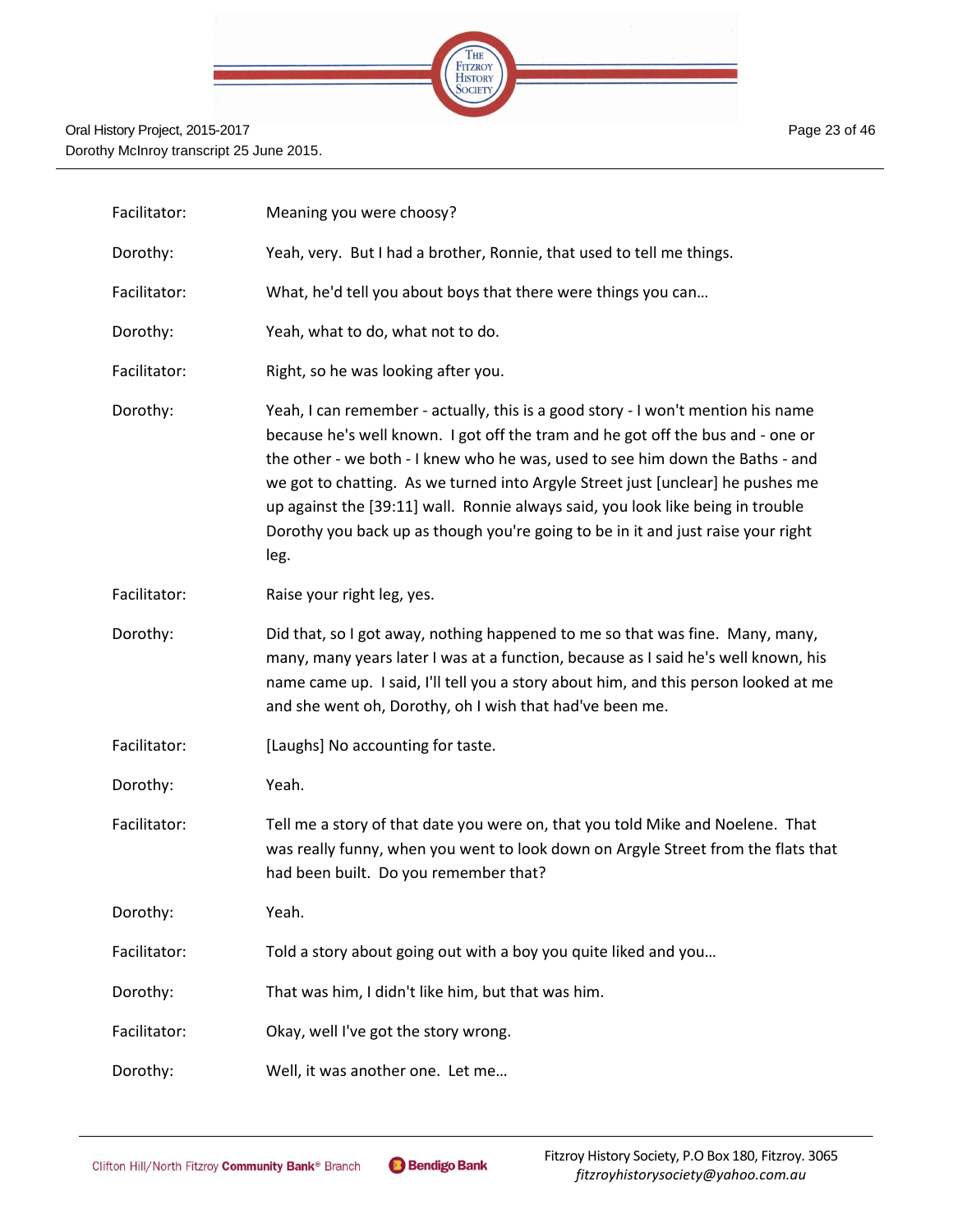

| Facilitator:    | That was another one where you were having a cuddle I think and he                                                                                                                                                                                                                   |
|-----------------|--------------------------------------------------------------------------------------------------------------------------------------------------------------------------------------------------------------------------------------------------------------------------------------|
| [Over speaking] |                                                                                                                                                                                                                                                                                      |
| Dorothy:        | Oh, no, no that was                                                                                                                                                                                                                                                                  |
| Facilitator:    | That story, that's a terrific story.                                                                                                                                                                                                                                                 |
| Dorothy:        | That was Mac.                                                                                                                                                                                                                                                                        |
| Facilitator:    | That was Mac? That was the man you married.                                                                                                                                                                                                                                          |
| Dorothy:        | Yeah.<br>[40:31]                                                                                                                                                                                                                                                                     |
| Facilitator:    | Okay, tell me that story, that's a good way to end this. Because we're going to<br>end with you and Mac for now.                                                                                                                                                                     |
| Dorothy:        | Oh, yeah. We went to the Adelphi Theatre and we're coming home                                                                                                                                                                                                                       |
| Facilitator:    | What was on, do you remember?                                                                                                                                                                                                                                                        |
| Dorothy:        | Oh, buggered if I'd know. It would be something, it would be an MGM show. We<br>only went                                                                                                                                                                                            |
| Facilitator:    | He took you out for a date.                                                                                                                                                                                                                                                          |
| Dorothy:        | Yeah, and we're coming home and just having a chat and the door opens and oh                                                                                                                                                                                                         |
| Facilitator:    | You were leaning against the door and it opened, at night, yes.                                                                                                                                                                                                                      |
| Dorothy:        | Yeah, yeah a door opened, we go through and there was like this bench and it had<br>things where the chairs are. It was a small factory and they had things lining up<br>like that Oh, like that, and it had a balloon over it. I thought what in hell? They<br>were French letters. |
| Facilitator:    | So it was a condom factory. A Fitzroy condom factory.                                                                                                                                                                                                                                |
| Dorothy:        | Yeah, and Mac said, I think we better go [laughs].                                                                                                                                                                                                                                   |
| Facilitator:    | He didn't tell you what they were?                                                                                                                                                                                                                                                   |
| Dorothy:        | Not then, not then. Yeah, I'll never forget. Yeah, I'd never seen them.                                                                                                                                                                                                              |
| Facilitator:    | No. So you went home and told your mum?                                                                                                                                                                                                                                              |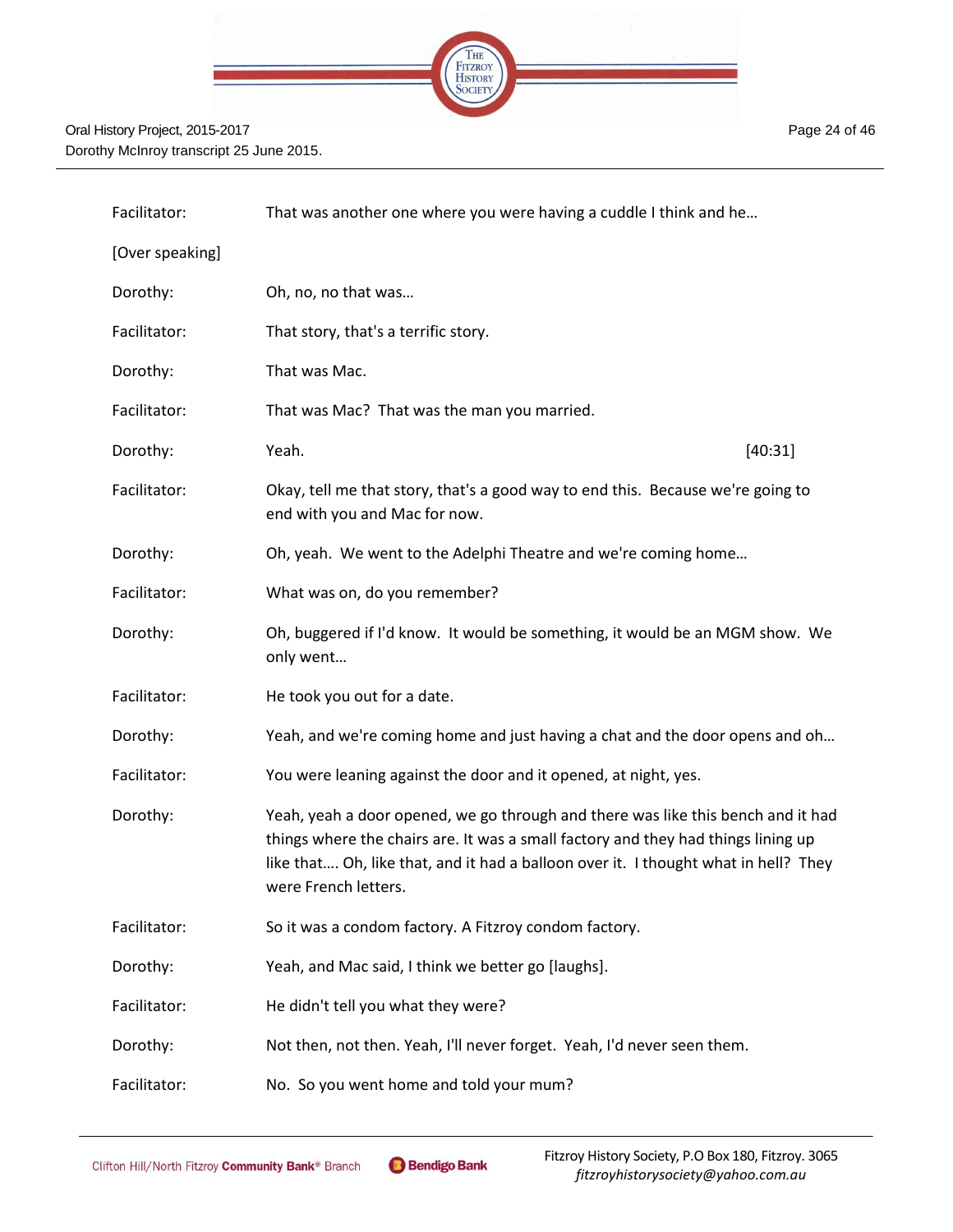

| Dorothy:     | Yeah, yeah and mum had a chat to Mac later, I believe.                                                                                                                                                                                                                                                                                                                                                                              | [41:52] |
|--------------|-------------------------------------------------------------------------------------------------------------------------------------------------------------------------------------------------------------------------------------------------------------------------------------------------------------------------------------------------------------------------------------------------------------------------------------|---------|
| Facilitator: | So how old were you then, Dot?                                                                                                                                                                                                                                                                                                                                                                                                      |         |
| Dorothy:     | Oh, 17. I married him at 19.                                                                                                                                                                                                                                                                                                                                                                                                        |         |
| Facilitator: | Yeah, and you started going out with him when you were 17.                                                                                                                                                                                                                                                                                                                                                                          |         |
| Dorothy:     | Yeah.                                                                                                                                                                                                                                                                                                                                                                                                                               |         |
| Facilitator: | He was a local boy?                                                                                                                                                                                                                                                                                                                                                                                                                 |         |
| Dorothy:     | He lived in 77 Argyle Street, I lived in 149 and                                                                                                                                                                                                                                                                                                                                                                                    |         |
| Facilitator: | Yeah, and you'd never met. He was                                                                                                                                                                                                                                                                                                                                                                                                   |         |
| Dorothy:     | No, my bedroom was upstairs. I read a lot, I used to love to read, and - but<br>Malcolm had a motorbike and Malcolm used to fix things, and Mac had a<br>motorbike and they all used to - because we had a lane and Malcolm had his shed<br>to fix things. They all used to come, there'd be a dozen blokes, they were all<br>bikies, and nice blokes. Malcolm had a Triumph, Mac had a BM, B, BSA, BS-<br>something, a gold flash. |         |
|              | I used to listen to them, I'd hear them and I'd think, oh. But I said to mum one<br>day, I said do you know mum, out of all of Malcolm's friends there's only one<br>decent bloke, it's that Max - I thought his name was Max, I didn't know it was Bill,<br>his name was Bill, yeah, Macca - and one day I was on a tram                                                                                                           |         |
| Facilitator: | Why did you think he was decent? Because of the way he talked to the other<br>boys. You'd hear them through your bedroom where you were reading a book.                                                                                                                                                                                                                                                                             |         |
| Dorothy:     | Yeah, I could hear them. He never spoke dirty and all the rest of it, even when the<br>others did. He just didn't join into that or anything, and not that he was a goody<br>two shoes, but there was something about him, there really was.                                                                                                                                                                                        |         |
| Facilitator: | Did your brother bring him home, is that how you got to talk to him?                                                                                                                                                                                                                                                                                                                                                                |         |
|              |                                                                                                                                                                                                                                                                                                                                                                                                                                     | [43:40] |
| Dorothy:     | No, [unclear] and I got on the tram to come home and I'd been in town for some<br>reason, it was day time. Next thing I know he's sitting next to me, he'd seen me,<br>he was on the tram too. We got talking and he said look, would you like to come<br>out one night and I thought, why not? But then I got the shock of my life when I                                                                                          |         |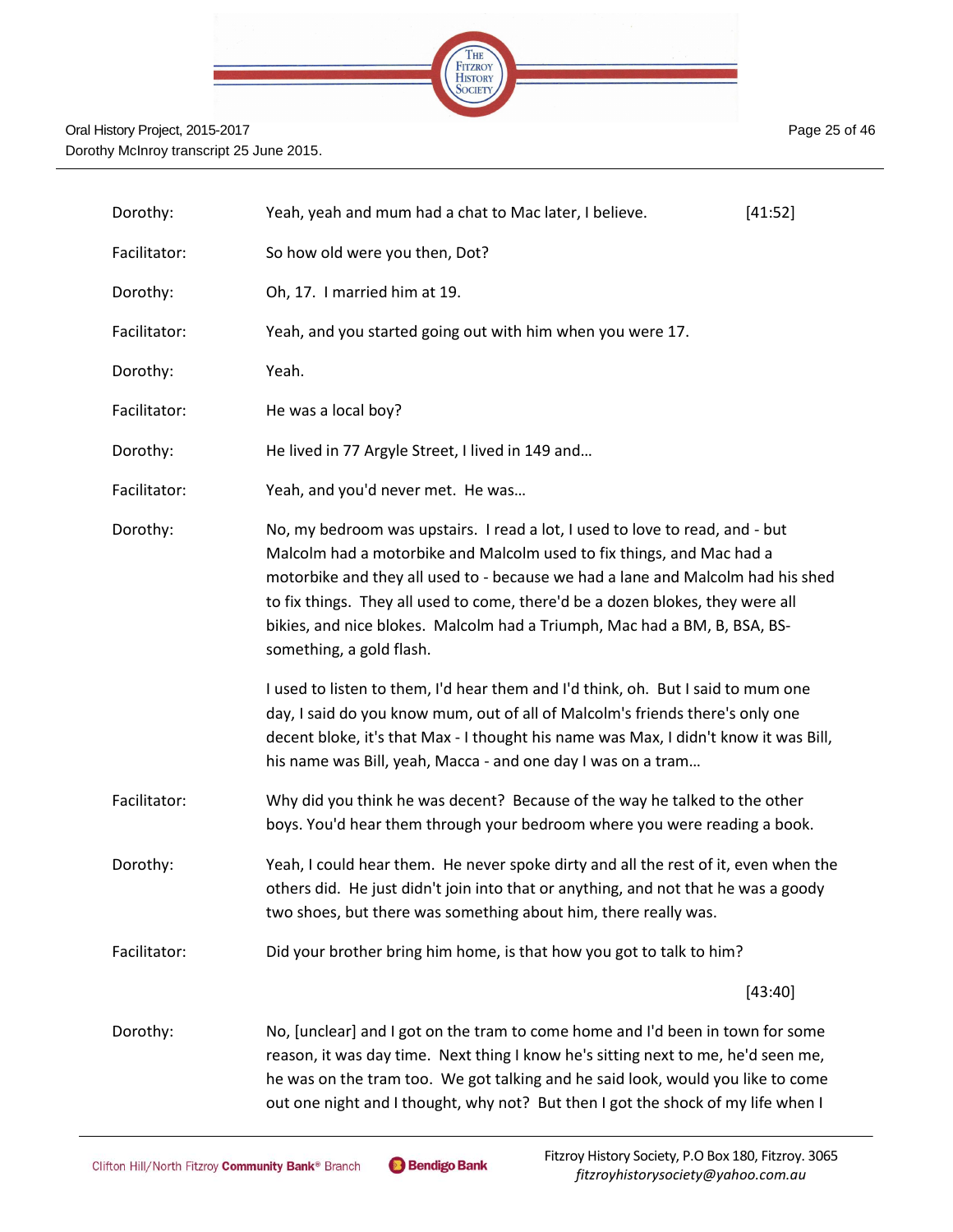THE FITZROY **HISTORY** SOCIETY

found out who his sister was. Well, she had a bad name. Not as a player or anything like that, just as a - she was a drunk and a bully and she used to belt his - I didn't know it at the time - but she used to belt her mother and Mac used to many a time have to stop that fight. Facilitator: Yes, and was this a mother living on her own as well… [Over speaking] Dorothy: No, no he comes from a family, strange family too, there. But Mac was - I always said Mac was the only decent one in that family - and I'd been out with him and well you know you wore gloves in those days, and I must've taken my gloves off for some reason - and I wanted to go to church the next day and I've got no gloves. So mum said, you'll just have to go get them and so I did, and she answered the door. I came home and I said mum, you'll never guess who his sister is, I said I'll never go out with him again. She said well, who's his sister? I said that Jeanie from the buses and… Yeah, she was a conductor, conductress. Mum said oh, really? She said well, he's always been very nice, Dorothy, you shouldn't judge him by his sister, you know. I thought oh, took me awhile. I went to her funeral, and we were - this is many, many years later - and we were sitting there and we were listening and Mac looks at me, I looked at him, he said are we in the right place? Facilitator: [Laughs] It didn't sound like her at all?

Dorothy: No, no we were in the right place. [45:54]

[End of tape 1. Start of tape 2]

Dorothy: There was a shop in Johnson Street, just around the corner from Napier Street on this side, that we used to go in there and there'd be half a dozen kids who'd be talking, the bloke behind the counter didn't mind. It was like a little clubhouse type of thing. It was the lolly shop…. Ice cream and stuff like that. We'd just come back from being down Geelong at the creek and we were all talking, did you have a good time, and my sister came in. They said, did you go down to the creek too, Lillian, and she said no, I went to Tasmania. They said oh, lovely, how'd you go, by boat or by plane? She said, I went by train. She used to handle the truth rather carelessly, Lillian, and she just wanted to prove she was different. Yeah, she went by train.

Facilitator: Better than the rest of you, yeah.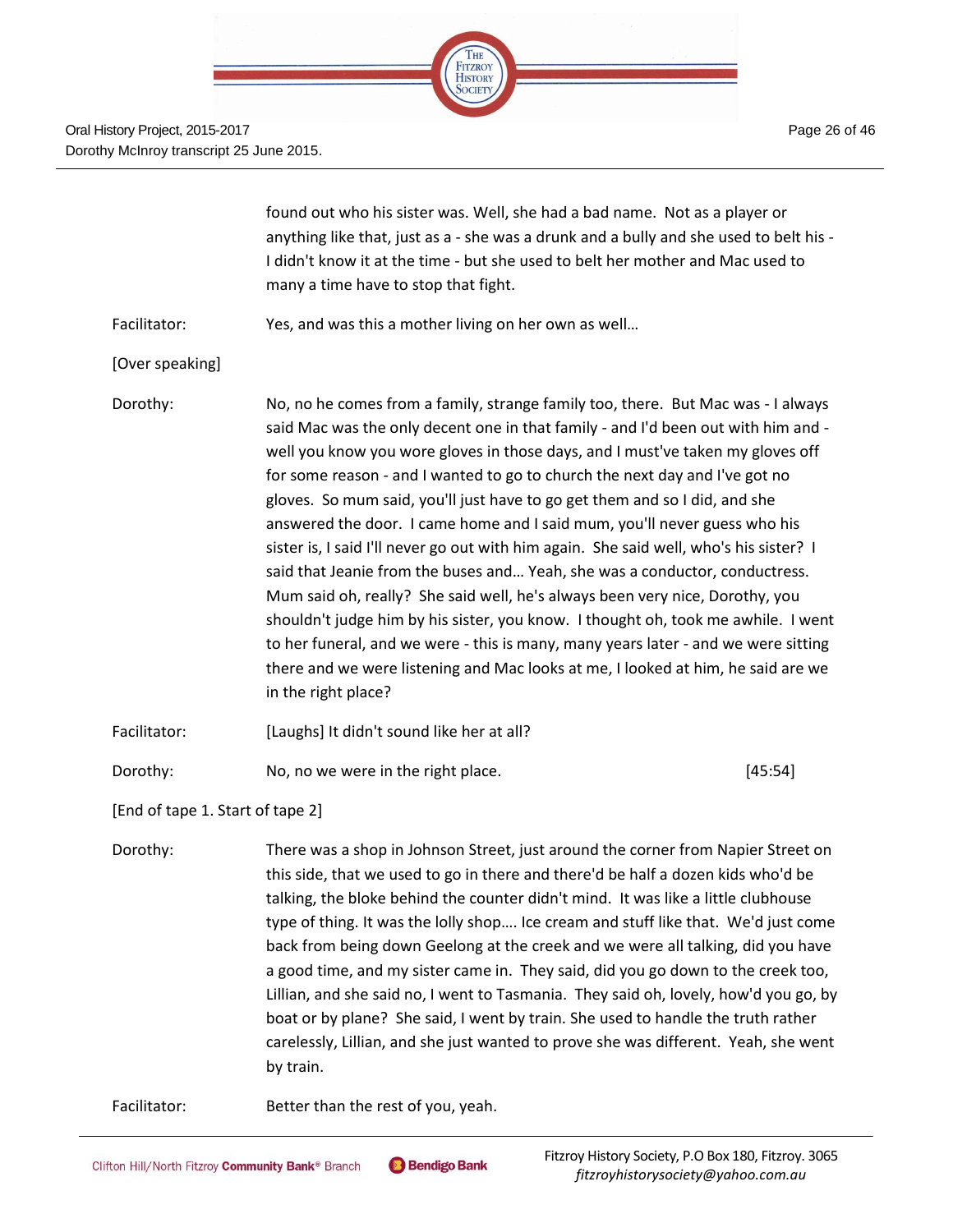

| Dorothy:                         | Oh, was she, yeah. Yeah, it cracked everybody up and she couldn't understand<br>why at the time. I said Lillian, it's an island.                                                                                                                                                                                                                                                                                                                                                                                  |        |
|----------------------------------|-------------------------------------------------------------------------------------------------------------------------------------------------------------------------------------------------------------------------------------------------------------------------------------------------------------------------------------------------------------------------------------------------------------------------------------------------------------------------------------------------------------------|--------|
| Facilitator:                     | She'd hate you for that, I would think.                                                                                                                                                                                                                                                                                                                                                                                                                                                                           |        |
| Dorothy:                         | Oh, she did.                                                                                                                                                                                                                                                                                                                                                                                                                                                                                                      |        |
|                                  |                                                                                                                                                                                                                                                                                                                                                                                                                                                                                                                   | [1:09] |
| [End of tape 2. Start of tape 3] |                                                                                                                                                                                                                                                                                                                                                                                                                                                                                                                   |        |
| Facilitator:                     | Right, he came from Werribee.                                                                                                                                                                                                                                                                                                                                                                                                                                                                                     |        |
| Dorothy:                         | He's not - I don't know, actually, I know that she came from Werribee. How they<br>met, I don't know. I don't know, I didn't know the family even though they lived in<br>77 Argyle Street, we lived in 149. I didn't know them, because as a kid                                                                                                                                                                                                                                                                 |        |
| Facilitator:                     | I remember you said last time that you hadn't met him during, while you were<br>growing up.                                                                                                                                                                                                                                                                                                                                                                                                                       |        |
| Dorothy:                         | No, I'd never met him. I didn't go to school in Fitzroy and he did. He grew up, he<br>was born in Fitzroy and died in Fitzroy. Anyhow, my brother Malcolm - he was the<br>second, he's younger than I am by 12 months - Malcolm had a motorbike and Mac<br>had a motorbike. There was about five of them mates in Fitzroy and they all met<br>down our lane and my bedroom was upstairs above the lane and I used to be up<br>there reading a book, I read a lot and I used to - you couldn't help but hear them. |        |
|                                  | One day I said to mum, there's only one decent bloke amongst all of Malcolm's<br>mates and that's that one called Mac. Anyhow, that was fine. I didn't know that<br>he liked me, I found out later that apparently he waited over two boyfriends for<br>me, but that could've been just him talking.                                                                                                                                                                                                              |        |
|                                  | I was coming home from the city one day and he was on the same tram and he<br>came up and sat next to me and we got talking. Got off the tram and of course<br>walking down Brunswick Street to Argyle Street and he said look, can I - would you<br>come to the pictures with me? I'd always thought he was a decent bloke so I said<br>yeah.                                                                                                                                                                    |        |
| Facilitator:                     | Where were the pictures? Where was the theatre then?                                                                                                                                                                                                                                                                                                                                                                                                                                                              |        |
| Dorothy:                         | The Regent.                                                                                                                                                                                                                                                                                                                                                                                                                                                                                                       | [1:53] |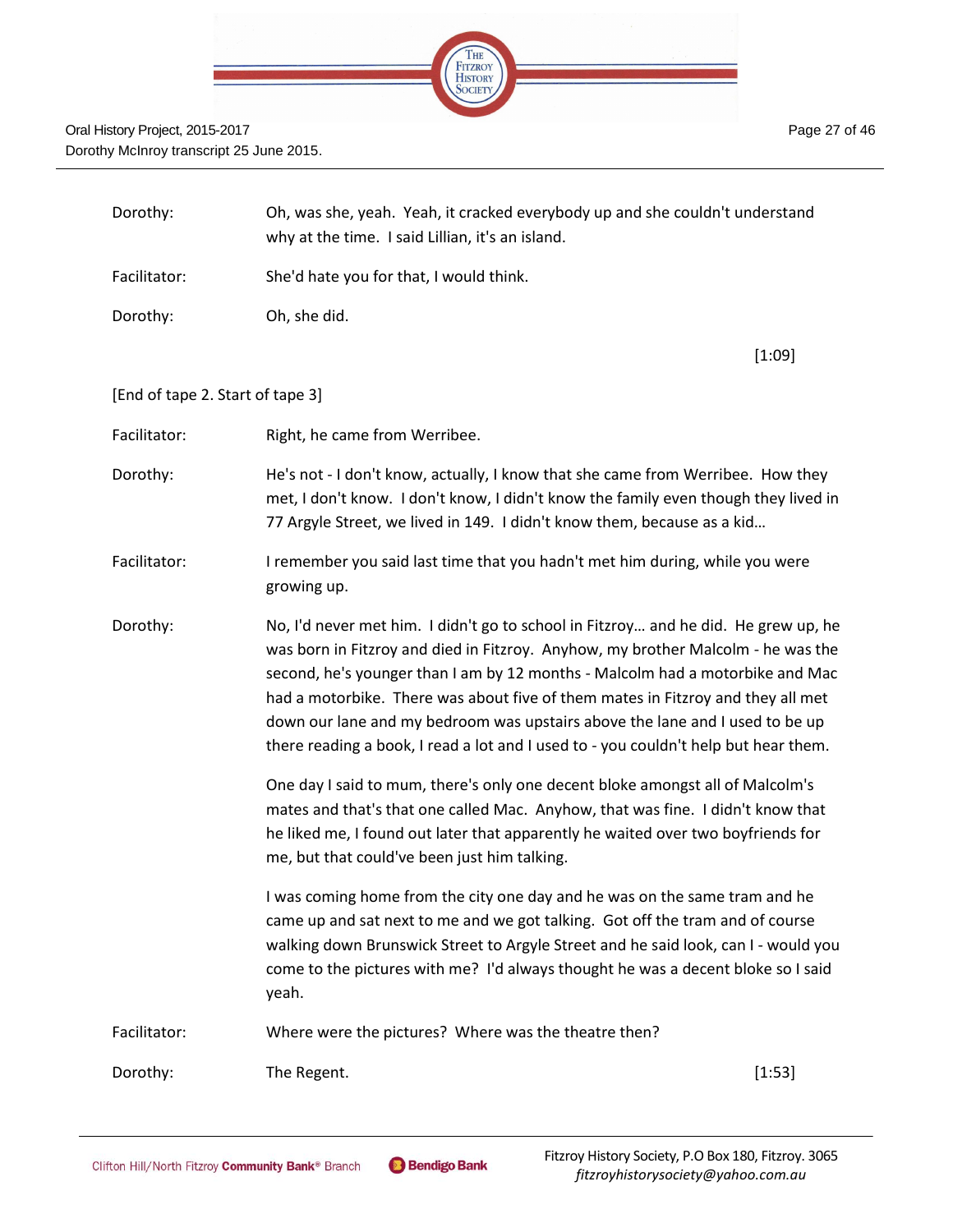

| Dorothy:     | The one - it used to be the [unclear] theatre at one stage and now it's all offices.<br>But oh, The Regent Theatre was a great [centre of everything.] Oh, was it ever. It<br>was a really good theatre - took me to the pictures and it just developed. But I did<br>get a shock when I found out who his sister was. Yeah, Jeanie. When I-I had to<br>go up, I took my gloves off for something and he must've put them in his pocket<br>and I needed them to go to church this Sunday and mum said well, you'll have to<br>go up and ask for them. So I did and I came - and she answered the door. I nearly<br>fell over. Anyhow, mum - so I went back and I said, you'll never know who his<br>sister was, is, and mum said who? I said, that Jeanie on the buses, mum said oh,<br>well. Dorothy, he's a nice bloke. |
|--------------|---------------------------------------------------------------------------------------------------------------------------------------------------------------------------------------------------------------------------------------------------------------------------------------------------------------------------------------------------------------------------------------------------------------------------------------------------------------------------------------------------------------------------------------------------------------------------------------------------------------------------------------------------------------------------------------------------------------------------------------------------------------------------------------------------------------------------|
| Facilitator: | Yeah, so she could pick it.                                                                                                                                                                                                                                                                                                                                                                                                                                                                                                                                                                                                                                                                                                                                                                                               |
| Dorothy:     | Yeah, she said he's a nice bloke. But the problem we had, Mac's Roman Catholic.<br>I'm Church of England.                                                                                                                                                                                                                                                                                                                                                                                                                                                                                                                                                                                                                                                                                                                 |
| Facilitator: | Yes, yes, and you were going to St Mark's up here were                                                                                                                                                                                                                                                                                                                                                                                                                                                                                                                                                                                                                                                                                                                                                                    |
| Dorothy:     | No, not up there, no. We considered Mark's was a low church, we were high. We<br>were high. [We went to] St Mary's up here in Fitzroy Street, or St Peter's, one or<br>the other. But I said to Mac, we were pretty serious by now, I said well, I'm the<br>churchgoer in this relationship, if we get married it'll be in my church and if we<br>have kids they'll be Church of England, the end of discussion. Not a problem. Mac<br>and I had many fights, but not one on religion. Not one.<br>[3:47]                                                                                                                                                                                                                                                                                                                 |
| Facilitator: | No, so you were able to bring the kids up in the way you wanted to and, yeah.<br>Where did you get married? Tell me about that. Tell me about getting married.                                                                                                                                                                                                                                                                                                                                                                                                                                                                                                                                                                                                                                                            |
| Dorothy:     | St Mary's. It was a nice wedding, two bridesmaids and                                                                                                                                                                                                                                                                                                                                                                                                                                                                                                                                                                                                                                                                                                                                                                     |
| Facilitator: | Who were your bridesmaids, friends or family?                                                                                                                                                                                                                                                                                                                                                                                                                                                                                                                                                                                                                                                                                                                                                                             |
| Dorothy:     | My sister, she was Matron of Honour, and two nieces, Claudia and Judith. Judith<br>had a very bad accident up in the Dandenong's, she's still in care, and Claudia, no-<br>one knows where Claudia is now. That's a long time ago.                                                                                                                                                                                                                                                                                                                                                                                                                                                                                                                                                                                        |
| Facilitator: | Did you get married in the full works?                                                                                                                                                                                                                                                                                                                                                                                                                                                                                                                                                                                                                                                                                                                                                                                    |
| Dorothy:     | Oh yeah.                                                                                                                                                                                                                                                                                                                                                                                                                                                                                                                                                                                                                                                                                                                                                                                                                  |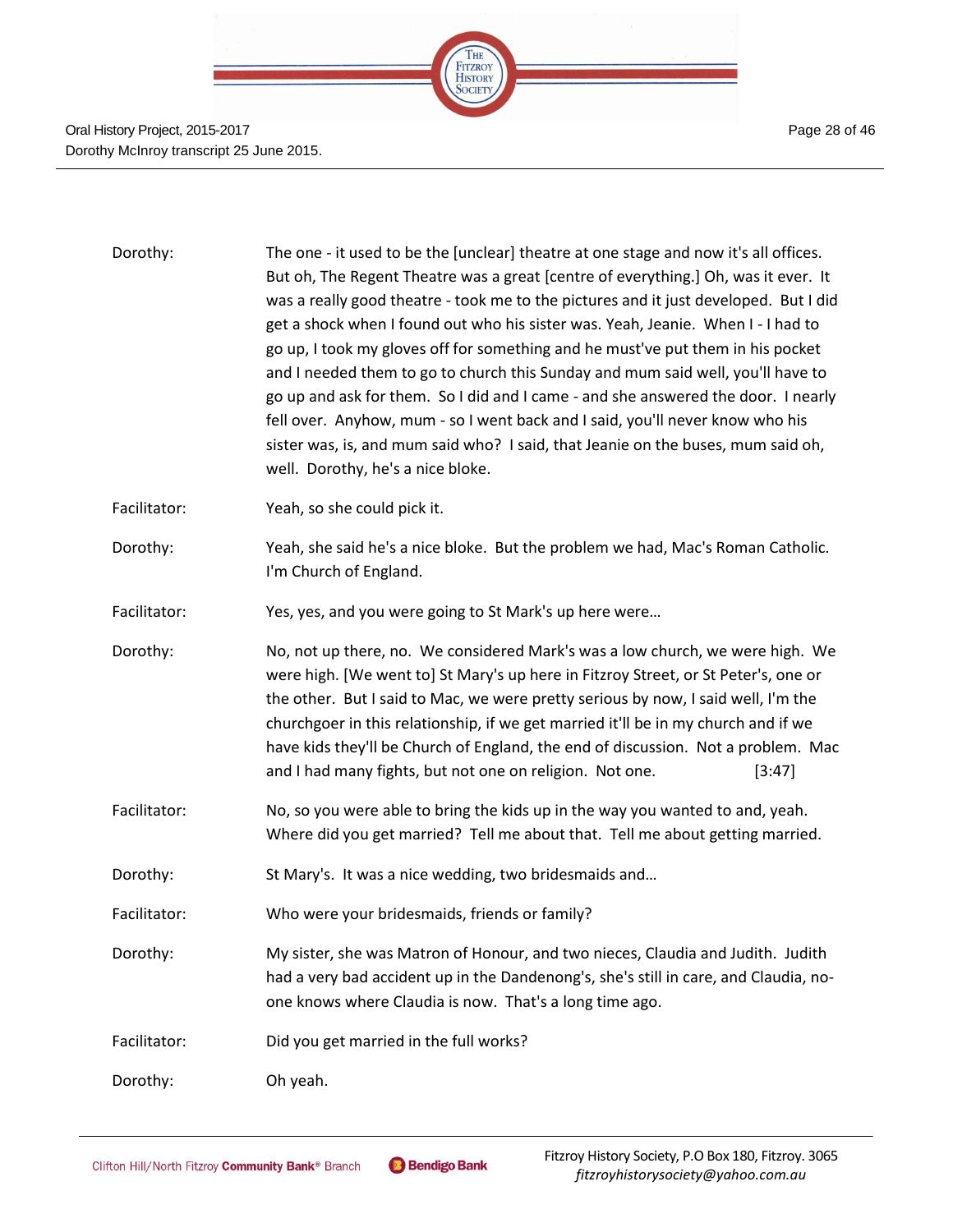

| Facilitator: | Right, tell me about that. Who made your dress and                                                                                                                                                                                                                                                                                                                                                           |        |
|--------------|--------------------------------------------------------------------------------------------------------------------------------------------------------------------------------------------------------------------------------------------------------------------------------------------------------------------------------------------------------------------------------------------------------------|--------|
| Dorothy:     | It was bought, bought in town at a small place in Little Collins Street. The girls<br>wore blue and - I'll show you a photograph - and we had a nice reception. Oh, we<br>had the reception home, because that's all you could afford, but mum did a good<br>job on that. It was a nice wedding.                                                                                                             |        |
| Facilitator: | So she did all the cooking and                                                                                                                                                                                                                                                                                                                                                                               |        |
| Dorothy:     | Yeah, oh yeah, and family brought stuff, whatever. Such a long time ago, it was a<br>good day. [It was] 1949. We went up to Bendigo for the honeymoon, went up on<br>the train, and stayed at the Shamrock Hotel. Thought I was Queen Mary Just<br>walked around the city. We weren't party kids, because we didn't know any<br>better, and we were too young when you think about it.                       |        |
| Facilitator: | How old were you when you married?                                                                                                                                                                                                                                                                                                                                                                           | [5:31] |
| Dorothy:     | 19.                                                                                                                                                                                                                                                                                                                                                                                                          |        |
| Facilitator: | Yes, that's very young, and how old was Mac?                                                                                                                                                                                                                                                                                                                                                                 |        |
| Dorothy:     | Just on 20.                                                                                                                                                                                                                                                                                                                                                                                                  |        |
| Facilitator: | Gee, he was young too.                                                                                                                                                                                                                                                                                                                                                                                       |        |
| Dorothy:     | No, he's nine months younger than I am. Yeah, but it was a [unclear] - because he<br>said to me, marry me, one day you've got to take George, I knew that.  George,<br>Georgie, was his nephew. He was a product of his sister and an American soldier.<br>It couldn't happen today but [Cathy] was only about, I believe - from what I was<br>told, I wasn't there at the time - 16 when she had George and |        |
| Facilitator: | Yeah, and the family brought him up?                                                                                                                                                                                                                                                                                                                                                                         |        |
| Dorothy:     | Yeah, and Mrs Mac and Mac brought him home from hospital, which you couldn't<br>do today, but they did.                                                                                                                                                                                                                                                                                                      |        |
| Facilitator: | Where was she?                                                                                                                                                                                                                                                                                                                                                                                               |        |
| Dorothy:     | I have no idea.                                                                                                                                                                                                                                                                                                                                                                                              |        |
| Facilitator: | No, so the mother didn't want him.                                                                                                                                                                                                                                                                                                                                                                           |        |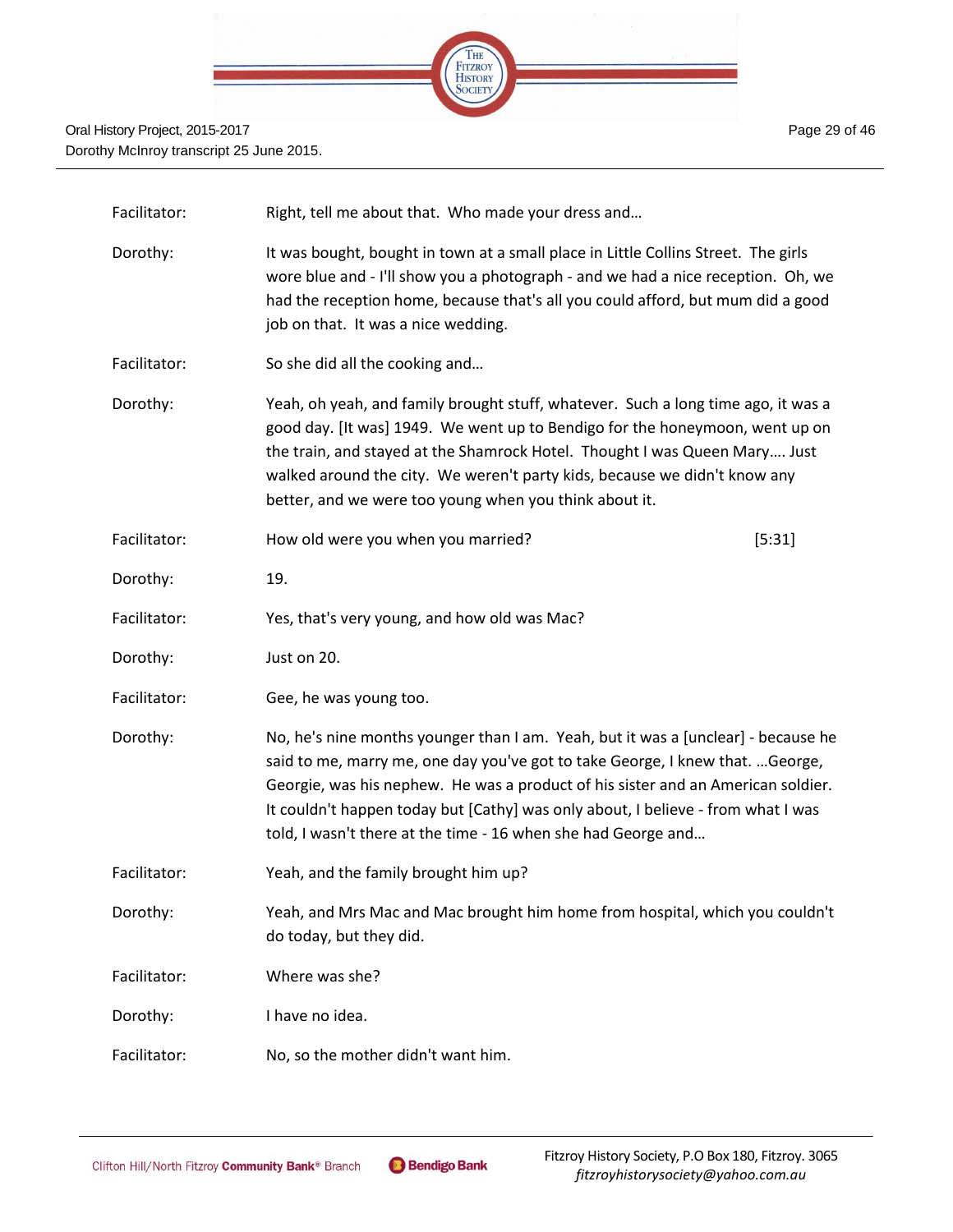

| Dorothy:     | No. She couldn't cope, and there was no support and parents hid the so-called<br>shame in those days, and                                                                                                                                                                                                                                                                                                                                                                                                              |
|--------------|------------------------------------------------------------------------------------------------------------------------------------------------------------------------------------------------------------------------------------------------------------------------------------------------------------------------------------------------------------------------------------------------------------------------------------------------------------------------------------------------------------------------|
| Facilitator: | So they said it wasn't the daughter's baby, it was Whose baby did they say<br>George was.                                                                                                                                                                                                                                                                                                                                                                                                                              |
|              | [6:54]                                                                                                                                                                                                                                                                                                                                                                                                                                                                                                                 |
| Dorothy:     | Oh, they always knew. Oh yeah, [they were] open about that. But Mac, Mrs Mac<br>said to Mac that you have to always look after Georgie and when Georgie died<br>that's why Mac took it so hard, is the fact that he always felt he'd let his mother's<br>promise down. It was a terrible tragedy, and I always knew that - but I didn't<br>know I was going to get him so soon.                                                                                                                                        |
| Facilitator: | So when did you get him?                                                                                                                                                                                                                                                                                                                                                                                                                                                                                               |
| Dorothy:     | Oh, when he was five, about five. Well he was a lovely little kid, and anyhow I was<br>married four years before Georgie, when Colin came along and I honestly thought<br>we'd have trouble with Georgie. His name was John, not Georgie, I don't know<br>where Georgie came from, I never ever found out.  there's nine years difference<br>between them, he was nine when Colin was born. But I had him, I knew of him<br>from since he was five. I get confused with dates with Georgie, to be honest.<br>Anyhow, I |
| Facilitator: | So you didn't see a lot of him when he was very little. But when he was five he<br>came                                                                                                                                                                                                                                                                                                                                                                                                                                |
| Dorothy:     | No, when he - we were courting I didn't see a lot of Georgie. It was only when we<br>sort of got serious that I knew. He was a good kid, and I thought are we going to<br>have trouble. From the word go he idolised Colin, he really did. There used to be<br>a shops two doors on the corner of Argyle and Brunswick Street, used to sell toys<br>and Georgie used to save up his pocket money and buy a toy and bring it home<br>and give it to Colin.                                                              |
| Facilitator: | Yeah, so he loved the baby.                                                                                                                                                                                                                                                                                                                                                                                                                                                                                            |
| Dorothy:     | Oh yeah, absolutely, and I'd come home from work when Georgie was getting a<br>bit older and he'd say I've cleaned your windows, [8:49] - oh, I'll tell you that<br>story, too. So is that worth 10 bob? I'd say yeah, yeah that's all - whatever.                                                                                                                                                                                                                                                                     |
| Facilitator: | Was this the house you're now in?                                                                                                                                                                                                                                                                                                                                                                                                                                                                                      |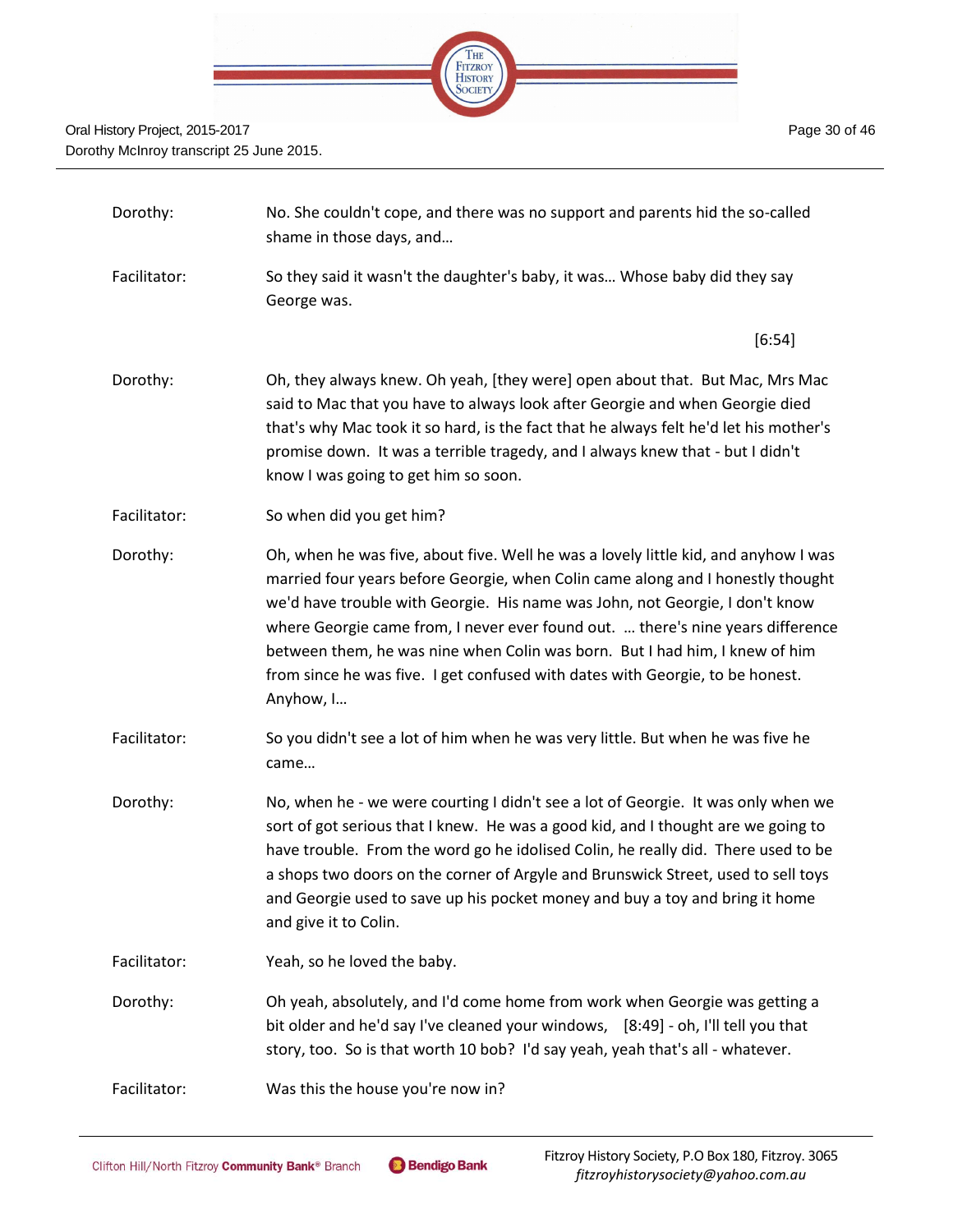

| Dorothy:     | No, no 77. If you walked out my back gate and keep going to Argyle Street walk in<br>the front door.                                                                                                                                                                                                    |         |
|--------------|---------------------------------------------------------------------------------------------------------------------------------------------------------------------------------------------------------------------------------------------------------------------------------------------------------|---------|
|              | Yeah, Georgie came to me one day and he said to me Aunty - he used to call me<br>Aunty Dot - and he said Aunty Dot, he said, you're actually like my mother, aren't<br>you? I said, actually I am Georgie. He said yeah, he said, can I call you mum from<br>now on? I said I'd love that.              |         |
| Facilitator: | Yeah, and he was how old when he said that?                                                                                                                                                                                                                                                             |         |
| Dorothy:     | No, I don't know. I'd say 12, 13, something like that. Then a couple of years later<br>than that he came to me and he said, why is it that I'm not allowed to go to such<br>and such - I can't remember what it was. I said, well Georgie, it's a Church of<br>England thing and you're Roman Catholic. |         |
| Facilitator: | Oh he was, right of course.                                                                                                                                                                                                                                                                             |         |
| Dorothy:     | He was christened Roman Catholic. He said, well I want to be the same as you and<br>Colin. I said, well it's not that easy George, not that easy. He said what do you<br>mean? I said, well you've got to go to lessons. Okay, so he did, and Georgie died a<br>Church of England boy.                  |         |
| Facilitator: | Did he? Yeah.                                                                                                                                                                                                                                                                                           |         |
| Dorothy:     | Hated church.                                                                                                                                                                                                                                                                                           |         |
| Facilitator: | Yeah, but he wanted to be part of your family.                                                                                                                                                                                                                                                          |         |
| Dorothy:     | He wanted to be part of Colin and me.                                                                                                                                                                                                                                                                   |         |
| Facilitator: | Yeah, and Mac too.                                                                                                                                                                                                                                                                                      | [10:19] |
| Dorothy:     | No, Mac stayed Roman Catholic.                                                                                                                                                                                                                                                                          |         |
| Facilitator: | What did he look like?                                                                                                                                                                                                                                                                                  |         |
| Dorothy:     | I'll show you a photograph.                                                                                                                                                                                                                                                                             |         |
| Facilitator: | Yeah, I'd love to see a photo of him. He was at the local school?                                                                                                                                                                                                                                       |         |
| Dorothy:     | Oh yes. George Street. He wasn't well educated, Mac, a very good bloke, very<br>honest bloke. I remember he worked on the wharf and my brother worked on the<br>wharf, too.                                                                                                                             |         |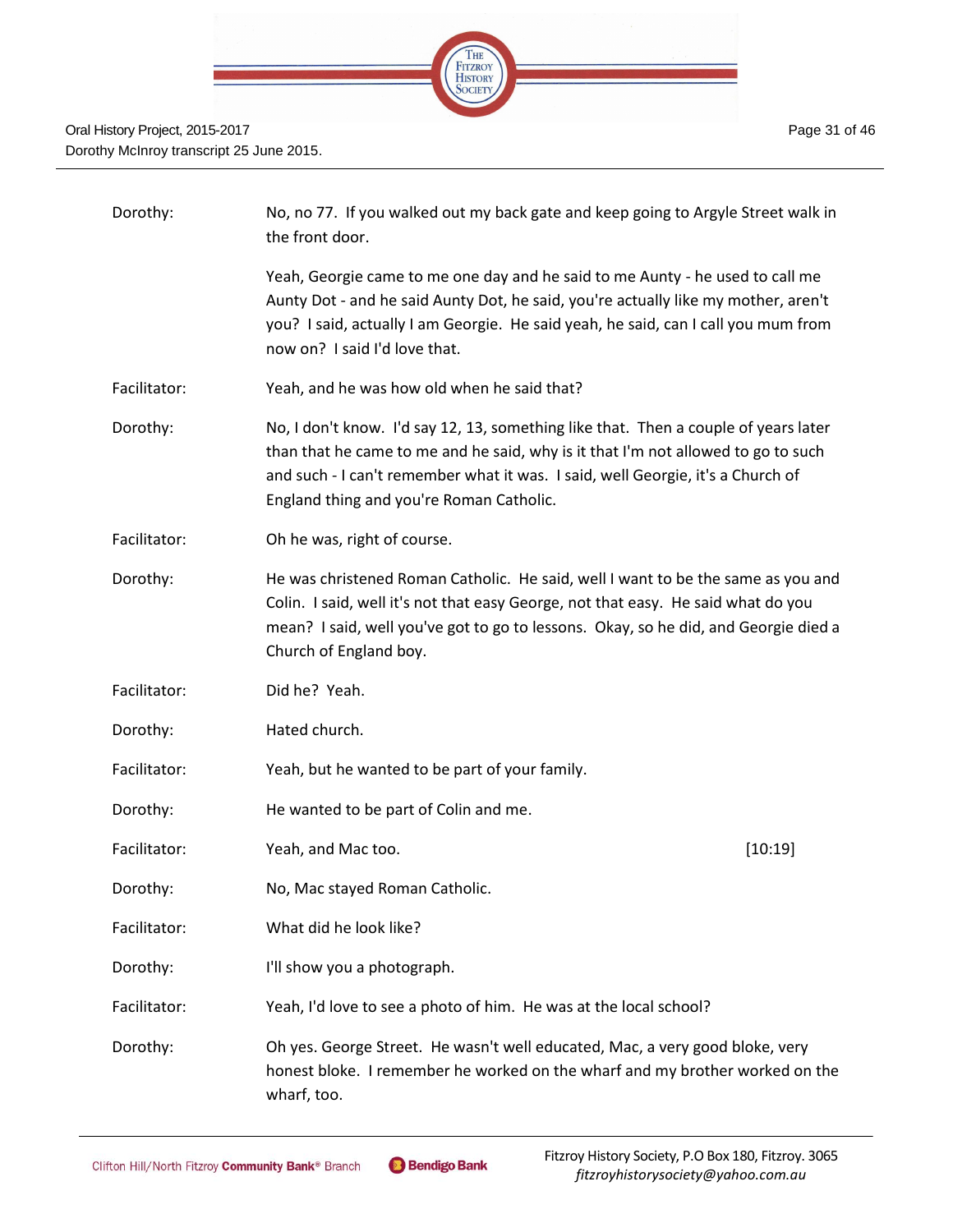

Facilitator: This is Mac you're talking about now.

Dorothy: Malcolm worked on - both of them worked on the wharf and my brother used to come home with some stuff, knocked off, you know? This particular day he came home with a lovely fur coat that Maureen had and I said to Mac, how come you never bring me home anything like that? He said, I've got a wife and kid to look after, he said I can't do anything else. He said, I'm not losing my job. Mac was honest, one of the few wharfies in those days that was honest I think, but Mac was honest.

Facilitator: Dot, were you working at the time? You must've been working...

- Dorothy: Yes, I've always worked. Yeah, I worked in the boot trade after I left school.
- Facilitator: Yeah, and then after you got married you kept going in the same job?
- Dorothy: No, I stayed there for a while and then I left and then I it was after Georgie's death, no, before Georgie's death. I'm trying to think because Georgie's death ruined a lot of things for us, lots of [11:57] things. My sister-in-law worked in the dry cleaning business and she said oh, I took a - I remember now, I took time, gave away the boot trade and I took time off and I was looking for another job.

My sister-in-law said, why don't you do this? I said, handle other people's dirty clothes? Not on your nelly. No, and anyhow, to cut a long story short, I got talked into it and I found I went to it like a duck to water, I really did.

Anyhow, and then after Georgie's death I [unclear] and I was - I went to a bingo game for some reason, it was in the city, and I won and there was a place that sold men's hats just near Flinders Street Station and with the winnings I went and got Mac a hat, a cap, he used to wear caps, so I went and bought Mac a cap. Took it home, and guess what? It was too, it wasn't the right size so he took it back.

There was a dry cleaners next door to it and he went past and he recognised the woman in there so he went in there to chat and she's, what's Dot doing? He said, she's doing nothing, and she said oh, and anyhow, that was fine, we got talking and anyhow then I get a phone call just after Christmas and it was her husband. He rang up and he said look, Dot, he said Daphne has had a heart attack, she's in hospital. She's got to start work today and there's no way - it was after the holidays - there's no way we can get in contact. She said, do us a favour, can you go and open up the shop. So I said, yes.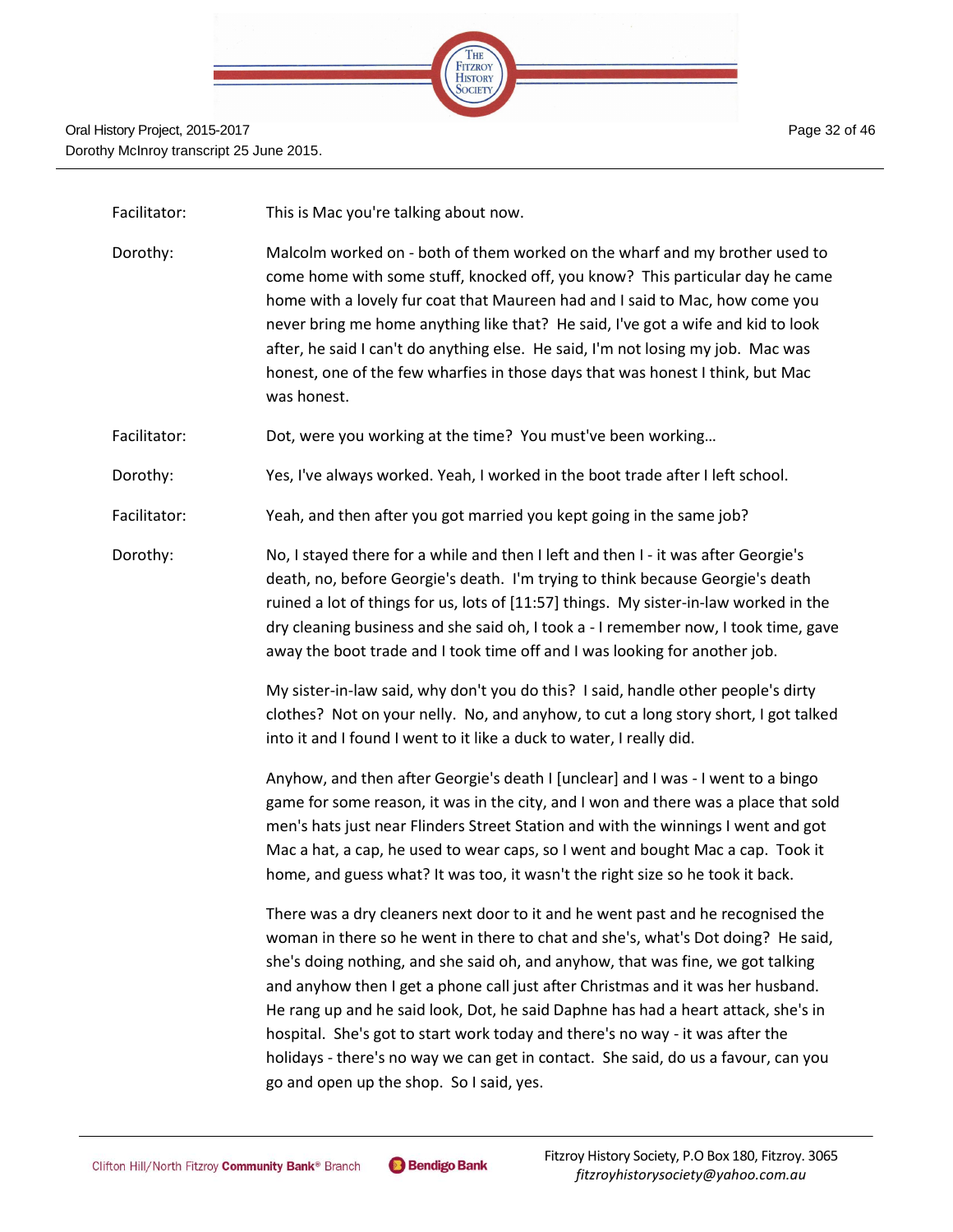

Oral History Project, 2015-2017 Dorothy McInroy transcript 25 June 2015.

> So I said well, how will I get in? I haven't got a key. He said no, well go - told me where to go - stand outside, the driver's [unclear], he'll let you in and then we'll take it from there. He said there's nothing else I can do, he couldn't contact the owner, blah - so I did that and fiddled around and worked out everything. When because the driver then has gone back and told his boss and next thing he's out and he said, who are you? I said, I don't want to be rude, but who are you?

> > [14:17]

He told me his name was Mr Power, and I said well, my name's Dot McInroy, blah, blah, blah and he said, I've heard about you and I stayed there for about another 10 years. But I moved around because I didn't want to - I moved from there to - I hated Elizabeth Street, until I went to Carlton. Oh, I loved it in Carlton. I worked there until I was oh, 58, something like that. But it's a good job in that, good job for a woman.

- Facilitator: Yeah, so you were working and you had two boys that you were looking after and you moved to this house about that time, or when?
- Dorothy: We moved here after Georgie's well…
- Facilitator: Yeah, go back to when George first started living with you and then he was going to school by then?
- Dorothy: Yes, and then went to the technical school, he was doing well.
- Facilitator: Yeah, what was he doing? What sort of technical stuff?
- Dorothy: Oh, learning technical stuff, he wasn't academic. He was working part time in a garage and then this particular night in…
- Facilitator: When he was how old, Dot?
- Dorothy: 16. He'd left school, he was going to what was he going to do? I had a breakdown here. He went - he was working at this garage. Anyhow, this particular night, it was a Saturday night, he went to this Police Boy's Club.

Facilitator: Whereabouts was that?

Dorothy: In Collingwood, in Hoddle Street. Anyhow, now it's - we were in bed, about 11 o'clock - and Mac said to me, it's about time that little bugger was home, isn't it?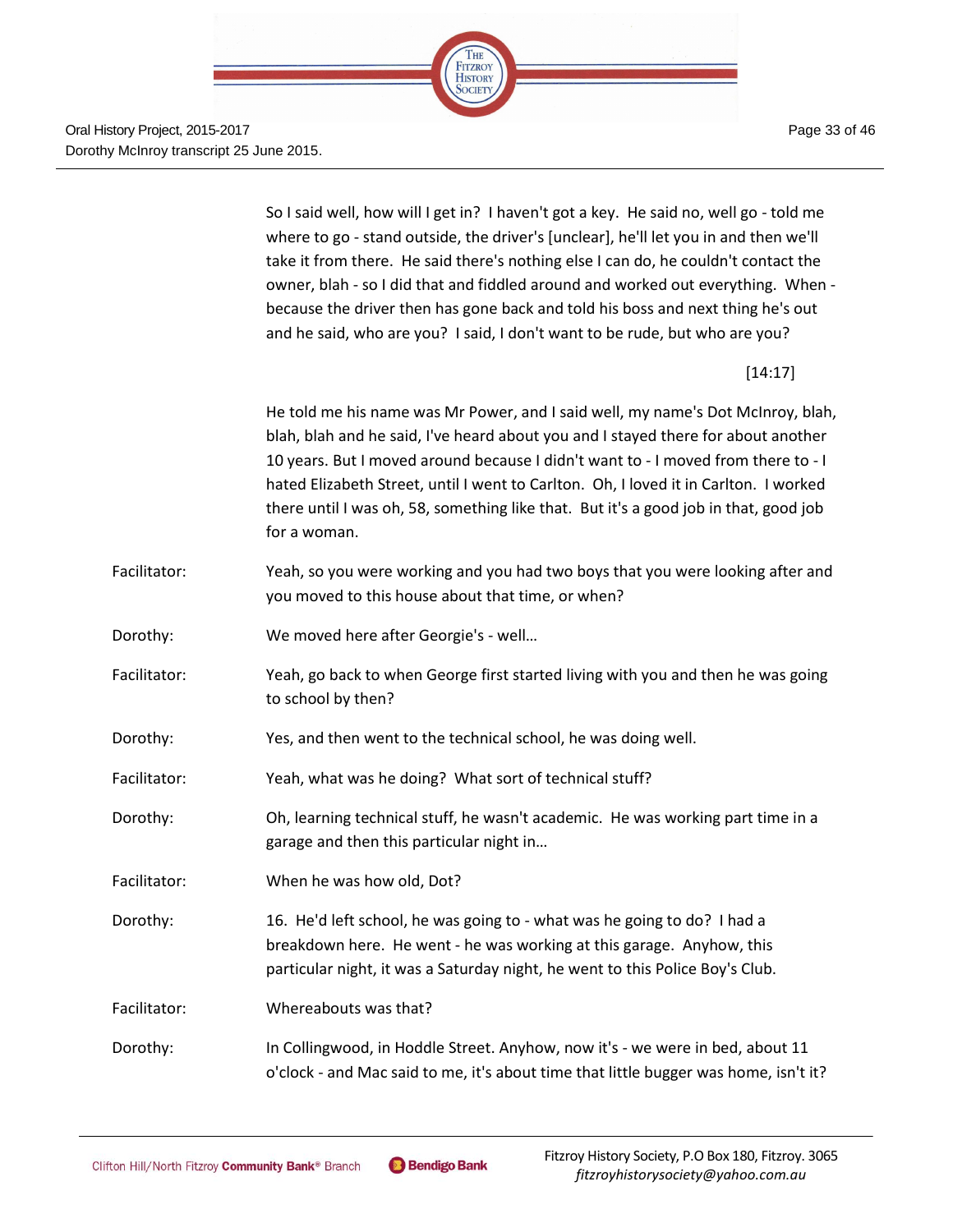

Page 34 of 46

| Facilitator: | How old was he? 16, yeah.                                                                                                                                                                                                                                                                                                                                                                                                                                                                                                                                                                                                                                                                                                                                                                                                                                                                                                                                                                                                                                                                              | [16:14] |
|--------------|--------------------------------------------------------------------------------------------------------------------------------------------------------------------------------------------------------------------------------------------------------------------------------------------------------------------------------------------------------------------------------------------------------------------------------------------------------------------------------------------------------------------------------------------------------------------------------------------------------------------------------------------------------------------------------------------------------------------------------------------------------------------------------------------------------------------------------------------------------------------------------------------------------------------------------------------------------------------------------------------------------------------------------------------------------------------------------------------------------|---------|
| Dorothy:     | Just on 16, 16. I said oh, give him a go, it's Saturday night. Then all of a sudden<br>there was a light went across the house, a torchlight, and then there's [knocks]<br>very quiet knock, chilled you to the bone, it really did, but two policemen.<br>Georgie had - was walking home. Georgie - look I'll tell you the whole thing.                                                                                                                                                                                                                                                                                                                                                                                                                                                                                                                                                                                                                                                                                                                                                               |         |
|              | I bought Georgie a suit and Georgie hated wearing suits. So we lived in 77, mum<br>lived in 149. Georgie used to leave home in the suit, go to mum's place, take the<br>jacket off and go on. On the way home, pick up the jacket. He used to always,<br>everybody will tell you. Right, so Georgie's got a dark pair of pants on and a white<br>shirt. He gets to the corner of Hoddle Street and Johnston Street and his mate's<br>going the other way and Georgie can't find his fare home for some reason, he just<br>couldn't find it, and so he walked. Had he found his - his fare was in the corner of<br>his hanky, because we found it later, or the police said. As he was walking up<br>Johnston Street, this fellow Yeah, corner of Johnston and Wellington Street, he<br>was walking up. This fellow, Yugoslav he was, across the road from the<br>Collingwood Tech was a milk bar and apparently during the day this couple of<br>Australian kids and this Yugoslav, altercation, blah, blah, blah. It'd had been going<br>on for hours, apparently, from what we found out later. Then |         |
| Facilitator: | They'd been hyping him up.                                                                                                                                                                                                                                                                                                                                                                                                                                                                                                                                                                                                                                                                                                                                                                                                                                                                                                                                                                                                                                                                             |         |
| Dorothy:     | Yeah, so anyway he goes home and comes back with a knife, apparently. They<br>don't know he's got a knife but they - and apparently this time the Australian<br>pushed the Yugoslav until he fell on the ground and out. He went up Johnston<br>Street to Smith Street, along Smith Street to Otter Street and down Otter Street<br>when he heard George scream.                                                                                                                                                                                                                                                                                                                                                                                                                                                                                                                                                                                                                                                                                                                                       | [18:35] |
|              | George was coming up Johnston Street, he's hiding in the corner, sees somebody<br>in a white shirt and dark pants and take it to be the other kid and came out and<br>stabbed him eight times.                                                                                                                                                                                                                                                                                                                                                                                                                                                                                                                                                                                                                                                                                                                                                                                                                                                                                                         |         |
| Facilitator: | Oh Dot, Jesus.                                                                                                                                                                                                                                                                                                                                                                                                                                                                                                                                                                                                                                                                                                                                                                                                                                                                                                                                                                                                                                                                                         |         |
| Dorothy:     | Case of complete mistaken - and that was proven, I can show you - complete<br>[Mistaken identity, yeah.]                                                                                                                                                                                                                                                                                                                                                                                                                                                                                                                                                                                                                                                                                                                                                                                                                                                                                                                                                                                               |         |
| Facilitator: | Yeah, oh. So there he was in Johnston Street and you were - the cops came and<br>found you.                                                                                                                                                                                                                                                                                                                                                                                                                                                                                                                                                                                                                                                                                                                                                                                                                                                                                                                                                                                                            |         |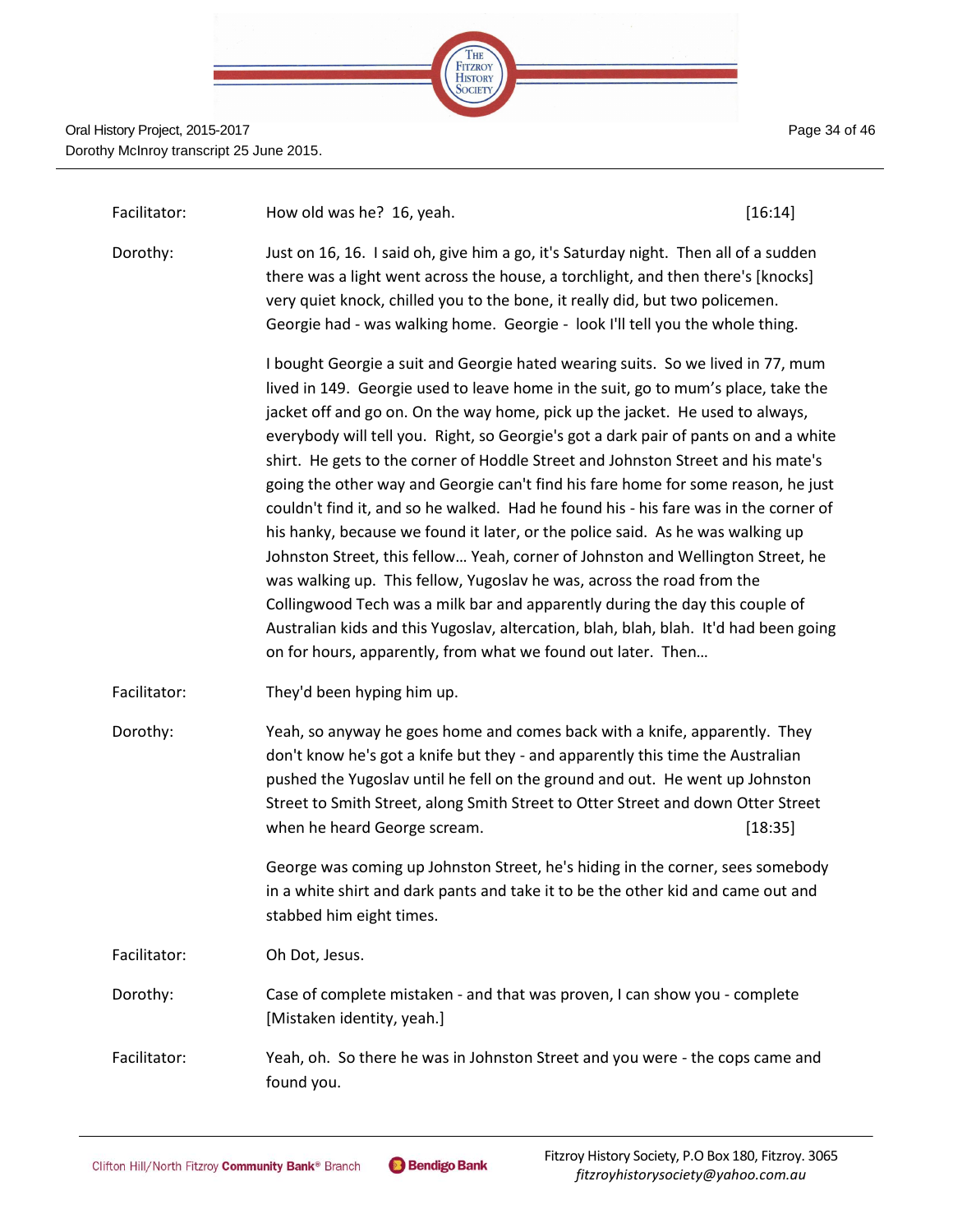

| Dorothy:     | Yeah, by then he was taken to the hospital. We all went up to the hospital and<br>the surgeon came out and said, he should be dead, he said I don't know why he<br>isn't. He said, but he's got youth on his side and he said now, I'm telling you now<br>we had to - he said to go home, he said you can't stay here. See times were<br>different in those days.                                                        |  |
|--------------|--------------------------------------------------------------------------------------------------------------------------------------------------------------------------------------------------------------------------------------------------------------------------------------------------------------------------------------------------------------------------------------------------------------------------|--|
| Facilitator: | Yeah, is this St Vincent's you're talking about?                                                                                                                                                                                                                                                                                                                                                                         |  |
| Dorothy:     | Yeah, St Vincent's, and we no sooner got home - and nobody had a telephone -<br>and the next thing we know O'Brien's on the corner. We were just sitting there<br>O'Brien's used to be a mixed business.                                                                                                                                                                                                                 |  |
| Facilitator: | Right, so they'd take phone calls if it                                                                                                                                                                                                                                                                                                                                                                                  |  |
| Dorothy:     | Yeah, [he's off the phone]. He came up, Georgie was dead. I can still see Pop,<br>standing over George - Pop was old - he said, it should've, why isn't it me? I've<br>had my life. But it ruined - Colin was never the same, Mac was never the same.                                                                                                                                                                    |  |
| Facilitator: | No, no how could he be? How could you all be?<br>[20:18]                                                                                                                                                                                                                                                                                                                                                                 |  |
| Dorothy:     | No, and you just - and we got no support off anybody. None. I found out later,<br>because I had a go at a couple of my relatives about it, and do you know what one<br>said to me? Nobody was worried about you, Dorothy, you're always so capable.                                                                                                                                                                      |  |
| Facilitator: | So they were worried about who, Mac?                                                                                                                                                                                                                                                                                                                                                                                     |  |
| Dorothy:     | Nobody. Nobody, I'd fix the family because I'm capable. That's not an excuse.                                                                                                                                                                                                                                                                                                                                            |  |
| Facilitator: | No. So the hospital offered you absolutely no support.                                                                                                                                                                                                                                                                                                                                                                   |  |
| Dorothy:     | No, not really.                                                                                                                                                                                                                                                                                                                                                                                                          |  |
| Facilitator: | Nothing, no. What about the church?                                                                                                                                                                                                                                                                                                                                                                                      |  |
| Dorothy:     | The church, yes. Well Colin went from a - this is another story I'll never forget.<br>Colin was - it was in '62,                                                                                                                                                                                                                                                                                                         |  |
| Dorothy:     | Anyhow, Colin turned from - he went from a sweet little boy to an, oh he'd kick<br>you and, you know. Anyhow, mum suggested I take him up to see Sister, so I did.<br>She said to me Dorothy, I don't want you to interfere in anything, just sit there.<br>Well, she started talking about Roy Rogers, Hopalong Cassidy, I thought what a<br>load of rubbish. She was trying to work out whether he knew the difference |  |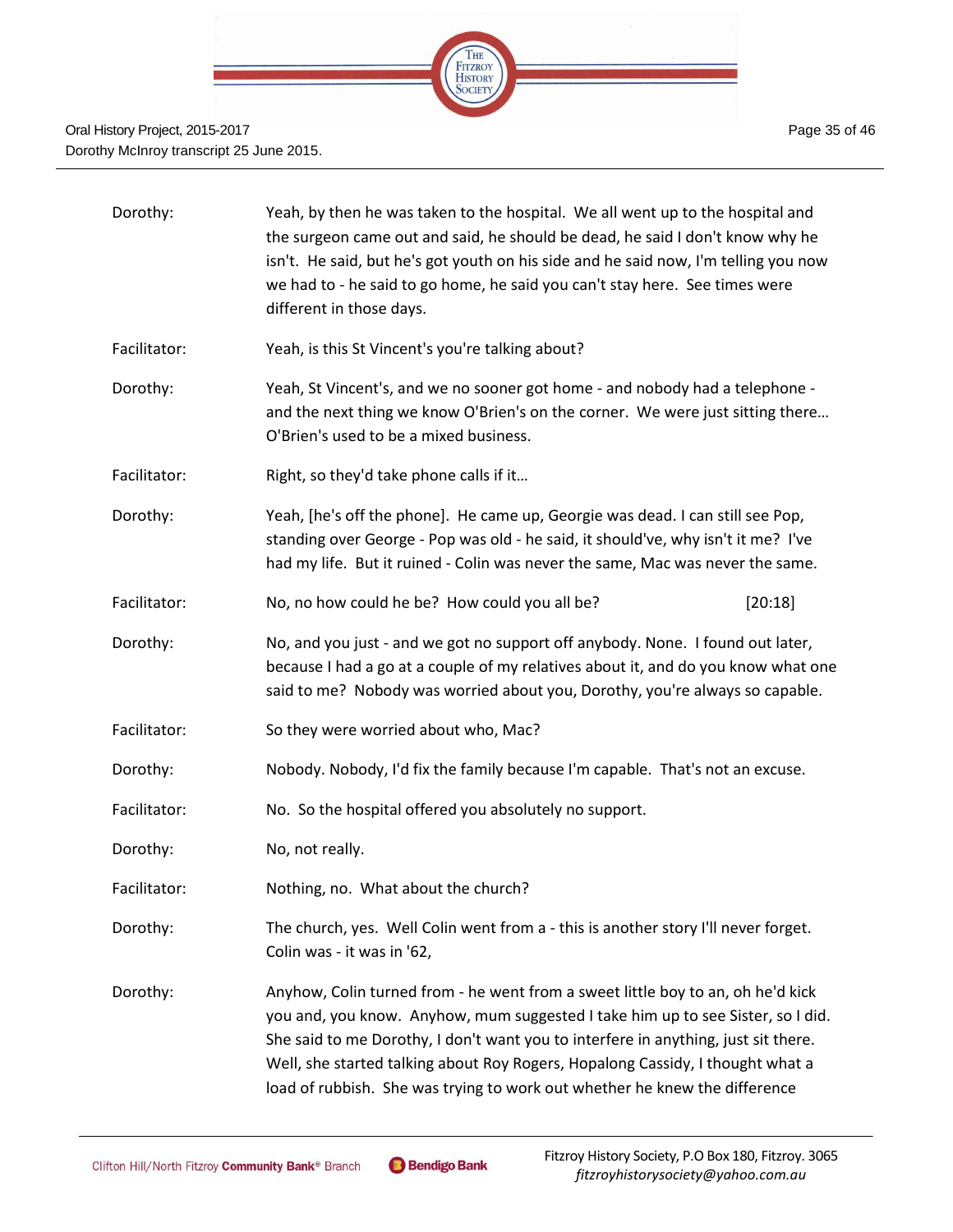

|              | between fair dinkum people and imaginary people, they shoot one another and<br>it's not fair dinkum and all that rubbish.                                                                                                                                                                                                                                                                                                                                                   |
|--------------|-----------------------------------------------------------------------------------------------------------------------------------------------------------------------------------------------------------------------------------------------------------------------------------------------------------------------------------------------------------------------------------------------------------------------------------------------------------------------------|
|              | Then she said to him - I can't remember everything that was said, but I do<br>remember this. Colin was sitting on a little stool, he was a little kid [22:11]                                                                                                                                                                                                                                                                                                               |
|              | [Eight or nine.] Yeah, and she said now, you've got to remember Colin that the<br>man that killed Georgie didn't hate Georgie, because he didn't know Georgie, so<br>he didn't hate him. God is not like that, God's there to love you and help you all<br>the time. All of a sudden Colin stood up and looked at her and he said Sister, if<br>God loves everybody where was he when my brother needed help, and walked<br>out. Never went to church again. How could you? |
| Facilitator: | Yeah, no. No, and did you walk out too?                                                                                                                                                                                                                                                                                                                                                                                                                                     |
| Dorothy:     | Yes, I went after him, lost all my faith and I suppose I could've gone to them,<br>asked for help, but I told them to stuff it.                                                                                                                                                                                                                                                                                                                                             |
| Facilitator: | Yeah, yeah. What about the school?                                                                                                                                                                                                                                                                                                                                                                                                                                          |
| Dorothy:     | Colin never was the same. No, no help. They just let you get on with it. People<br>were too frightened to approach you, they were too frightened to do anything.<br>Whether they were touched with the stigma of a murder, I don't know. I've often<br>wondered about it.                                                                                                                                                                                                   |
| Facilitator: | So friends in the street?                                                                                                                                                                                                                                                                                                                                                                                                                                                   |
| Dorothy:     | We had a few, a couple of the friends - my couple of decent friends were there<br>but they didn't know what to do, they couldn't help. Mac was never - Mac went<br>through hell and he went violent. Oh yeah, yeah.                                                                                                                                                                                                                                                         |
| Facilitator: | Mainly because he wanted to go and find the bloke and kill him?                                                                                                                                                                                                                                                                                                                                                                                                             |
| Dorothy:     | He was caught outside there with a shotgun.                                                                                                                                                                                                                                                                                                                                                                                                                                 |
| Facilitator: | Really, yeah. Not surprising that he'd feel like that.                                                                                                                                                                                                                                                                                                                                                                                                                      |
|              | [24:20]                                                                                                                                                                                                                                                                                                                                                                                                                                                                     |
| Dorothy:     | Yeah, so oh no, Mac would've killed him if he got near him, he'd have got shot - I<br>don't know where he got the shotgun from.                                                                                                                                                                                                                                                                                                                                             |
| Facilitator: | Was the - the guy was caught and charged? What happened?                                                                                                                                                                                                                                                                                                                                                                                                                    |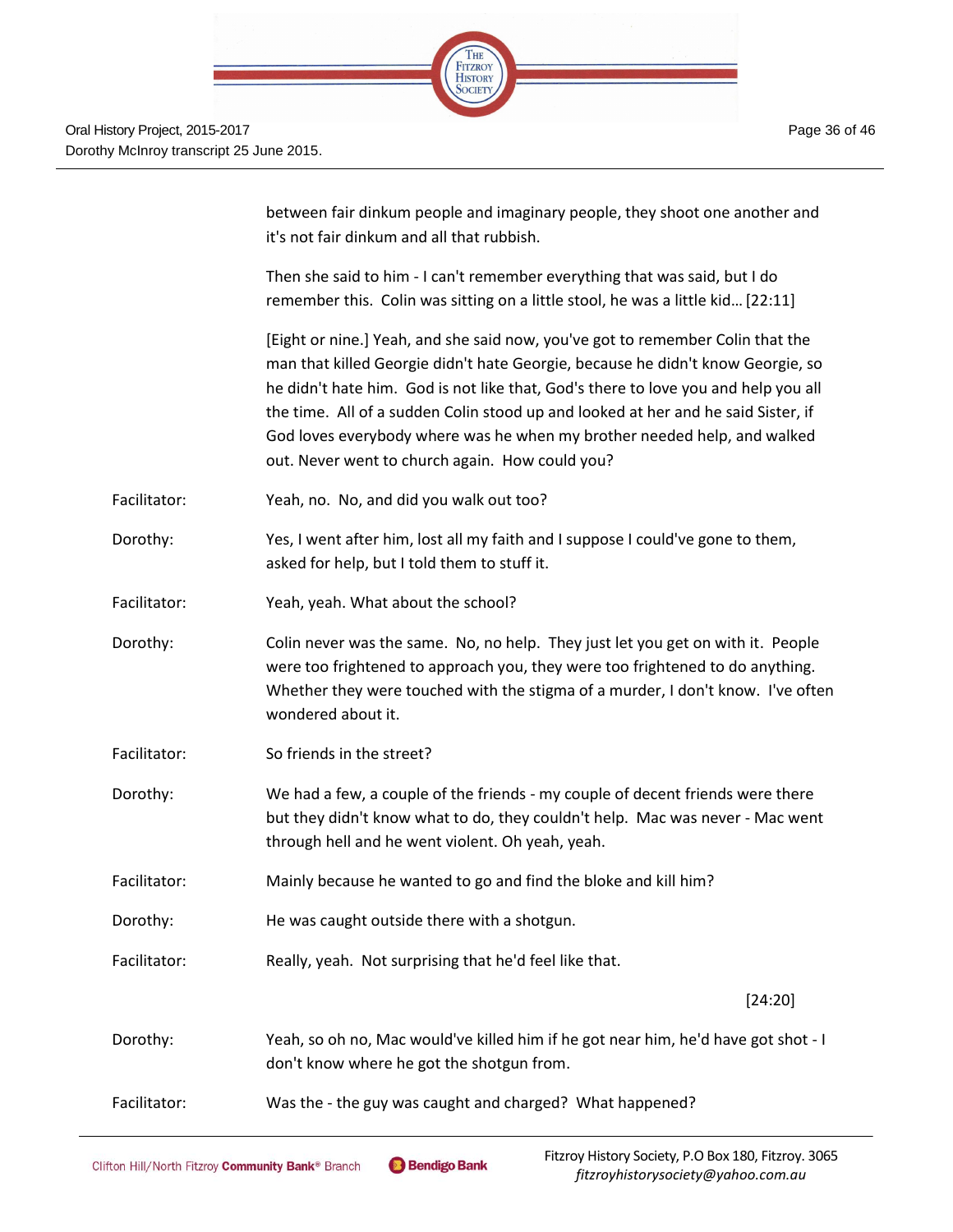

#### Oral History Project, 2015-2017 Dorothy McInroy transcript 25 June 2015.

| Dorothy:     | They found the guy the following - it was a Saturday night, they knew where to -<br>they knew him. That fellow was a - oh, what do you call it? A - people knew of<br>him up and down Smith Street apparently, I've never known him. He was in and<br>out of institutes in Yugoslavia, so how do you get into the flaming country in the<br>first place? I don't know.                                                                                                                                                                                                                              |
|--------------|-----------------------------------------------------------------------------------------------------------------------------------------------------------------------------------------------------------------------------------------------------------------------------------------------------------------------------------------------------------------------------------------------------------------------------------------------------------------------------------------------------------------------------------------------------------------------------------------------------|
|              | While he was here he was in and out of - he escaped from the Ararat Mental<br>institution, but apparently back in those days if you escaped and stayed at large<br>for three months you were automatically discharged. That's not the law today,<br>but that was the law then. Because they thought that if they're capable of looking<br>after themselves and so on they're fine. That's probably how the police knew of<br>him. They knew where to find him, and they found him up in this café up in<br>Gertrude Street.                                                                         |
| Facilitator: | Gertrude, yeah the Yugoslav café's up there, I remember them.                                                                                                                                                                                                                                                                                                                                                                                                                                                                                                                                       |
| Dorothy:     | Yeah, and anyhow he couldn't go to trial because he was declared insane. The<br>police have still got all Georgie's clothes. Yeah, I've never got them back, that's<br>why I will never give shoes - I bought Georgie a new pair of shoes not long before<br>and I will never give shoes as a present, buy a pair of shoes for a loved one and<br>one will walk away from the other. But anyhow, about five years after Georgie's<br>death we got a notification he'd been declared sane and he had to stand trial. So<br>up to the Supreme Court we go. Yeah, and we're standing there and we were |
|              | [26:23]                                                                                                                                                                                                                                                                                                                                                                                                                                                                                                                                                                                             |
| Facilitator: | What, did they want you to give evidence?                                                                                                                                                                                                                                                                                                                                                                                                                                                                                                                                                           |
| Dorothy:     | I don't know what they wanted us to do to be honest with you. We were standing<br>there and oh, I tell you, there was a lot of women there that reminded me, they<br>were all standing there - we were all in this like a corridor thing, waiting for<br>something, I don't know - and anyhow they remind me of a scene in a movie of<br>the French Revolution when they're all sitting there knitting watching the<br>guillotine. That's what they reminded me of for some reason.                                                                                                                 |
|              | Then all of a sudden I froze. I saw, over there, this little weed of a bloke standing<br>between two big fellows and I said to Mac, that's him. Mac said, how do you                                                                                                                                                                                                                                                                                                                                                                                                                                |

ellows and I said to Mac, that's him. Mac said, how do you know? I said - I don't know how I knew - I said, that's him. Anyhow the police, they were two police with him, little weedy little bloke, and they walked him past.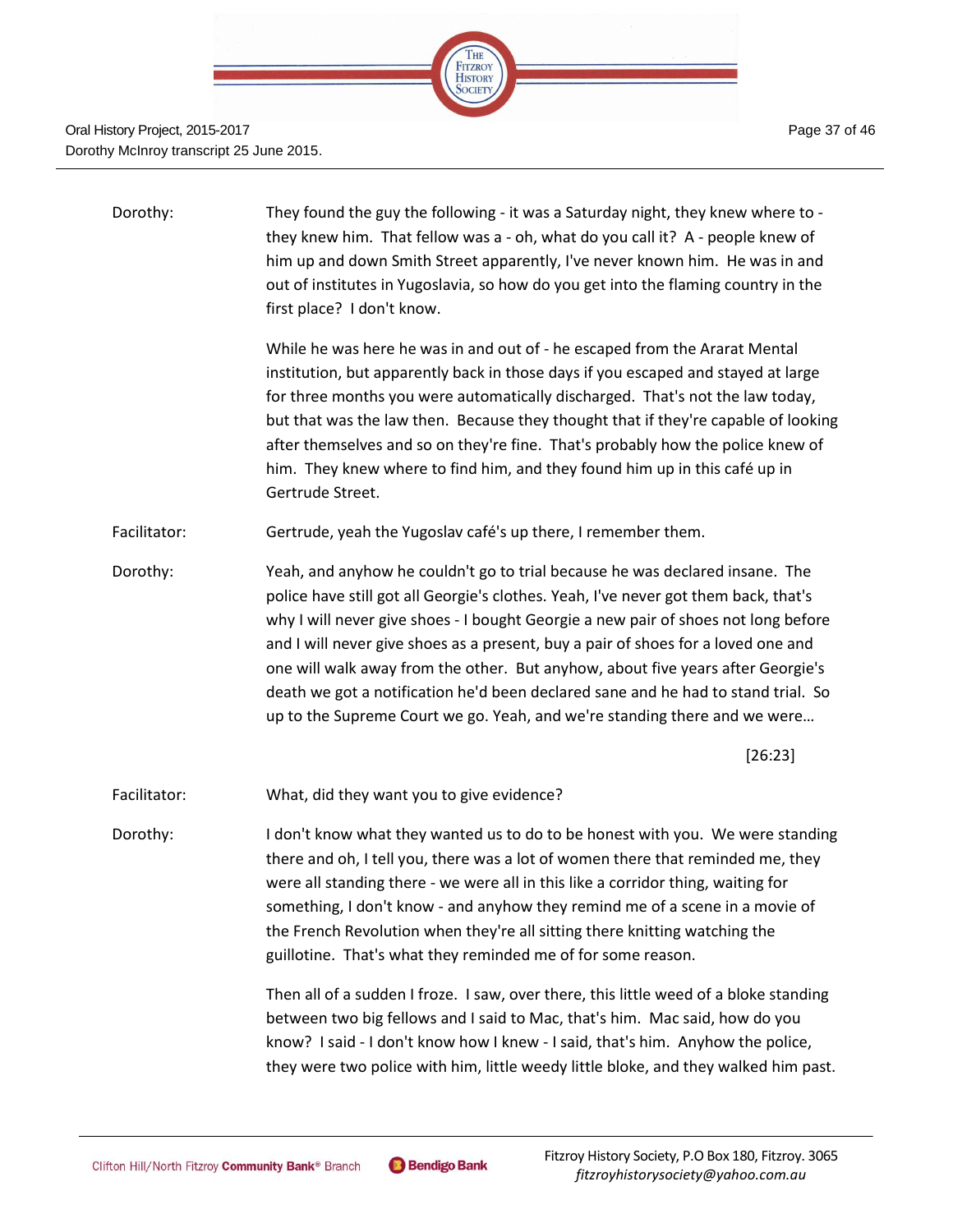|              | We were waiting outside, the next thing we knew the judge had declared that<br>he'd flipped his lid again. That's the words they used, not mine.                                                                                                                                                                                                                                                                                                                                                                     |
|--------------|----------------------------------------------------------------------------------------------------------------------------------------------------------------------------------------------------------------------------------------------------------------------------------------------------------------------------------------------------------------------------------------------------------------------------------------------------------------------------------------------------------------------|
|              | A detective came out and said sorry, Mrs McInroy, but he's flipped his lid again<br>and I've heard no more. Not another word have we heard. As far as I know I've<br>still got a murder trial hanging over my head. Because we've heard nothing.                                                                                                                                                                                                                                                                     |
|              | Colin couldn't get on with his life, Colin died an alcoholic. Mac was never the<br>same.                                                                                                                                                                                                                                                                                                                                                                                                                             |
| Facilitator: | What happened to - was Georgie buried here? Was he buried at the church or<br>where?                                                                                                                                                                                                                                                                                                                                                                                                                                 |
| Dorothy:     | No Georgie's buried in Fawkner.                                                                                                                                                                                                                                                                                                                                                                                                                                                                                      |
| Facilitator: | Right, so you went through all that, a funeral                                                                                                                                                                                                                                                                                                                                                                                                                                                                       |
| Dorothy:     | Yeah, actually Georgie had a very good funeral, good funeral. It was a big funeral<br>up at, by this time I was up at St Mark's. Mac went missing[28:18]                                                                                                                                                                                                                                                                                                                                                             |
| Facilitator: | Was your mother alive?                                                                                                                                                                                                                                                                                                                                                                                                                                                                                               |
| Dorothy:     | Yes.                                                                                                                                                                                                                                                                                                                                                                                                                                                                                                                 |
| Facilitator: | Yes, terrible for everyone                                                                                                                                                                                                                                                                                                                                                                                                                                                                                           |
| Dorothy:     | Mum died in '82. Mac, I remember on the day, I turned up at the - I was working<br>at the Hotel Australia, I was a waitress then. I forgot about that, I enjoyed<br>waitressing, too. I must've liked people I think. Mac disappeared for about oh, an<br>hour or so, and I don't know where. So he realised all these kids couldn't go to the<br>cemetery so he went and hired a bus.                                                                                                                               |
| Facilitator: | Did he? Oh, and took them.                                                                                                                                                                                                                                                                                                                                                                                                                                                                                           |
| Dorothy:     | Yeah, and they went. But no, and Georgie, where Georgie's buried - so there's<br>here, there's a path here and Mac bought this block here, but so we also bought<br>this block, the one opposite because he couldn't buy the next one because there<br>was a path there. I wouldn't do it today, but if Georgie hadn't have died - Georgie<br>was buried there so when my pop died he's buried there, Mac and Colin's buried<br>opposite. I call it McInroy's corner, and I'm going there too. But Georgie had a big |

funeral.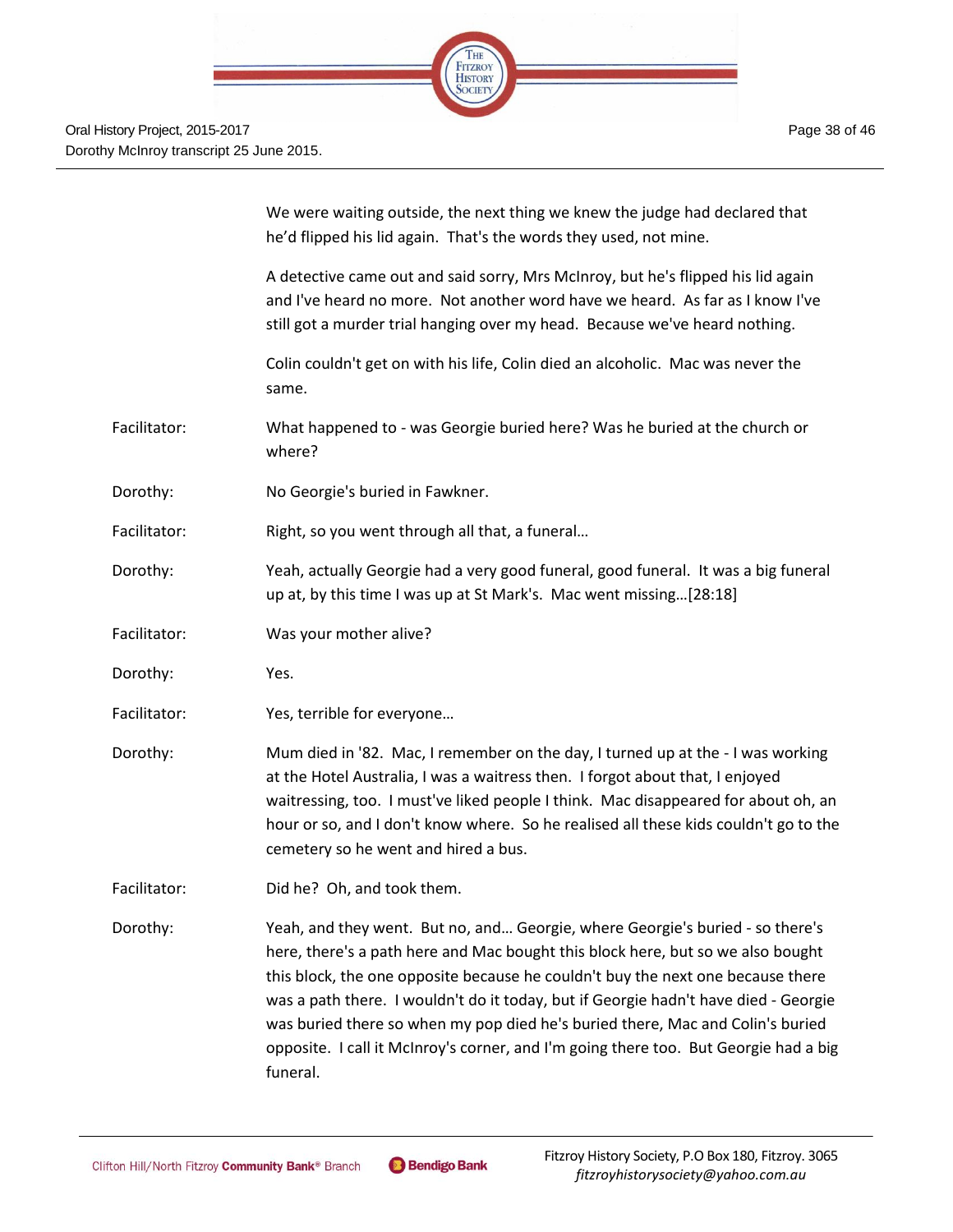

| Facilitator: | Yes, but then later you said it was very hard around the street with people<br>wouldn't talk to you.                                                                                                                                                                                                                                                                                                                                                                                                                                                                                                                   |
|--------------|------------------------------------------------------------------------------------------------------------------------------------------------------------------------------------------------------------------------------------------------------------------------------------------------------------------------------------------------------------------------------------------------------------------------------------------------------------------------------------------------------------------------------------------------------------------------------------------------------------------------|
| Dorothy:     | People - the only - people that should've known better. They probably wouldn't<br>have, in hindsight and thinking back they probably didn't know what to say, so<br>rather than not say - when I needed comfort, and all I could see - so no-one<br>wanted to talk to me.                                                                                                                                                                                                                                                                                                                                              |
| Facilitator: | They'd see you coming and avoid                                                                                                                                                                                                                                                                                                                                                                                                                                                                                                                                                                                        |
| Dorothy:     | That's right, because they didn't know what to do. [30:14] I can understand it<br>now, but not then I couldn't. No, not then I couldn't. It was, as I said later when I<br>told this relative of mine they said none of us worried about you Dorothy, we<br>knew you were capable. But I needed                                                                                                                                                                                                                                                                                                                        |
| Facilitator: | Yes, of course you did, and Colin, he went straight to school or what happened?                                                                                                                                                                                                                                                                                                                                                                                                                                                                                                                                        |
| Dorothy:     | No, we sent him away, away from [unclear]. We should have tried to - I sent him<br>up Yeah, I sent Colin to a boy's camp, a Scout camp, up in the Dandenongs, I<br>forget the name of the place there. Then when - so that he wouldn't be there, but<br>that was a bad move, Colin needed to be there but I didn't know that. Then my<br>mother took him, had him, and this particular day I said to Mac, I think we better<br>go and get that little fellow. Funny, it was lunchtime at school, I said I'm going to<br>get him now, I need to have him home now. So I went off to the school, I couldn't<br>find him. |
|              | I went in to the teacher, they said he's out in the playground somewhere. I found<br>him in the corner of a - I think it's that little side street between Johnston Street<br>and the school there's a little, I think it's Chatham Street, I'm not sure. I went<br>there and he was up in the corner, crying, and do you know what he said to me?<br>He said, mummy, Georgie's gone, do I have to go too? I'll never forget that as long<br>as I live.                                                                                                                                                                |
| Facilitator: | So you brought him home.                                                                                                                                                                                                                                                                                                                                                                                                                                                                                                                                                                                               |
| Dorothy:     | Yeah, and you should've seen him. Mum had him in Raymond's clothes; clean but<br>too big for him. He looked, talk about [32:32] looking like Orphan Annie. Yeah,<br>Georgie's gone mummy, do I have to go too? But he was never the same. Never<br>the same, Colin.                                                                                                                                                                                                                                                                                                                                                    |
| Facilitator: | No. Did he talk about it or did he clam up, too?                                                                                                                                                                                                                                                                                                                                                                                                                                                                                                                                                                       |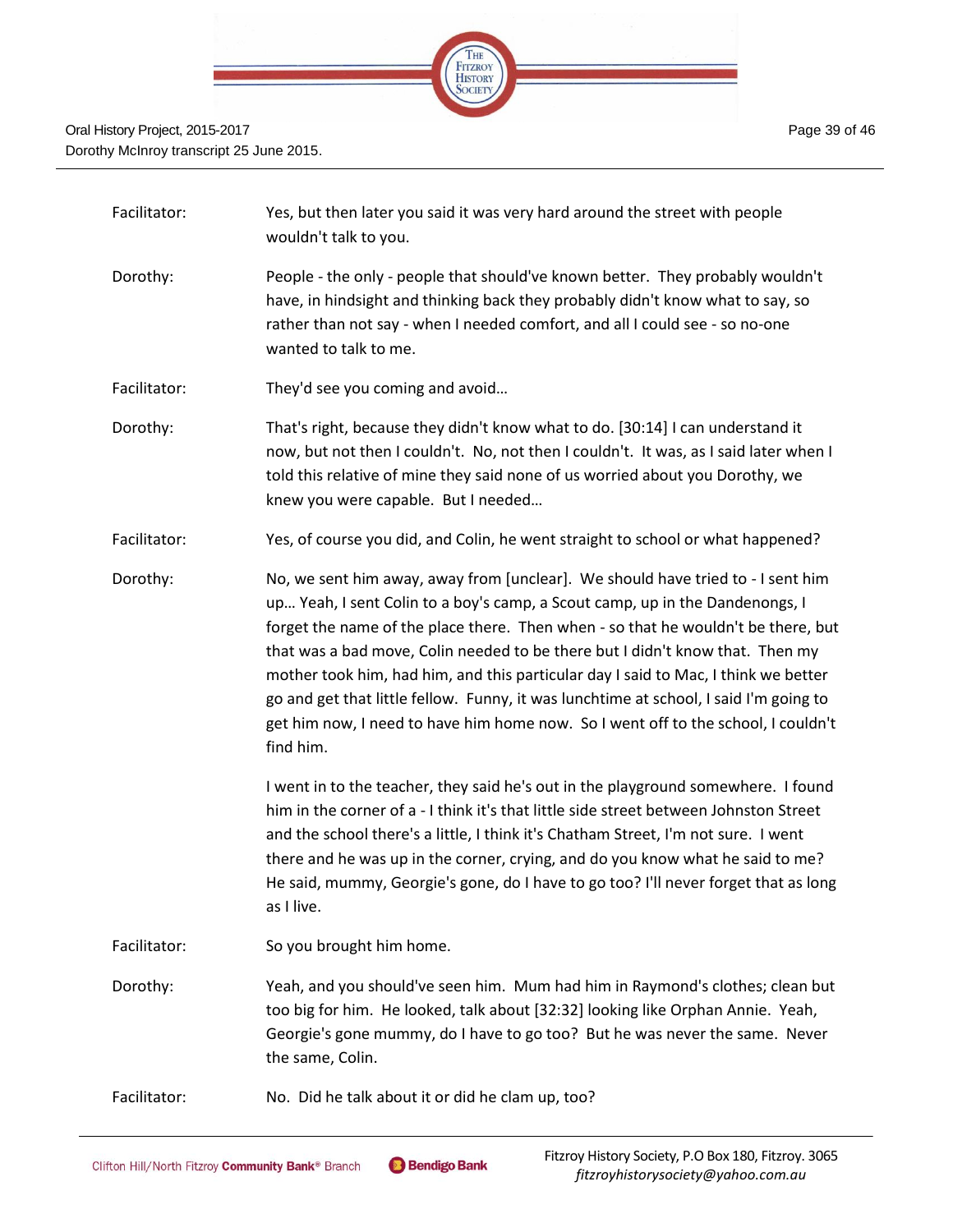

| Dorothy:     | That's why - see we were told that you don't talk about these things, and both of<br>those blokes needed to talk about it and so did I, actually.                                                                                                                                                                                                                                                                                                                                                                                                                                                 |
|--------------|---------------------------------------------------------------------------------------------------------------------------------------------------------------------------------------------------------------------------------------------------------------------------------------------------------------------------------------------------------------------------------------------------------------------------------------------------------------------------------------------------------------------------------------------------------------------------------------------------|
|              | But I was better - I had a few friends that I did open up, but I must tell you this<br>though. So this is true. When I was in Hotel Australia they have like the - she was<br>a travel agent in the office over there, up on the mezzanine floor or something<br>and we had to give her her cup of tea. Somewhere along the line I inherited her.<br>So I'm one of these people oh well, I've got her, serve her and get it over and done<br>with, right? I must've been taking up her cup of tea to her - she was silver service,<br>you might add, Hotel Australia - for about 18 months prior. |
|              | After the accident they took up a collection for me. One of the girls went in and<br>asked her, do you know what she said? "I didn't know her very well". Anyhow<br>when I go back, I went back to work and - I was off three months, I asked could I<br>have any holiday pay or something like that and I was told that you've been paid<br>for the whole time so that was very nice - and I went to get this woman's tea and<br>this other waitress, I'm going to tell you something Dorothy. I said what? She<br>said, that's what she said. I said, She can get her own bloody tea.           |
|              | Yeah," I didn't know her very well" and that was the action of a lot of people.<br>Maybe not those words, but the action, because they couldn't handle it. By word<br>that one should've known better.                                                                                                                                                                                                                                                                                                                                                                                            |
| Facilitator: | Yep, God a terrible, terrible, terrible time.                                                                                                                                                                                                                                                                                                                                                                                                                                                                                                                                                     |
| Dorothy:     | I've still got the newspapers of the time.                                                                                                                                                                                                                                                                                                                                                                                                                                                                                                                                                        |
| Facilitator: | I was going to ask you, the papers would be full of it of course.                                                                                                                                                                                                                                                                                                                                                                                                                                                                                                                                 |
| Dorothy:     | Yeah, and actually - and this reporter, one reporter was very hard to hear all the<br>time, about a brawl on the corner, involving a [35:24] brawl blah, blah, blah.<br>Anyhow, Owen, one of the nephews that was staying with us, he went into 3AW -<br>I think it was 3AW, or 3W, Ithought it was 3AW - and told them that what they're<br>saying didn't happen, it wasn't, blah, blah, with the rest of it and how distressing it<br>was and they made an apology.                                                                                                                             |
| Facilitator: | The least they could do.                                                                                                                                                                                                                                                                                                                                                                                                                                                                                                                                                                          |
| Dorothy:     | Yeah, they made an apology but yeah, something I wouldn't want to live through<br>again. I don't think I could to be honest with you, I really don't, because it ruined -<br>people don't understand they've got sympathy for these killers, they don't just kill                                                                                                                                                                                                                                                                                                                                 |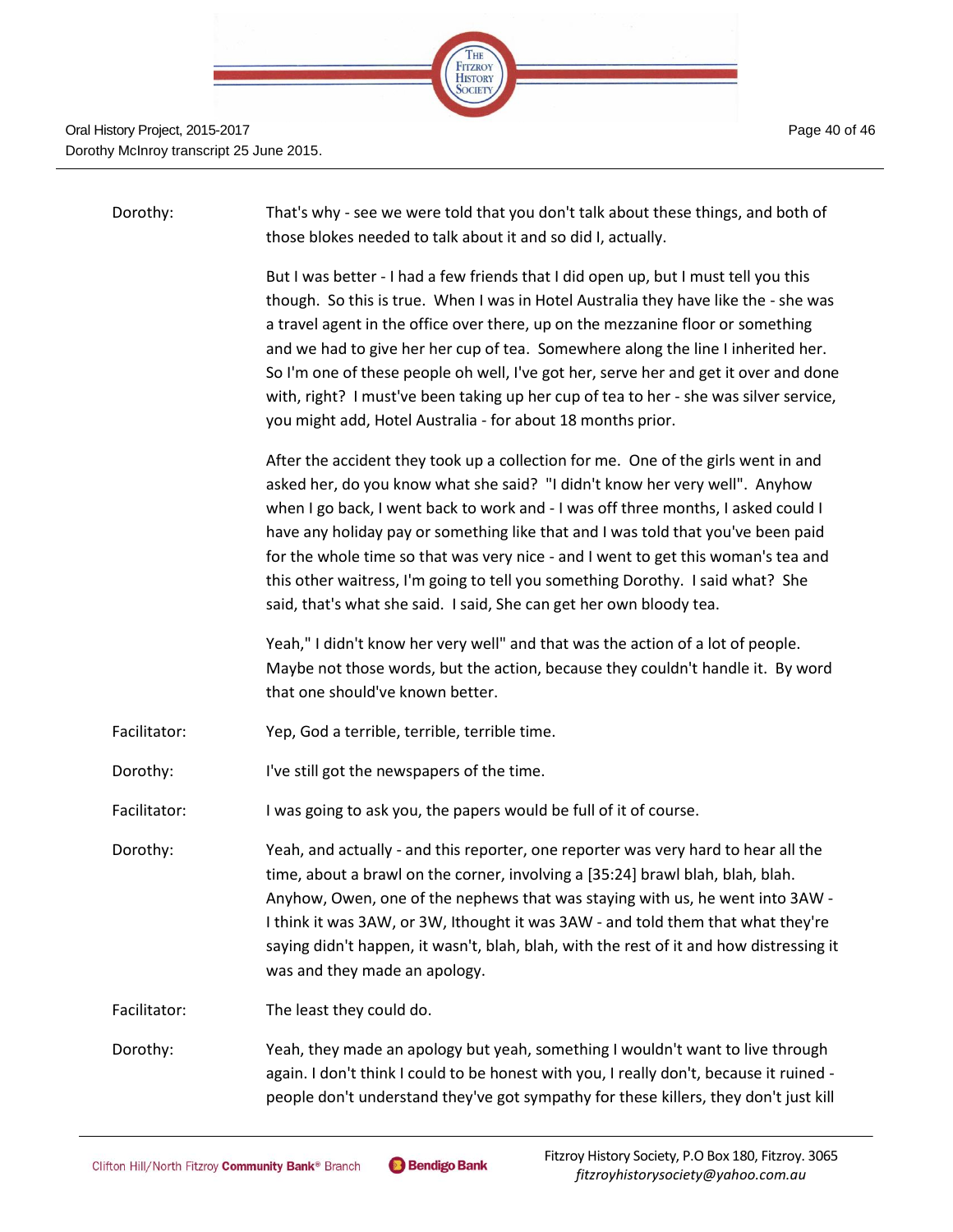

|                                  | a person, here's a whole family. Pop was never the same, he was devastated.<br>Mac was never the same man. Colin, well Colin ended up in - Georgie's gone, but<br>Colin ended up one of the true victims, his life was finished.                                                                                                                                                                                                                                                                                                                                                                  |
|----------------------------------|---------------------------------------------------------------------------------------------------------------------------------------------------------------------------------------------------------------------------------------------------------------------------------------------------------------------------------------------------------------------------------------------------------------------------------------------------------------------------------------------------------------------------------------------------------------------------------------------------|
| Facilitator:                     | What happened to Colin?                                                                                                                                                                                                                                                                                                                                                                                                                                                                                                                                                                           |
| Dorothy:                         | Well he just couldn't handle anything and died an alcoholic.                                                                                                                                                                                                                                                                                                                                                                                                                                                                                                                                      |
| Facilitator:                     | Oh, Dot. Stayed at school, left school?                                                                                                                                                                                                                                                                                                                                                                                                                                                                                                                                                           |
| Dorothy:                         | Yeah, Colin really was a smart kid, I'm not just saying that. Colin was a good kid,<br>but gave up. Crosswords Colin can do them like that, if there was a test on that,<br>but one of my nephews who had a transport business and they used to have a<br>table like this one I think. They'd have these crosswords and they weren't allowed<br>to be thrown out and people would come in, the hard ones, and they'd do them<br>from - and they thought Colin was a fool because he was always drunk. They just<br>didn't know anything about Colin, they took him to be a complete fool. [37:23] |
|                                  | This day Colin came down, went down, and Keith wasn't there, he was out<br>somewhere and Colin just sat down and nothing to do so he went [tap, tap, tap].<br>This blokes looking at him, they thought he was being smart, but then they said<br>don't do that, you'll ruin it. Colin said no, and he did the lot. They couldn't<br>believe it, and I                                                                                                                                                                                                                                             |
| Facilitator:                     | How did he become an alcoholic? Was it easy to get grog?                                                                                                                                                                                                                                                                                                                                                                                                                                                                                                                                          |
| Dorothy:                         | Do you know what?                                                                                                                                                                                                                                                                                                                                                                                                                                                                                                                                                                                 |
| [Over speaking]                  |                                                                                                                                                                                                                                                                                                                                                                                                                                                                                                                                                                                                   |
| Dorothy:                         | I never saw Colin drink home, he never, he went out. Whether he couldn't come<br>home, I don't know, whether he decided that - him and Robert went their<br>separate ways when they were about 16.                                                                                                                                                                                                                                                                                                                                                                                                |
| Facilitator:                     | Tell me about Robert. Shall we stop for a minute and I'll make another cup of tea?                                                                                                                                                                                                                                                                                                                                                                                                                                                                                                                |
| [End of tape 3. Start of tape 4] |                                                                                                                                                                                                                                                                                                                                                                                                                                                                                                                                                                                                   |
| Facilitator:                     | This is a continuation of [unclear]. So, you're now - tell me about Robert.                                                                                                                                                                                                                                                                                                                                                                                                                                                                                                                       |
| Dorothy:                         | Well Robert and Colin went to the same school. Robert, his mother lived in<br>Fitzroy, his grandfather lived in Napier Street for years, and they lived up at the                                                                                                                                                                                                                                                                                                                                                                                                                                 |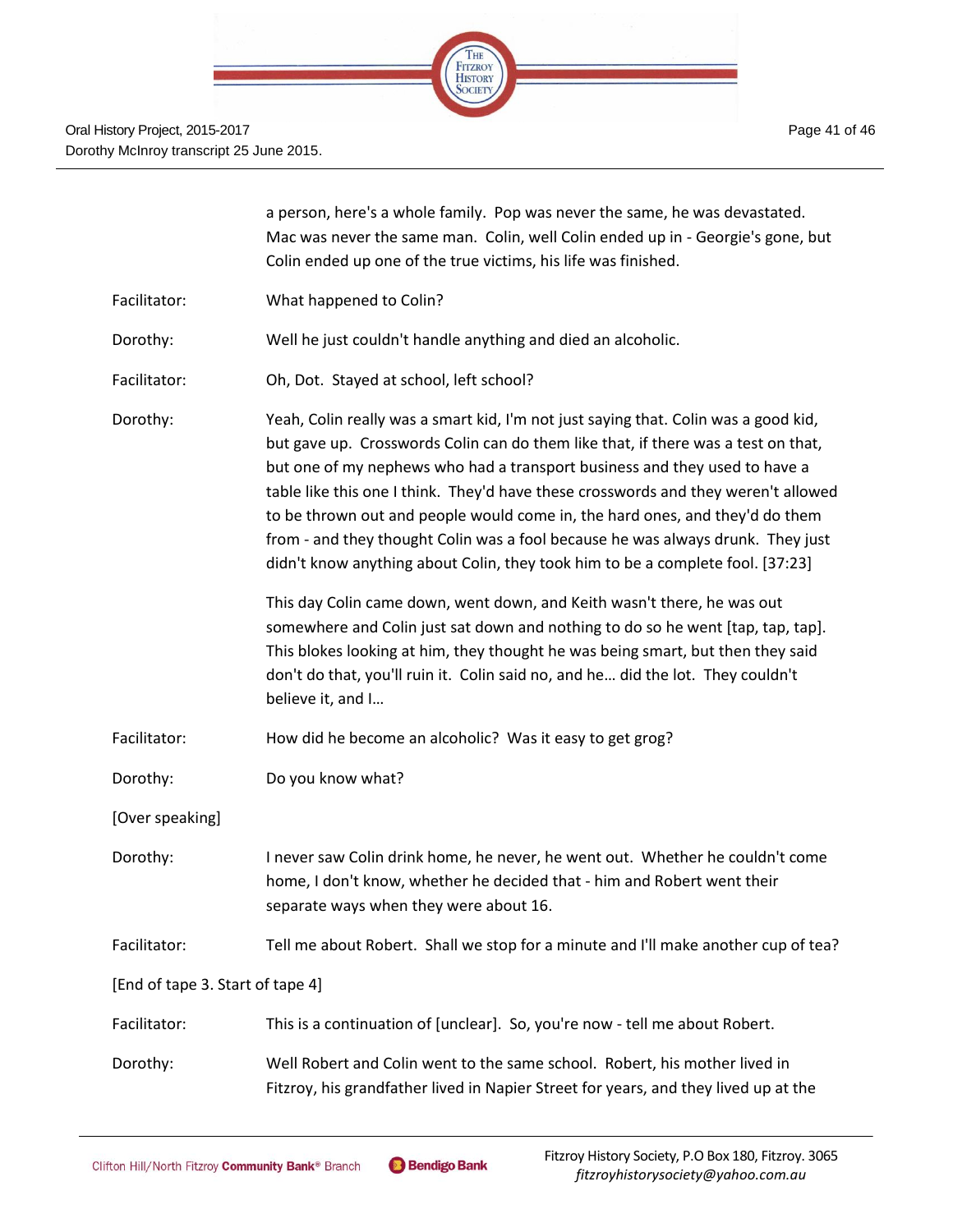

|              | Fleet Street flats, they lived in a dozen different places actually. Anyhow, Robert<br>and Colin got on extremely well.                                                                                                                                                                                                                                                                                                                                                                                           |
|--------------|-------------------------------------------------------------------------------------------------------------------------------------------------------------------------------------------------------------------------------------------------------------------------------------------------------------------------------------------------------------------------------------------------------------------------------------------------------------------------------------------------------------------|
| Facilitator: | They were in the same grade at school.                                                                                                                                                                                                                                                                                                                                                                                                                                                                            |
| Dorothy:     | Same grade at school. Anyhow, and this particular day Robert came home with<br>Colin and the next day he came home with Colin and                                                                                                                                                                                                                                                                                                                                                                                 |
|              | [0:45]                                                                                                                                                                                                                                                                                                                                                                                                                                                                                                            |
|              | the next day he came home with Colin. Every time I turned around, there was<br>Robert. Anyhow he was in and out of our lives, he started living with us when he<br>was 16, then he left - I actually told him to go, that's another story. I blamed him -<br>I'd just found out Colin was drinking and Mac and I - I'll give Robert his due here.                                                                                                                                                                 |
| Facilitator: | Robert knew that Colin was drinking, is that what you're saying?                                                                                                                                                                                                                                                                                                                                                                                                                                                  |
| Dorothy:     | Yeah, he never told us. He heard us talking in the kitchen and he came out and<br>confronted us. I thought Robert was an instigator of Colin drinking and one thing<br>led to another and Robert left. He always told me, you threw me out. I said, well<br>it was either you or Colin [laughs]. Anyhow, but he kept coming back. He actually<br>idolised Mac, Mac was the first adult that ever sort of took notice of Robert. Oh,<br>Robert had a dreadful upbringing, that's Robert's story to tell, not mine. |
| Facilitator: | Right yes, of course, but he came to you because that was a household that he<br>wanted to be part of.                                                                                                                                                                                                                                                                                                                                                                                                            |
| Dorothy:     | That's right, and any issues that we had Robert never saw. Funny thing about the<br>way we grew up, we could be having a blue but if somebody knocked on the front<br>door you'd never know about it. You'd come in, have a cup of tea and the fight<br>would go on after you left, not while you were there and Robert never saw any of<br>it. Anyhow, Robert then would go away and come back, stay for a while, go away<br>and come back.                                                                      |
|              | But he was always there and he was always there to pick up Colin, a great friend<br>to Colin and a great friend to Mac in the end. He started out being Colin's best<br>friend, then he ended up being Mac's best friend, and would you believe he's now<br>my best friend.                                                                                                                                                                                                                                       |
| Facilitator: | Yeah, that's wonderful, that's great.                                                                                                                                                                                                                                                                                                                                                                                                                                                                             |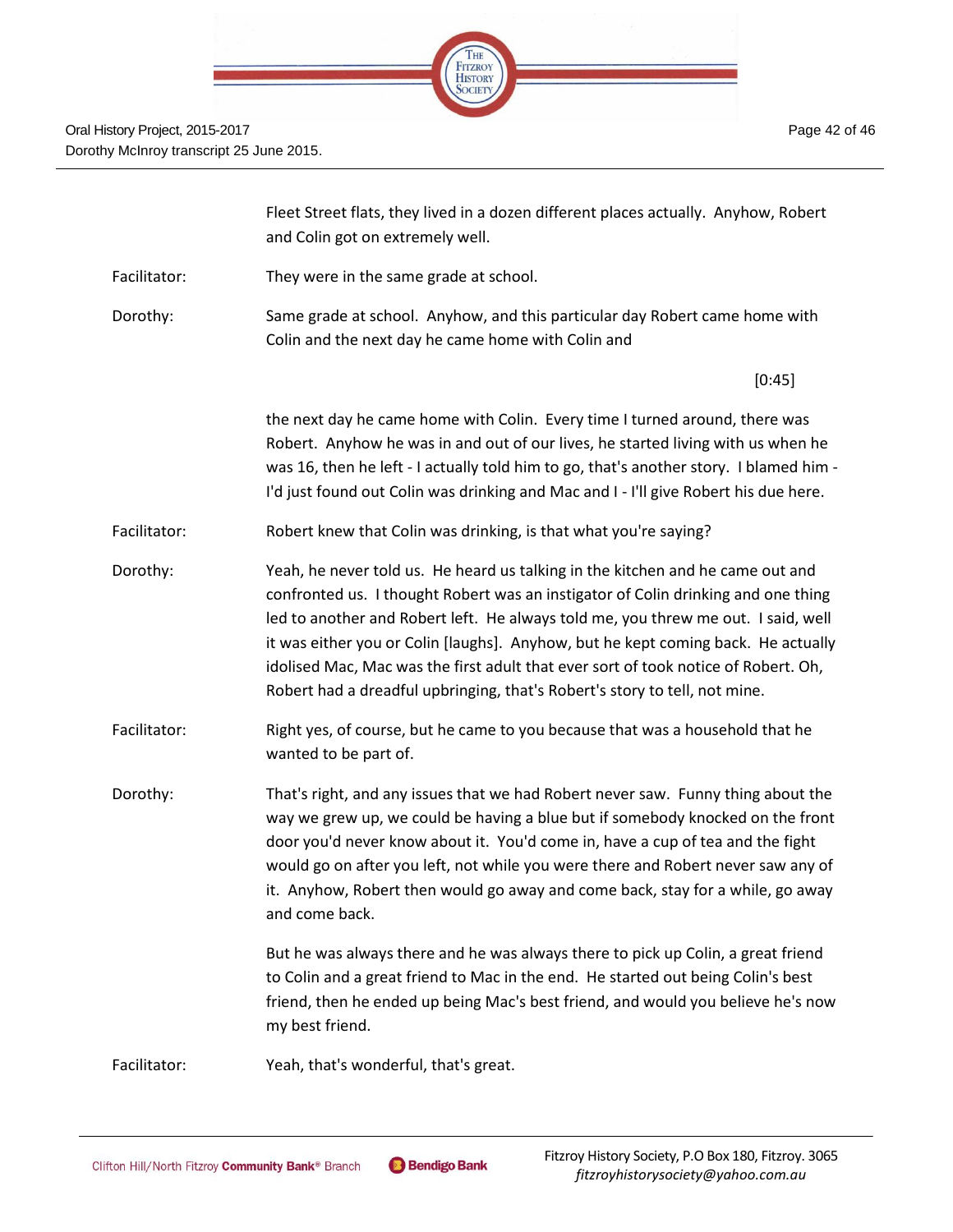

| Dorothy:     | He lives there, he comes in every day, you've seen him. Every day to see that I'm<br>alright.<br>[3:04]                                                                                                                                                                                                                                                                                                                                                                        |
|--------------|--------------------------------------------------------------------------------------------------------------------------------------------------------------------------------------------------------------------------------------------------------------------------------------------------------------------------------------------------------------------------------------------------------------------------------------------------------------------------------|
|              | Because apparently - he didn't find his grandma - apparently his grandmother and<br>he idol-, he talks about his grandparents a lot, Robert, they were the only stability<br>he had in his childhood early was his grandparents. But he preferred to come to<br>us, strange that, maybe we were younger, I don't know, and                                                                                                                                                     |
| Facilitator: | Having Colin, too, like brothers                                                                                                                                                                                                                                                                                                                                                                                                                                               |
| Dorothy:     | Yeah, and his grandmother was on the floor for three days apparently, she had<br>collapsed and nobody - because the father had - I don't know how it happened -<br>and nobody saw her. So I'm not going to be on the floor for three days.                                                                                                                                                                                                                                     |
| Facilitator: | No, he'll make sure you're not.                                                                                                                                                                                                                                                                                                                                                                                                                                                |
| Dorothy:     | Yeah, like he walked in today and it started raining and I'd done some washing and<br>I put the - I thought well I won't hang them on the line, I'll put them in the dryer.<br>He said to me, did you check that there was no dust in there, the filter, did you<br>look at the filter? I cleaned it when I took it out. So in he goes, pulls the filter out<br>and he says, look, this can cause a fire, and he cleaned it all out, just automatic, he<br>does - and actually |
| Facilitator: | It's fantastic that you've got him, really.                                                                                                                                                                                                                                                                                                                                                                                                                                    |
| Dorothy:     | Oh, when I was sick as you know, he was there. No, he's a great friend. Yeah,<br>poor Robert.                                                                                                                                                                                                                                                                                                                                                                                  |
| Facilitator: | So Dot when did you move into the house you're now living in? Greeves Street.<br>Was that after Georgie died?                                                                                                                                                                                                                                                                                                                                                                  |
| Dorothy:     | Oh yes, yes. Yeah, got to the stage I couldn't live in that house and it was either<br>that or - so Mac bought this, best move. Got away from everything.                                                                                                                                                                                                                                                                                                                      |
| Facilitator: | Mm, and you had your own house. You bought it, you                                                                                                                                                                                                                                                                                                                                                                                                                             |
| Dorothy:     | Yeah.<br>[5:13]                                                                                                                                                                                                                                                                                                                                                                                                                                                                |
| Facilitator: | What year was that when you came to Greeves Street?                                                                                                                                                                                                                                                                                                                                                                                                                            |
| Dorothy:     | When we came to Greeves Street, late '60s, early '70s, yeah. Anyone will tell you,<br>it was a great street back then. It was like a little village.                                                                                                                                                                                                                                                                                                                           |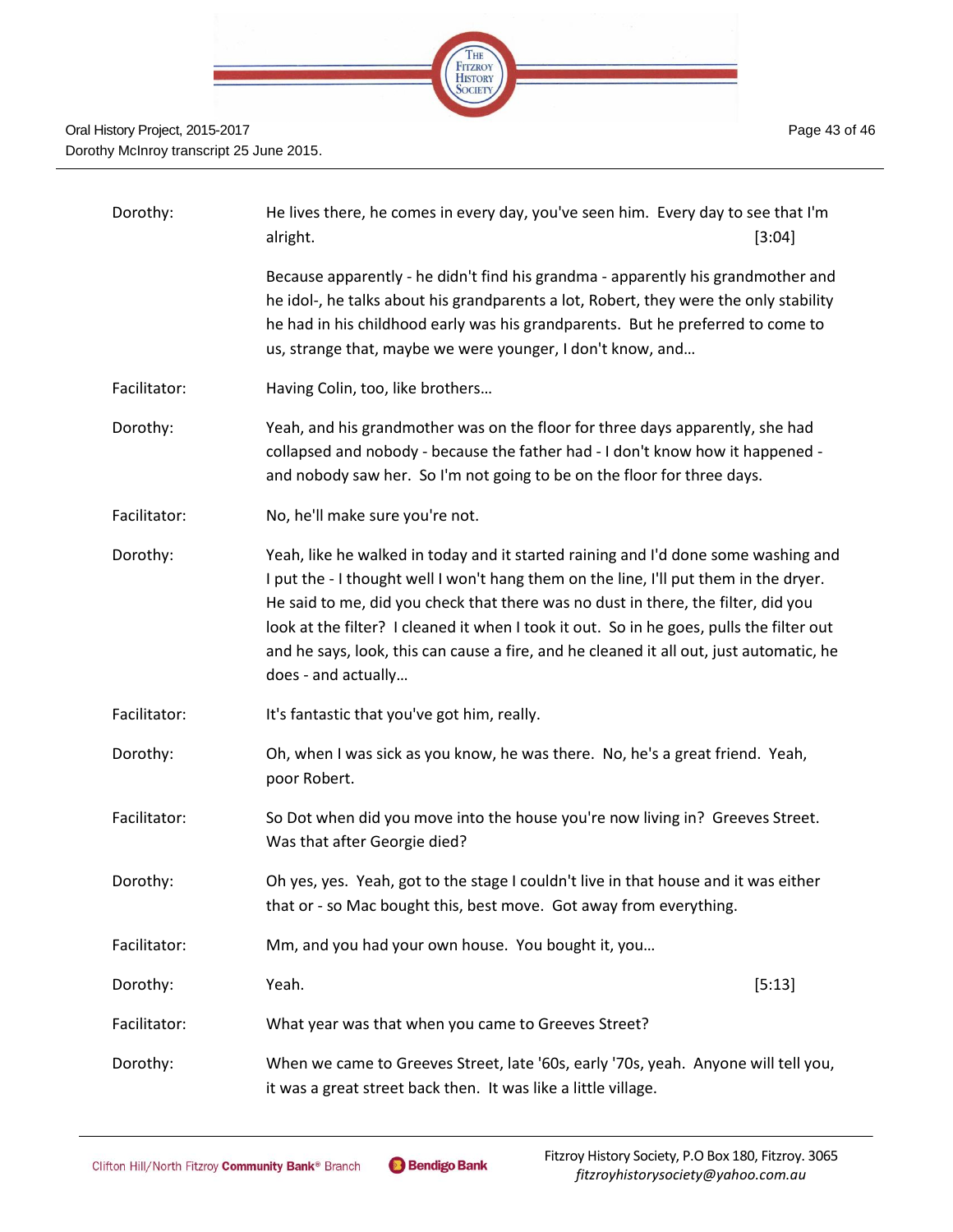

Page 44 of 46

| Facilitator: | Yes, everyone knew each other and, yeah.                                                                                                                                                                                                                                                                                                                                                                                                                                                                                  |
|--------------|---------------------------------------------------------------------------------------------------------------------------------------------------------------------------------------------------------------------------------------------------------------------------------------------------------------------------------------------------------------------------------------------------------------------------------------------------------------------------------------------------------------------------|
| Dorothy:     | Oh yeah. Anyone ever told you about George [Rouse]?                                                                                                                                                                                                                                                                                                                                                                                                                                                                       |
| Facilitator: | Yes, I knew a bit about George Rouse.                                                                                                                                                                                                                                                                                                                                                                                                                                                                                     |
| Dorothy:     | Oh God, he lived next door. What a character.                                                                                                                                                                                                                                                                                                                                                                                                                                                                             |
| Facilitator: | Yeah, there were characters in every house I would think.                                                                                                                                                                                                                                                                                                                                                                                                                                                                 |
| Dorothy:     | Yeah, there was Mary, Mary Donaldson, she was the only one that could watch<br>the front and the back at the same time and the kids hated her. Then the Royles<br>next door and then there was us and then the Rouses, then Vi Abrahams and then<br>in that other one there was an English lady that lived there.                                                                                                                                                                                                         |
|              | Next to Peter, Mac did a lot of work for - she fancied Mac. Not in a bad way, but<br>she really did fancy Mac and did a lot of - she had a home in Kew. She invited us<br>out there, real nice home. She - what was her name? Strange lady. Then there<br>was Madge who lived in Peter's house, she was a strange character. Craig's<br>always lived over there and then there was oh, two lots of people before what's<br>his name, [de Laroux]. But more this side, oh the Potters, oh God the Potters<br>were strange. |
| Facilitator: | Yes, and the Brunswick Street, this end of Brunswick Street was full of pretty<br>interesting families too, [Mark Goss]                                                                                                                                                                                                                                                                                                                                                                                                   |
| Dorothy:     | Oh, [unclear] there was nothing there. You could shoot a cannon on a Sunday.<br>You wouldn't hit anybody, everything closed.                                                                                                                                                                                                                                                                                                                                                                                              |
|              | [7:13]                                                                                                                                                                                                                                                                                                                                                                                                                                                                                                                    |
|              | Saturday at one o'clock, bang. The Italians and the Greeks, they did a lot for<br>Australia.                                                                                                                                                                                                                                                                                                                                                                                                                              |
| Facilitator: | Yes, they sure did, and for this area.                                                                                                                                                                                                                                                                                                                                                                                                                                                                                    |
| Dorothy:     | Yeah, they did.                                                                                                                                                                                                                                                                                                                                                                                                                                                                                                           |
| Facilitator: | Very much, yeah, and they'd been moving in in the '60s, '50s, '60s. So there were<br>a lot of Italian and Greek families around here.                                                                                                                                                                                                                                                                                                                                                                                     |

[End of tape 4. Start of tape 5]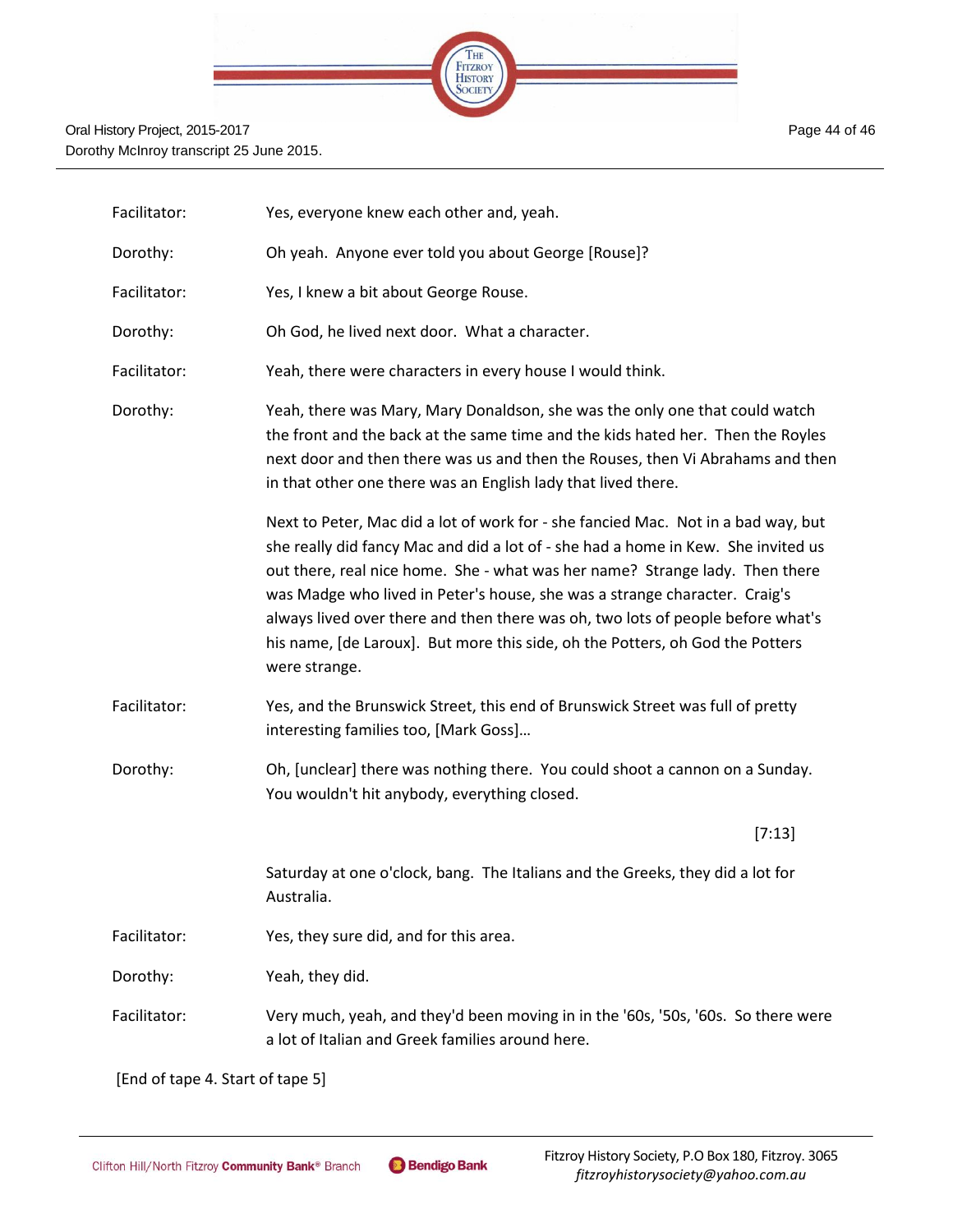

| Facilitator: | Fitzroy's generally been good to you, hasn't it?                                                                                                                                                                                                                                                                                                                                                               | [0:03] |
|--------------|----------------------------------------------------------------------------------------------------------------------------------------------------------------------------------------------------------------------------------------------------------------------------------------------------------------------------------------------------------------------------------------------------------------|--------|
| Dorothy:     | Fitzroy's been very good for me. I have four brothers and a sister, every one of<br>them moved away bar me and I was the only one that didn't want to come here in<br>the first place. But no, easy, I like Fitzroy.                                                                                                                                                                                           |        |
| Facilitator: | Moving from Argyle Street to here was a big move, really, wasn't it?                                                                                                                                                                                                                                                                                                                                           |        |
| Dorothy:     | It was. I couldn't get out of there quick enough I could not get out of there quick<br>enough.                                                                                                                                                                                                                                                                                                                 |        |
| Facilitator: | They're like little villages, the areas of Fitzroy.                                                                                                                                                                                                                                                                                                                                                            |        |
| Dorothy:     | Yeah, actually where you were, you didn't have neighbours. We had a Greek<br>family next door, there, and they had - oh, I reckon they had shifts in the bed, one<br>would get out, somebody else would get in. But there was a factory next to us<br>and factories across the road. There was houses in Fitzroy Street but next to us,<br>we were nothing. We were on our own. Maybe that had something to do |        |
| Facilitator: | That might've had something to do with your feeling very isolated.                                                                                                                                                                                                                                                                                                                                             |        |
| Dorothy:     | Yeah, come to think. I never thought about it until now. That probably had a lot<br>to do with it.                                                                                                                                                                                                                                                                                                             |        |
| Facilitator: | When you moved here, where was your mother living? When you were                                                                                                                                                                                                                                                                                                                                               |        |
| Dorothy:     | 149 Argyle Street. Yeah, she stayed there until she went into - no, she came to<br>me. She lived with me for five years before she moved into a nursing home, and<br>Colin got out of his bed for my mum.                                                                                                                                                                                                      |        |
|              |                                                                                                                                                                                                                                                                                                                                                                                                                | [1:37] |
| Dorothy:     | We put a shed in the back yard. But then mum needed to go to a nursing home<br>that caused a lot of trouble.                                                                                                                                                                                                                                                                                                   |        |
| Facilitator: | Was that a local nursing home? Near Just up the road, or                                                                                                                                                                                                                                                                                                                                                       |        |
| Dorothy:     | Yeah, in - [Whitlam] opened it. It was on the corner of - there's a church on the<br>corner, what's the - I should know the name, I was there every day. What was the<br>name of it? It'll come to me, getting old. My birthday Saturday.                                                                                                                                                                      |        |
| Facilitator: | Is Saturday or you've had it.                                                                                                                                                                                                                                                                                                                                                                                  |        |